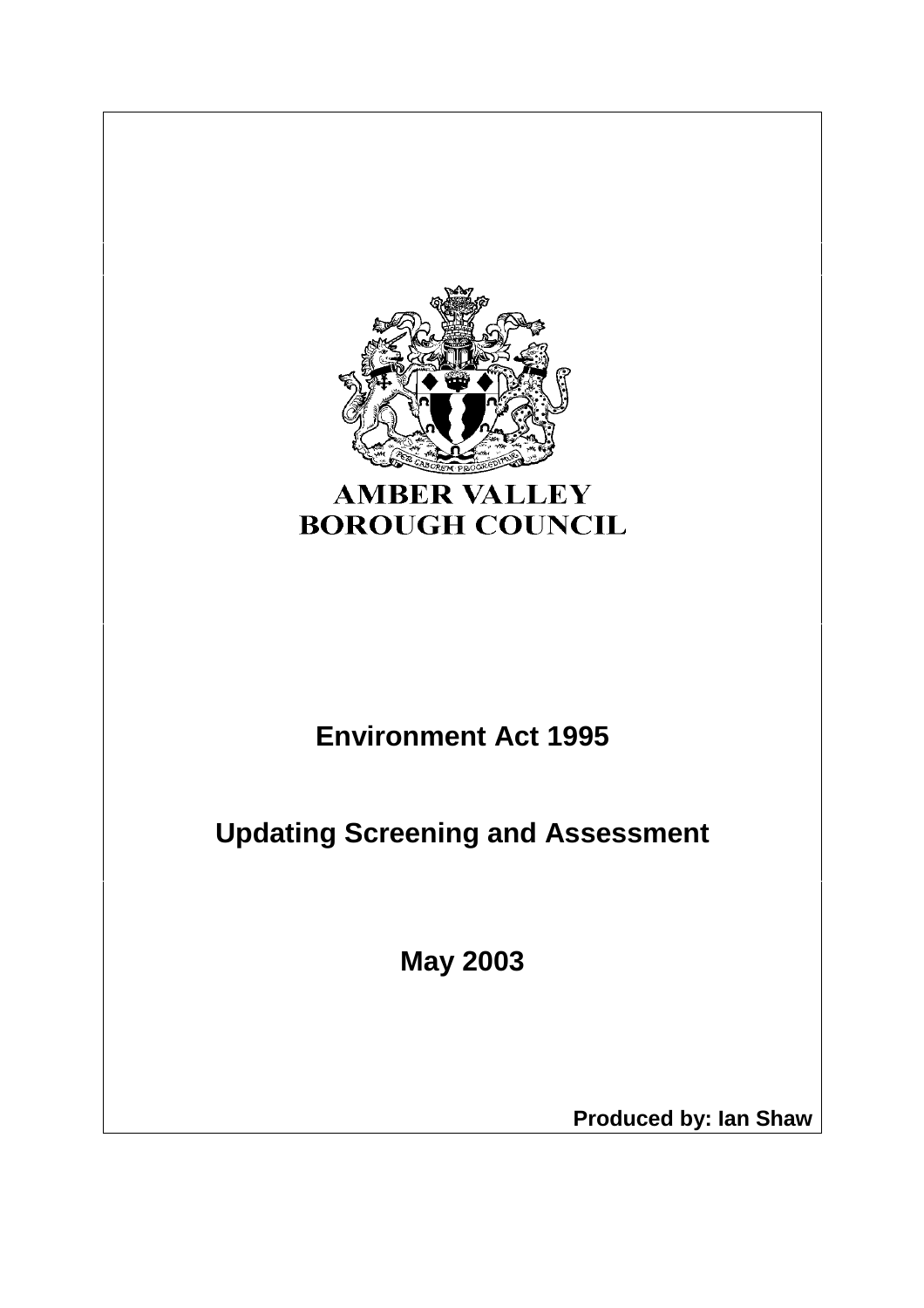# **Executive Summary**

This report constitutes the second round review and assessment of air quality for Amber Valley Borough Council. It focuses on any changes to industrial, domestic and road transport sources since the first round review was undertaken. It also highlights any areas where there are likely to be shortfalls in the anticipated reductions in pollutant levels predicted in round 1 and considers these in terms of any potential exceedences of the air quality standards and objectives.

Conclusions from the round 1 review are listed in this document for reference and, together with the outcome of this report, consideration is given to the need for a detailed review for individual pollutants. The pollutants evaluated are:

- Carbon monoxide
- Benzene
- 1,3 Butadiene
- Lead
- Sulphur Dioxide
- Particulate matter  $(PM_{10})$
- Nitrogen dioxide

Each pollutant is considered in turn and a conclusion reached about the need for further investigation. For all the pollutants listed above, the round 1 review showed that the objectives were expected to be achieved in all areas and for all road links within the Borough. This report also shows that there is little likelihood of any air quality objectives being exceeded and it is not proposed therefore to proceed to a detailed review.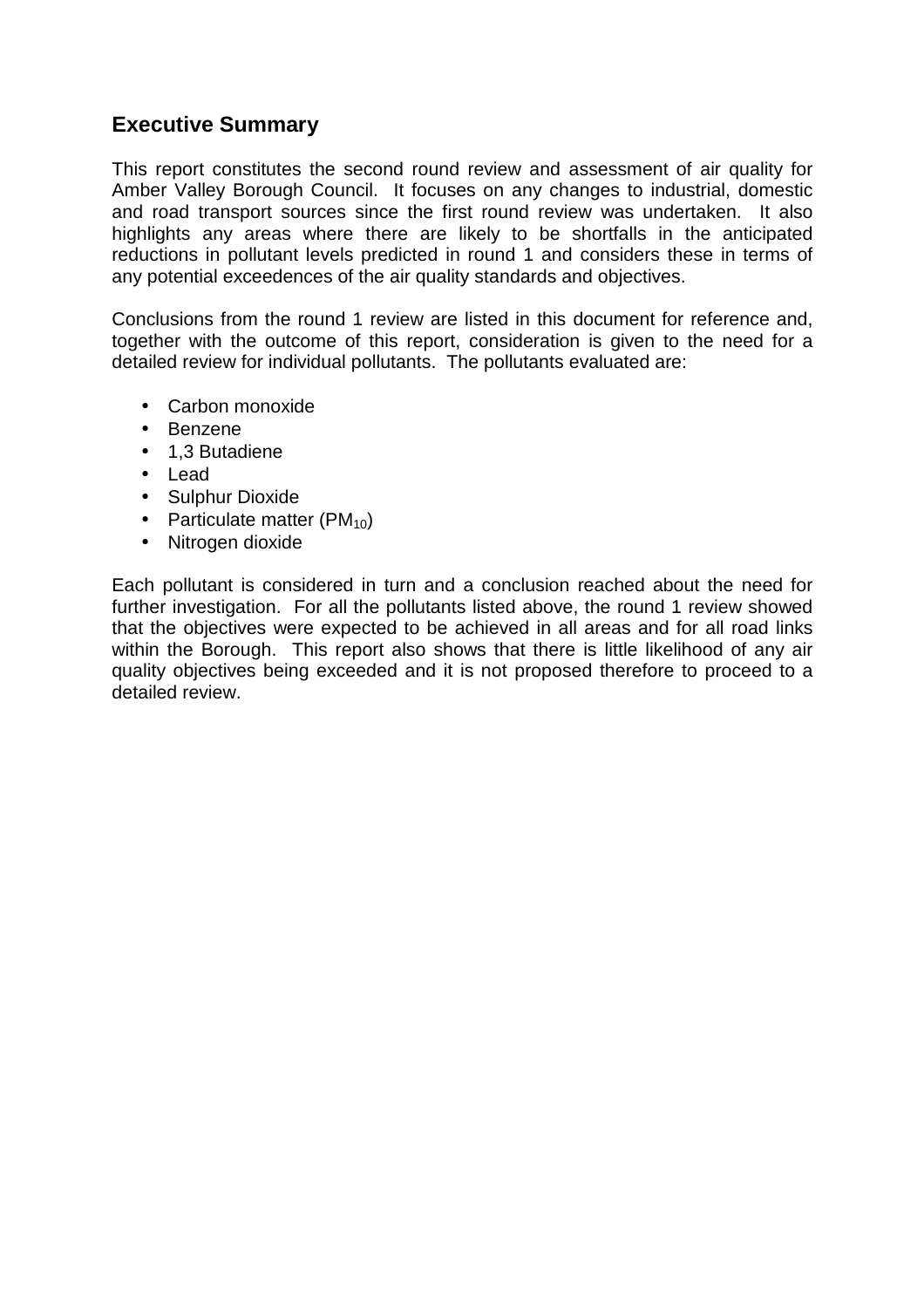## **The Borough of Amber Valley**

The borough of Amber Valley forms one of the nine Local Authority districts in Derbyshire. Located on the eastern side of Derbyshire, between Derby to the south, and Chesterfield to the north, the area gets its name from the River Amber, which flows, through it.

The area is comprised of four main towns; Alfreton, Belper, Heanor and Ripley, and is divided into twenty-five wards. Amber Valley covers just over 260 square kilometres and, apart from the towns, is largely rural in character. The present population is 116,471 (2001 Census, National Statistics). The population structure is a product of the Industrial Revolution, when the country moved from an economy based on agriculture, to a manufacturing one. The physical resources and topography of the area made this a particularly significant event in the area.

Coal, limestone and sandstone provided the key natural resources, while the four rivers supplied valuable power sources. Water power on the Derwent allowed the textile industry to grow and prosper. The demand for iron, steel and coal grew in proportion and ensured the rapid development of Alfreton, Heanor and Ripley. The result of this industrial development is that the eastern part of Amber Valley has a distinctly urban character, whilst the west is rural, with a dispersed settlement pattern. The exploitation of natural resources has not only brought direct wealth, but provides a legacy upon which a thriving tourism industry is based.

The borough has almost 500 companies located within its 20 industrial estates, with a further 400 located on singular sites or within the urban areas. The gradual shift away from the two traditional industries of coal mining and textiles now means that the area is now well represented in a wide range of industrial sectors including instrument engineering, timber and furniture manufacture, hotels and catering, and business services; textiles and clothing is still a significant industry in Amber Valley.

Although based in the East Midlands, Amber Valley provides access to all parts of the country, including ports, airports and rail stations, without the major congestion problems of larger conurbations. Travel within the borough and local area is also well provided for. Major roads, including the A38 and A6 run through the borough in a north-south direction; the A38 providing a busy link between Derby and junction 28 of the M1. The A609 and A610 also provide links to Ilkeston and Nottingham to the east. In addition, the A52 between Derby and Ashbourne cuts through the southernmost tip of the borough. The only rail stations in the area are at Belper, which is on the busy east coast mainline, and at Alfreton, with through trains to London, Manchester and the north. The River Derwent bisects the area from north to south, running parallel with the A6, Cromford Canal and the local rail line to Matlock.

The area can offer residents and visitors a wide variety of leisure facilities. A thriving tourist industry has developed with attractions such as the American Adventure World, National Tramway Museum, Midland Railway Centre, Kedleston Hall, Wingfield Manor, and numerous parks and gardens. The area along the River Derwent forms part of the National Heritage Corridor, and has recently been designated a World Heritage Site.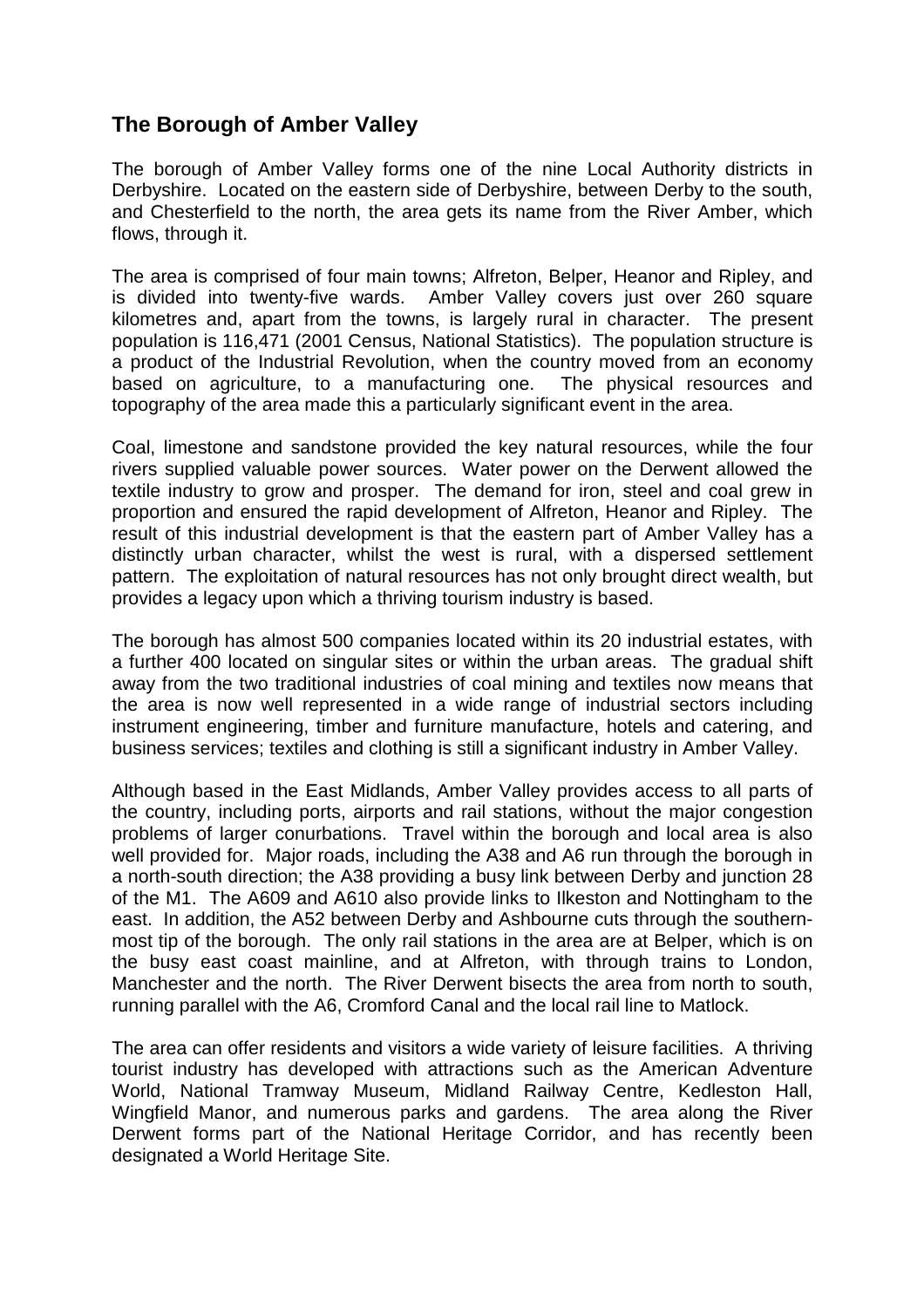# **Contents**

| 1            |     | <b>Introduction</b>                           | 1                       |
|--------------|-----|-----------------------------------------------|-------------------------|
| $\mathbf{2}$ |     | <b>Air Quality Standards and Objectives</b>   | 2                       |
| 3            |     | <b>Consultation</b>                           | 3                       |
| 4            |     | Summary of the 1999/2000 Reports              | 4                       |
|              | 4.1 | Stage 1                                       | 4                       |
|              | 4.3 | 4.2 Stage 2<br>Stage 3                        | 4<br>6                  |
| 5            |     | <b>Second Round Review of Carbon Monoxide</b> | 7                       |
|              | 5.1 | <b>Introduction</b>                           | 7                       |
|              |     | 5.2 Health Effects                            | $\overline{\mathbf{7}}$ |
|              |     | 5.3 Standards and Objectives                  | $\overline{7}$          |
|              | 5.4 | <b>The National Perspective</b>               | $\overline{\mathbf{7}}$ |
|              |     | 5.5 Results of Round 1                        | $\overline{7}$          |
|              |     | 5.6 Updating and Screening Assessment         | $\overline{7}$          |
|              | 5.7 | <b>Conclusion</b>                             | 8                       |
| 6            |     | <b>Second Round Review of Benzene</b>         | 9                       |
|              | 6.1 | <b>Introduction</b>                           | 9                       |
|              | 6.2 | <b>Health Effects</b>                         | 9                       |
|              | 6.3 | <b>Standards and Objectives</b>               | 9                       |
|              | 6.4 | <b>The National Perspective</b>               | $\boldsymbol{9}$        |
|              |     | 6.5 Results of Round 1                        | $\boldsymbol{9}$        |
|              |     | 6.6 Updating and Screening Assessment         | $\boldsymbol{9}$        |
|              | 6.7 | <b>Conclusion</b>                             | 10                      |
| 7            |     | <b>Second Round Review of 1,3 Butadiene</b>   | 11                      |
|              | 7.1 | <b>Introduction</b>                           | 11                      |
|              | 7.2 | <b>Health Effects</b>                         | 11                      |
|              | 7.3 | <b>Standards and Objectives</b>               | 11                      |
|              | 7.4 | <b>The National Perspective</b>               | 11                      |
|              | 7.5 | <b>Results of Round 1</b>                     | 11                      |
|              | 7.6 | <b>Updating and Screening Assessment</b>      | 11                      |
|              | 7.7 | <b>Conclusion</b>                             | $12 \overline{ }$       |
| 8            |     | <b>Second Round Review of Lead</b>            | 13                      |
|              | 8.1 | <b>Introduction</b>                           | 13                      |
|              | 8.2 | <b>Health Effects</b>                         | 13                      |

**Page**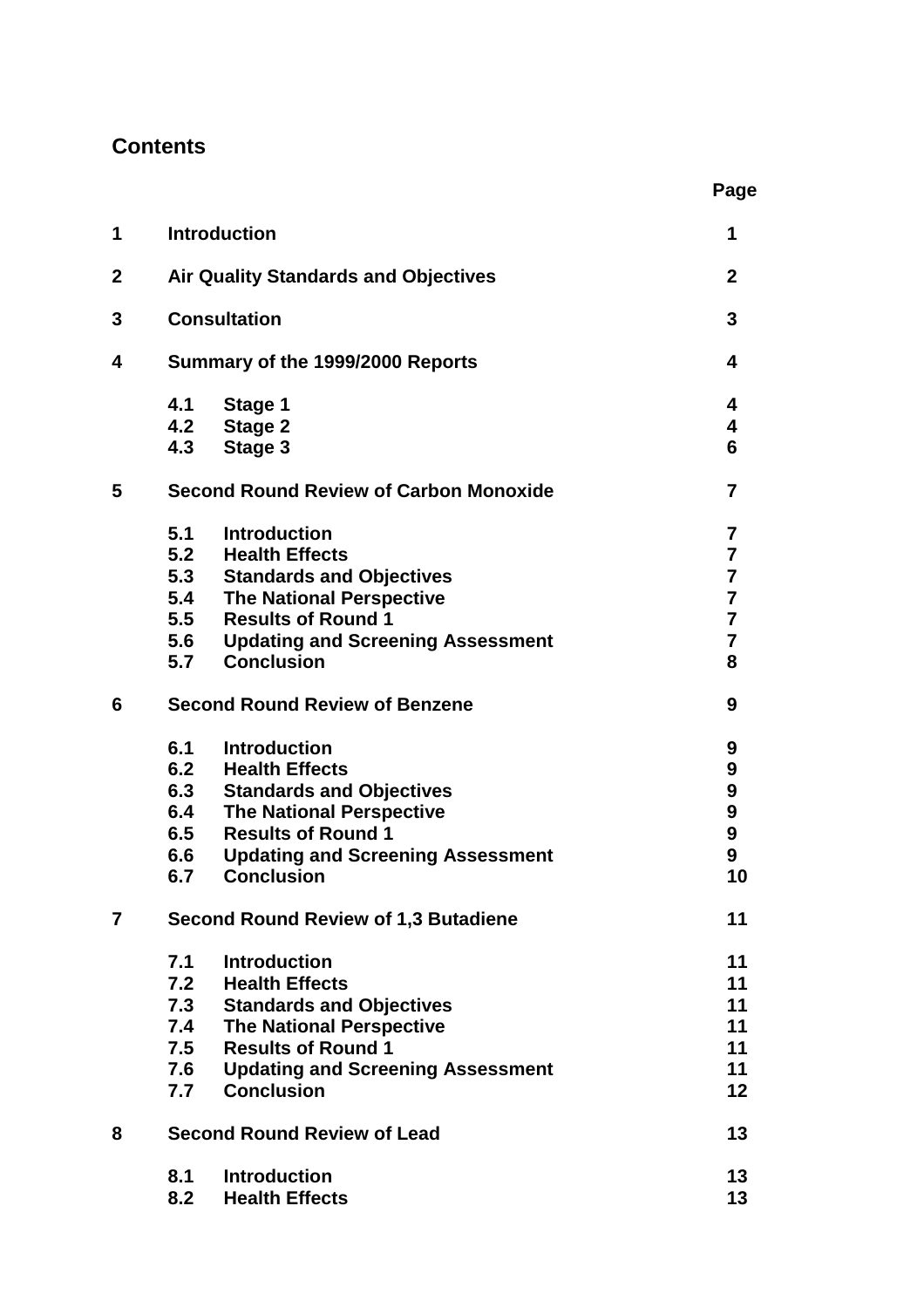|    | 8.3  | <b>Standards and Objectives</b>                               | 13      |
|----|------|---------------------------------------------------------------|---------|
|    | 8.4  | <b>The National Perspective</b>                               | 13      |
|    | 8.5  | <b>Results of Round 1</b>                                     | 13      |
|    |      | 8.6 Updating and Screening Assessment                         | 13      |
|    |      | 8.7 Conclusion                                                | 14      |
| 9  |      | <b>Second Round Review of Sulphur Dioxide</b>                 | $15\,$  |
|    | 9.1  | <b>Introduction</b>                                           | 15      |
|    | 9.2  | <b>Health Effects</b>                                         | $15\,$  |
|    | 9.3  | <b>Standards and Objectives</b>                               | $15\,$  |
|    | 9.4  | <b>The National Perspective</b>                               | $15\,$  |
|    | 9.5  | <b>Results of Round 1</b>                                     | $15\,$  |
|    | 9.6  | <b>Updating and Screening Assessment</b>                      | 16      |
|    | 9.7  | <b>Conclusion</b>                                             | 17      |
| 10 |      | Second Round Review of Particulate Matter (PM <sub>10</sub> ) | 18      |
|    |      | 10.1 Introduction                                             | 18      |
|    |      | 10.2 Health Effects                                           | 18      |
|    |      | 10.3 Standards and Objectives                                 | 18      |
|    |      | 10.4 The National Perspective                                 | 18      |
|    |      | 10.5 Results of Round 1                                       | 18      |
|    |      | 10.6 Updating and Screening Assessment                        | 19      |
|    |      | 10.7 Significant Junctions and DMRB Calculations              | 20      |
|    |      | 10.8 Domestic Coal Burning                                    | 21      |
|    |      | 10.9 Quarries and Opencast Sites                              | $22 \,$ |
|    |      | 10.10 Conclusion                                              | 22      |
| 11 |      | <b>Second Round Review of Nitrogen Dioxide</b>                | 23      |
|    | 11.1 | <b>Introduction</b>                                           | 23      |
|    |      | 11.2 Health Effects                                           | 23      |
|    | 11.3 | <b>Standards and Objectives</b>                               | 23      |
|    | 11.4 | <b>The National Perspective</b>                               | 23      |
|    |      | 11.5 Results of Round 1                                       | 24      |
|    |      | 11.6 Updating and Screening Assessment                        | 24      |
|    |      | 11.7 Conclusion                                               | 26      |
|    |      | <b>APPENDIX 1- Updated Traffic Flows(2003)</b>                |         |

- **APPENDIX 2 – Traffic Flows (2000)**
- **APPENDIX 3 – Pollutant Background Levels**
- **APPENDIX 4 – Sulphur Dioxide Data 2001/2002**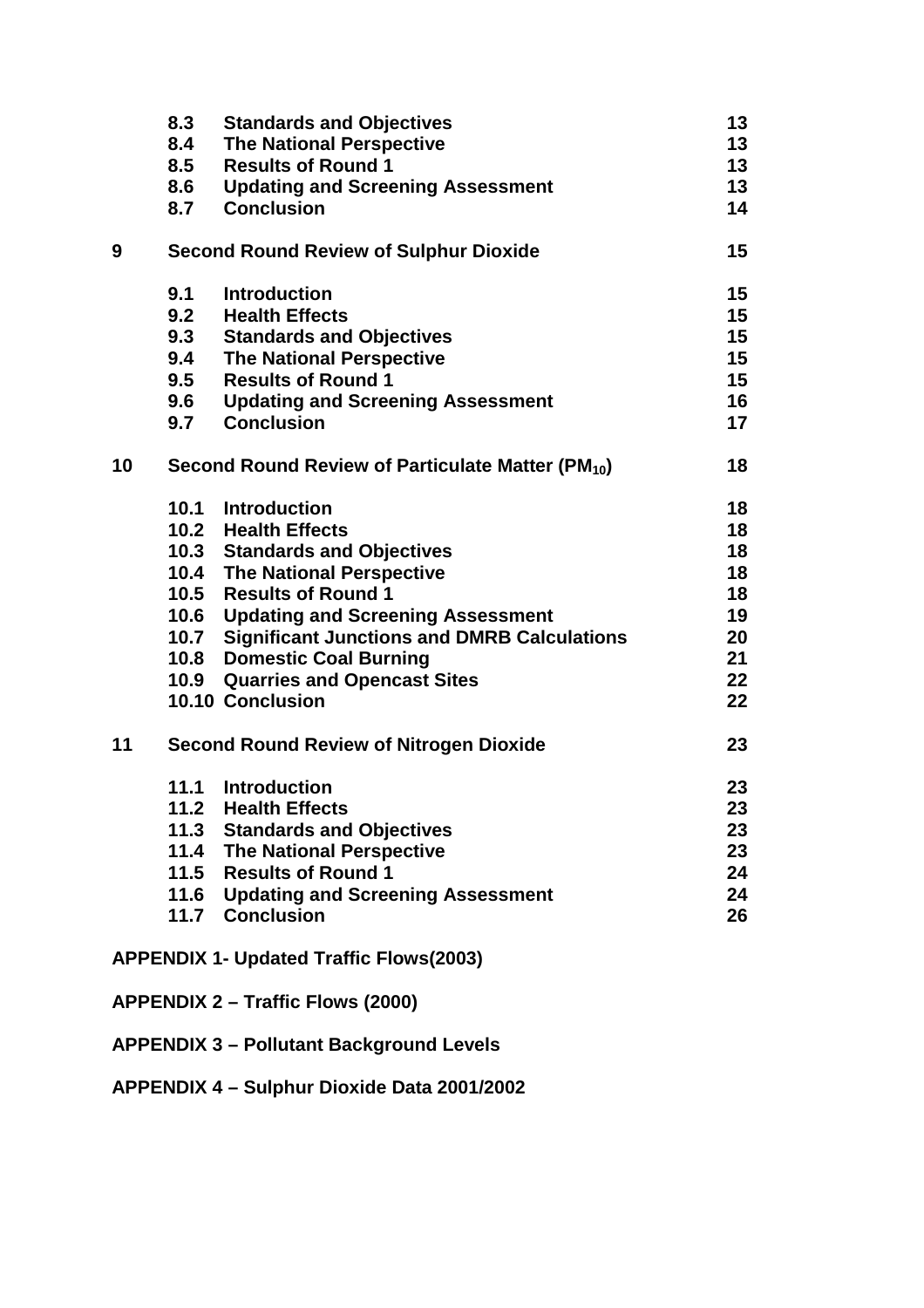## **1 Introduction**

The Environment Act 1995 brought a responsibility for local authorities to review and assess the quality of air within their district. This process started in 1999/2000 with the first Review and Assessment being undertaken for the Borough. This was conducted in 3 stages and evaluated the likelihood of any of the air quality standards listed in the regulations being exceeded. The conclusions of that review are reproduced within this report.

National and international policies are being implemented to bring about reductions in polluting emissions, particularly from road traffic and some industrial sectors. Local sources however, do have the potential to emit significant quantities of some pollutants and for this reason, review and assessment must be undertaken at the local level.

In order to ensure that the anticipated reductions in pollutant levels detailed in the previous report occur as predicted and that the anticipated targets are still likely to be met, local authorities are required to conduct reviews on a 3 – yearly cycle. These will now be in 2 parts:-

- An 'Updating and Screening Assessment' this will be done in the form of a desk study to identify any changes that may have occurred since the last reports and evaluate whether these are likely to lead to improvement or worsening of pollutant levels and thereby determine any change to the risk of exceeding the standards and objectives. If this shows any increased risk then a 'Detailed Assessment will be required.
- A 'Detailed Assessment' this will be a technical evaluation of current and future predicted pollutant levels by monitoring or modelling techniques.

The framework under which reviews are to be conducted is set out in the Air Quality Strategy (Jan 2000) and its associated regulations also produced in 2000. As part of the continuing development of this procedure, amended regulations were released in 2002 which revised the standards and objectives, an overview of these changes is given in Table 1. The guidance documents to assist in the structure and production of this round of reports was finally issued in February 2003.

This report presents the findings of the Updating and Screening Assessment for Amber Valley Borough Council.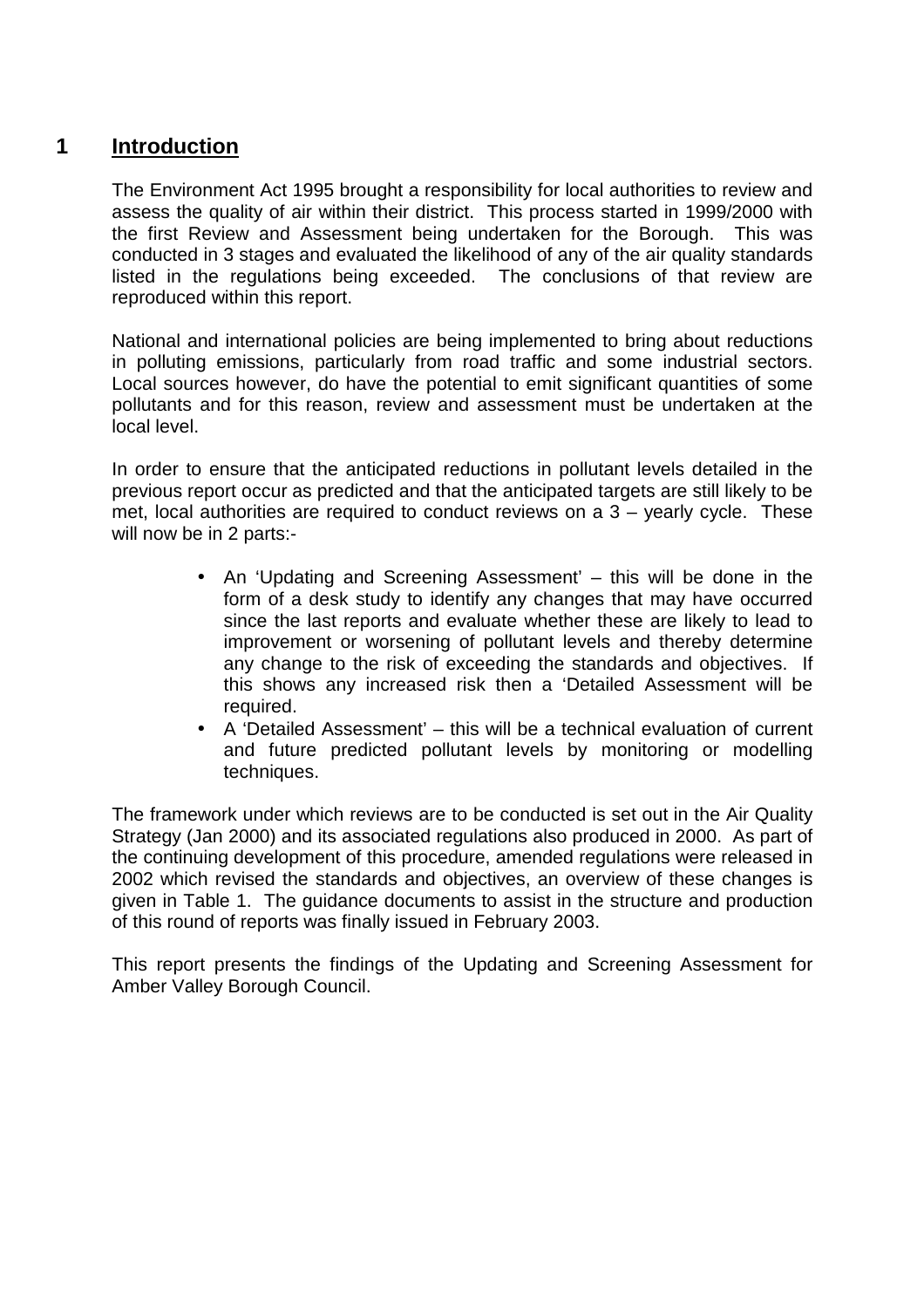# **2 Air Quality Standards and Objectives**

The standards and objectives proposed in the original Strategy released in 1997 were derived from recommendations made by the Expert Panel on Air Quality Standards and were based on scientific and medical evidence of the effects of a particular pollutant on human health. The standards were set at a level that was assumed would present minimum or no risk to health.

The Strategy was revised in January 2000 and amended regulations released at this time. Further amendments to the regulations were released in 2002 which again revised the air quality standards and objectives. A summary of the current standards and objectives is given in the table below.

## **Table 1 Summary of the Revised Air Quality Standards and Objectives**

| <b>POLLUTANT</b>       |                                                        | <b>STANDARD</b>     | <b>OBJECTIVE</b>    |
|------------------------|--------------------------------------------------------|---------------------|---------------------|
|                        | concentration                                          | measured as         | Date to be achieved |
|                        |                                                        |                     |                     |
| <b>Benzene</b>         | 16.25 ug/m <sup>3</sup>                                | running annual mean | 31 December 2003    |
|                        | 5.00 $\mu$ g/m <sup>3</sup>                            | annual mean         | 31 December 2010    |
|                        |                                                        |                     |                     |
| 1,3-Butadiene          | 2.25 ug/m <sup>3</sup>                                 | running annual mean | 31 December 2003    |
| <b>Carbon monoxide</b> | 10 mg/m $3$                                            | running 8-hour mean | 31 December 2003    |
|                        |                                                        |                     |                     |
| Lead                   | 0.5 $\mu$ g/m <sup>3</sup>                             | annual mean         | 31 December 2004    |
|                        | 0.25 $\mu$ g/m <sup>3</sup>                            | annual mean         | 31 December 2008    |
|                        |                                                        |                     |                     |
| Nitrogen dioxide       | 200 $\mu$ g/m <sup>3</sup> with less                   | 1 hour mean         | 31 December 2005    |
|                        | than 18 ex/yr                                          |                     |                     |
|                        |                                                        |                     |                     |
|                        | 40 ug/m $3$                                            | annual mean         | 31 December 2005    |
|                        |                                                        |                     |                     |
| <b>Fine particles</b>  | 50 $\mu$ g/m <sup>3</sup> with less                    | 24-hour mean        | 31 December 2004    |
| $(PM_{10})$            | than 35 ex/yr                                          |                     |                     |
| <b>Gravimetric</b>     |                                                        |                     |                     |
|                        | 40 ug/ $m3$                                            | annual mean         | 31 December 2004    |
|                        |                                                        |                     |                     |
| <b>Sulphur dioxide</b> | 350 $\mu$ g/m <sup>3</sup> with less<br>than 24 ex/yr* | 1 hour mean         | 31 December 2004    |
|                        |                                                        |                     |                     |
|                        | 125 $\mu$ g/m <sup>3</sup> with less                   | 24-hour mean        | 31 December 2004    |
|                        | than 3 ex/yr*                                          |                     |                     |
|                        |                                                        |                     |                     |
|                        | 266 $\mu$ g/m <sup>3</sup> with less                   | 15 minute mean      | 31 December 2005    |
|                        | than 35ex/yr*                                          |                     |                     |
|                        |                                                        |                     |                     |

## **KEY**

 $\mu$ g/m<sup>3</sup> micrograms per cubic metre

ex/yr\* exceedences per year

Source - 'The Air Quality Regulations 2002'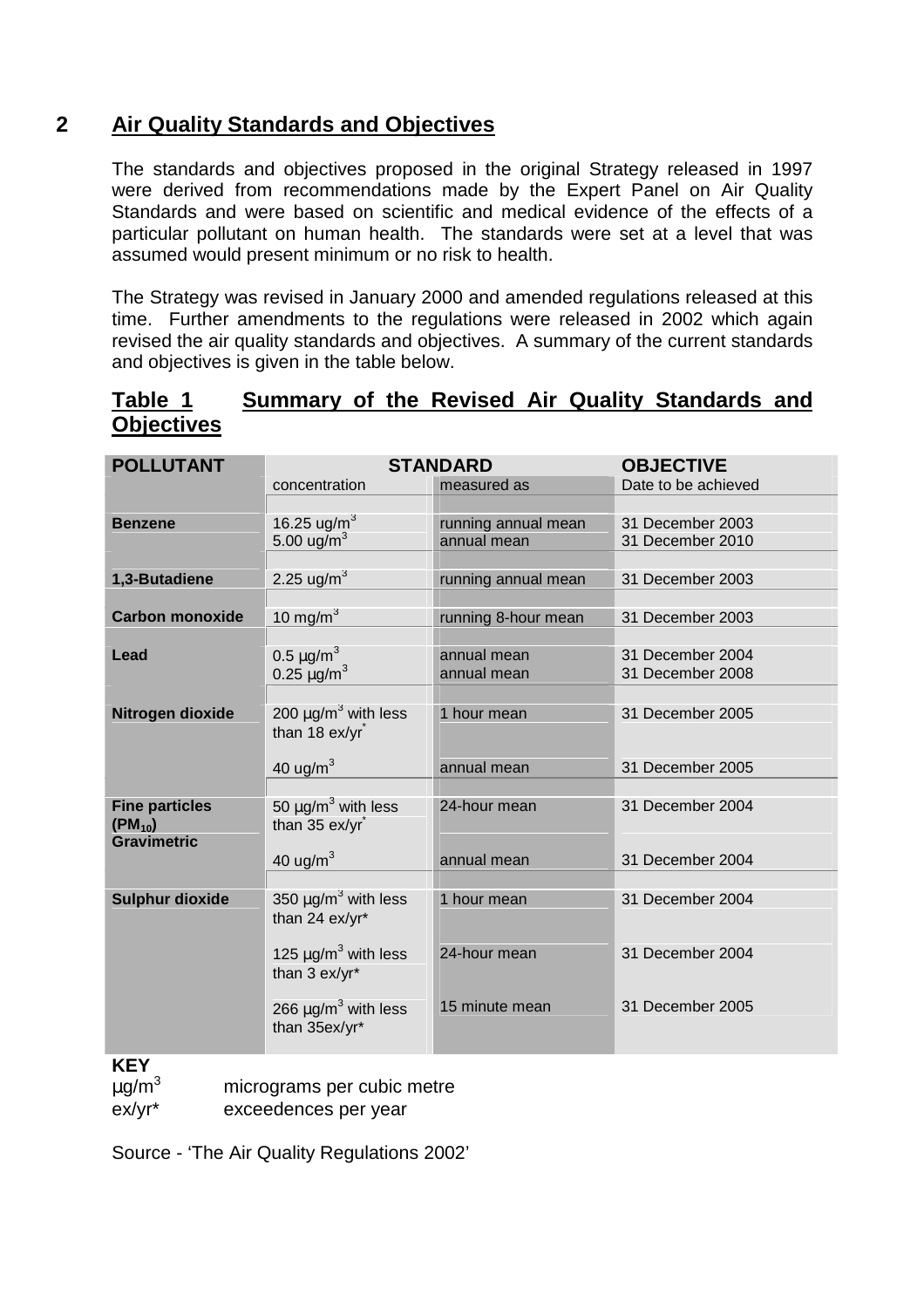## **3 Consultation**

As with the previous review and assessment reports, authorities are required to consult a number of bodies and organisations. Consultation will be undertaken in line with the previous exercises.

**Consultees** for the review and assessment process are:-

- **The Secretary of State**
- **The Environment Agency**
- **Derbyshire County Council**
- Neighbouring local authorities:-
	- Bolsover District Council
	- North East Derbyshire District Council
	- Derbyshire Dales District Council
	- South Derbyshire District Council
	- Derby City Council
	- Erewash Borough Council
	- Broxtowe Borough Council
	- Ashfield District Council

**Copies** of the review and assessment will be made available for public inspection at:-

- **The Council offices**
- **Town Centre Bureaux**
- **Public libraries throughout the Borough.**

A copy of the document is also to be sent to South Derbyshire Health Authority.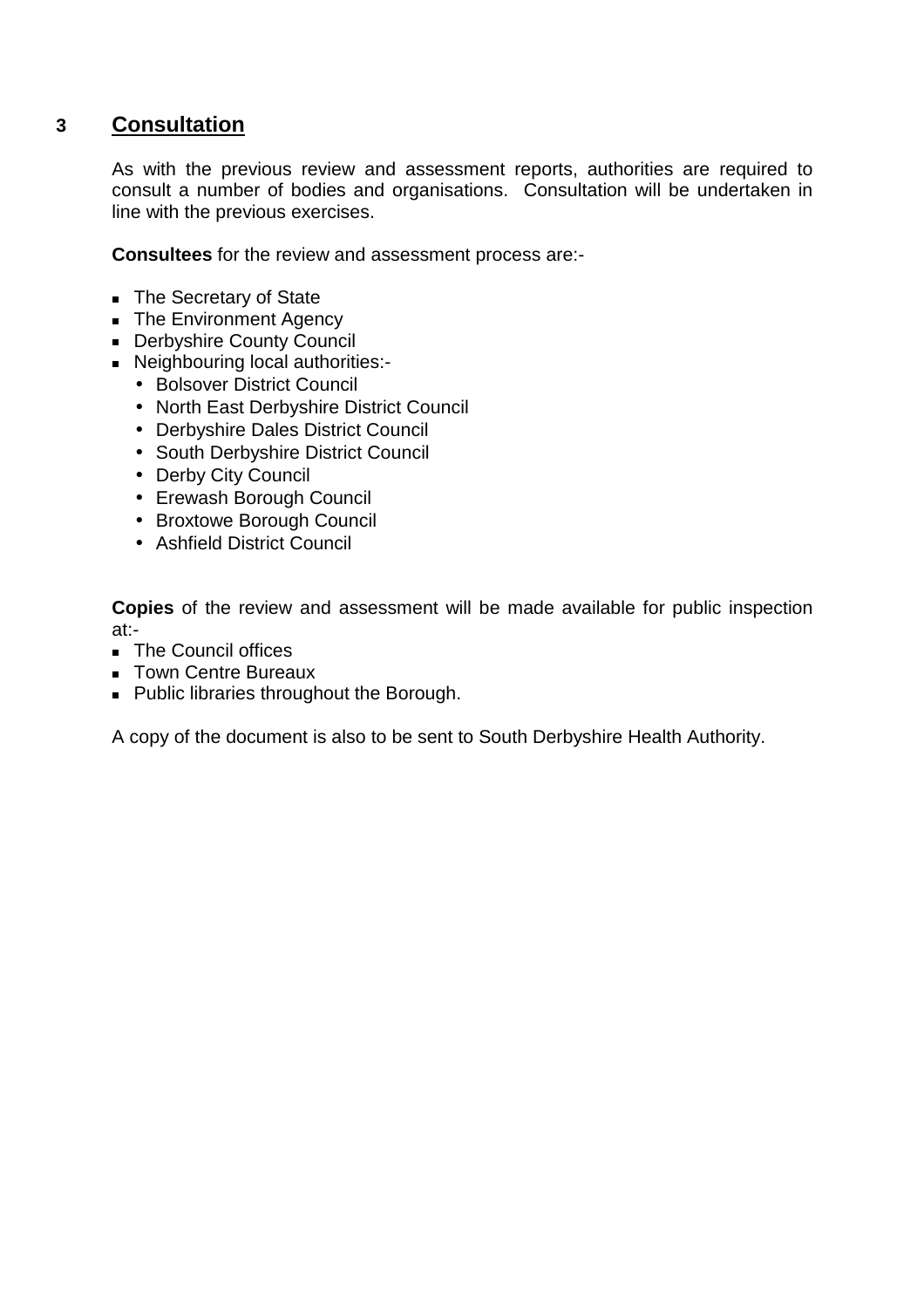# **4 Summary of the 1999/2000 Reports**

- **4.1 Stage 1 -** The Stage 1 report for this Borough reviewed all potential sources of the pollutants specified in the Air Quality Strategy, including road links and industrial sources in accordance with the Pollutant Specific Guidance. It highlighted five pollutants for which the risk of exceeding the standards and objectives was not considered negligible. This was due to the existence within the Borough of potential sources of the individual pollutants that could give rise to significant emissions. The following pollutants were identified;
	- 1. Carbon Monoxide
	- 2. Lead
	- 3. Nitrogen Dioxide
	- 4. Sulphur Dioxide
	- 5. Particulate matter

The pollutants were then investigated further by means of mathematical modelling or simple monitoring techniques to assess the likelihood of any of the air quality standards or objectives being exceeded. This was done by means of a Stage 2 report.

- **4.2 Stage 2 -** The Stage 2 report addressed these pollutants individually and assessed in more detail, their likely potential to give rise to breaches of the standards by the relevant dates. It identified all sources within the Borough and in neighbouring areas that may emit the pollutants of concern in significant quantities. The conclusions for each pollutant are as follows.
	- **Carbon monoxide** traffic flow data indicated that all roads within the Borough were well below the criteria given in the Pollutant Specific Guidance for single/dual carriageway roads and there was unlikely to be breaches of the carbon monoxide standard for road traffic.

The two industrial sources identified for Stage 1 were both discounted at Stage 2 due to the nature of the processes being undertaken and the lack of significant combustion plant on site.

A Stage 3 report was not therefore required.

• **Lead** – PB/DETA batteries closed after production of the Stage 1 report and were not considered further for Stage 2.

All other ferrous and non-ferrous metals processing sites identified do not use lead as an alloying agent or in any additive for the process. Limited monitoring did not show any indication of significant lead emissions from the vicinity of the largest ferrous metal foundry in the Borough.

A Stage 3 report was not therefore required.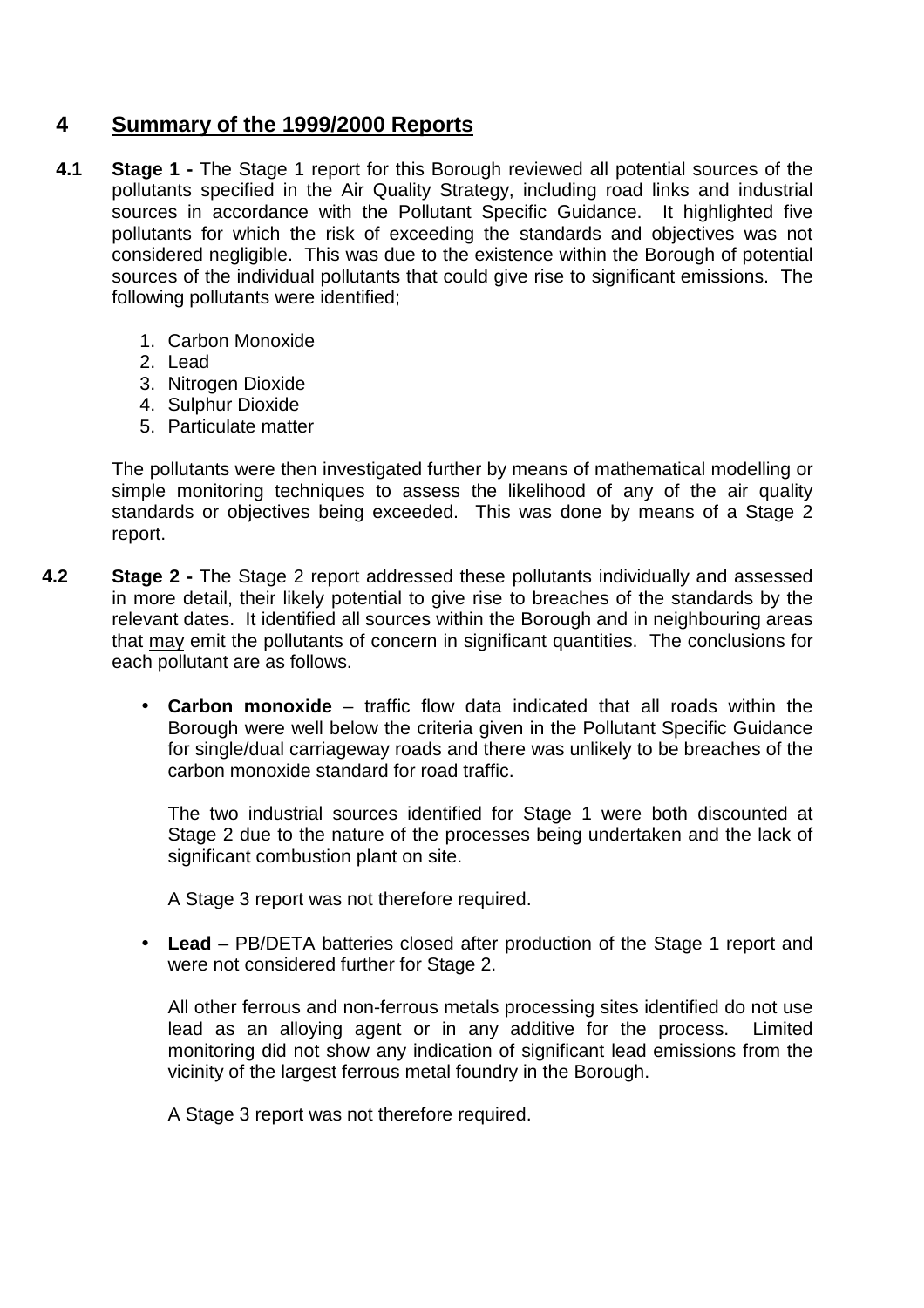• **Sulphur dioxide** – the potential for emissions of sulphur dioxide was predominantly found to be from industrial sources and the burning of coal for domestic heating purposes.

The Stage 2 review found that emissions from industrial sites were unlikely to be significant and that the main area of concern was domestic coal burning. Results from an 8-port bubbler located in one of the main coal burning areas showed that, while levels are close to the standards, they are unlikely to exceed the objectives.

A Stage 3 report was not therefore necessary.

• **Particulate Matter (PM<sub>10</sub>)** – emissions of PM<sub>10</sub> were considered from a wide variety of sources. Industrial emissions from Part A sites, opencast coal sites, quarries, road transport and domestic coal burning were evaluated by various methods including the Environment Agency GSS model and the Design Manual for Roads and Bridges (DMRB).

A short-term monitoring exercise was also undertaken using gravimetric samplers for comparison with modelling done by NETCEN using data from the black smoke stain monitor co-located with the sulphur dioxide bubbler. The results of these evaluations showed that although levels were approaching the standards, it was unlikely that exceedences would occur.

A Stage 3 report would therefore not be required.

• **Nitrogen dioxide** – the Stage 1 report identified potential sources as being road junctions with traffic flows greater than 20,000 vehicles per day and Part A industrial sites.

The Part A sites were located in adjacent areas and were evaluated by neighbouring authorities using dispersion models where appropriate. The Pollutant Specific Guidance also advised that Part A sites would need to be within a critical distance to affect neighbouring Boroughs and since the sites were outside this, no exceedences were likely to be attributable to these sites.

The DMRB model was then used to screen the road links to determine any possible locations of high levels. It is generally accepted that DMRB tends to overestimate pollutant levels but despite this, only two links appeared to be above the annual average standard. Both sites were adjacent to stretches of the A38 trunk road with predicted values of 45.9 and 42.5  $\mu$ g/m<sup>3</sup> respectively.

A diffusion tube survey was also undertaken during 1999/00 with tubes located at locations likely to represent the worst case scenarios. Tubes located along the two stretches of A38 showed levels significantly lower than the predictions and well within the standards. However, at two other locations, results were significantly higher than predicted and exceeded the standards.

A Stage 3 report for nitrogen dioxide was required with respect to the identified road links.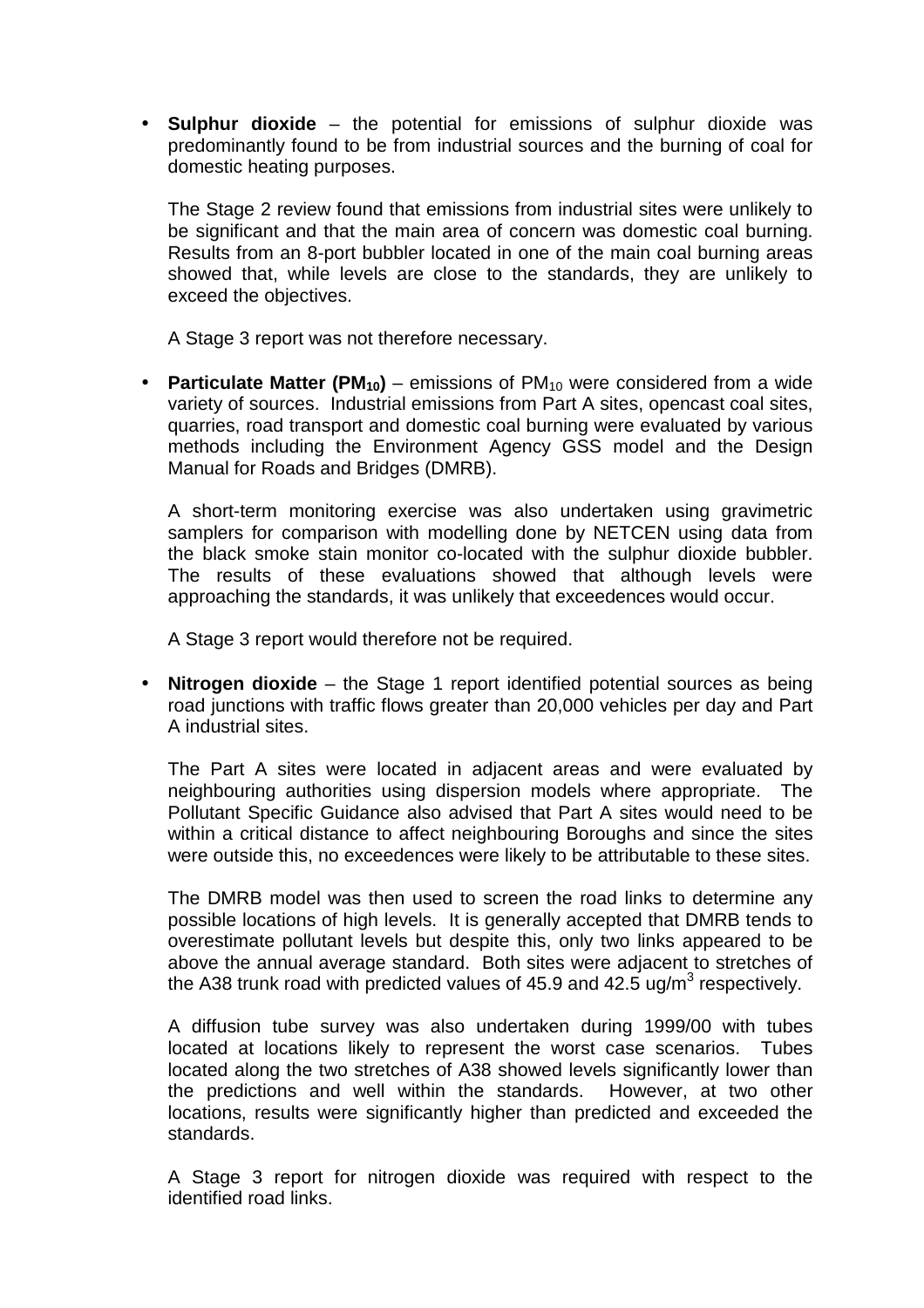## **4.3 Stage 3**

#### **Nitrogen Dioxide**

The Stage 3 report was produced which focussed on the results of the DMRB model and the levels predicted at locations most likely to be at risk of breaching the objectives. The report highlighted potential anomalies with the modelled results in comparison with ongoing diffusion tube results for the 'worst case' locations. Investigation was then made into potential street canyon effects and the correlation of diffusion tube results with continuous analyser results for the same period before further comparison with the objectives.

The methodology for the report involved continuously monitoring the levels of  $NO<sub>x</sub>$ alongside a fairly heavily trafficked trunk road where residential properties were located within 10 metres of the roadside. Diffusion tubes were co-located with the analyser to adjust measured levels and correct results for the other tube locations within the Borough. From this information, a correction factor was produced for the measurement period and comparison made with nearby AUN site results to evaluate the measurement period against the annual average readings. The continuous monitor recorded levels in a location identified as a potential street canyon due to elevated levels recorded on the diffusion tubes.

The survey also looked at the correlation between distances from the roadside to receptors and the measured levels. This concluded that the levels dropped away sharply from the kerbside, and the distance of property facades from the emission source had a large effect on measured levels. Overall, the round 1 review concluded that at even the 'worst case' locations there was little likelihood of exceedences and that most locations were already well below the objectives.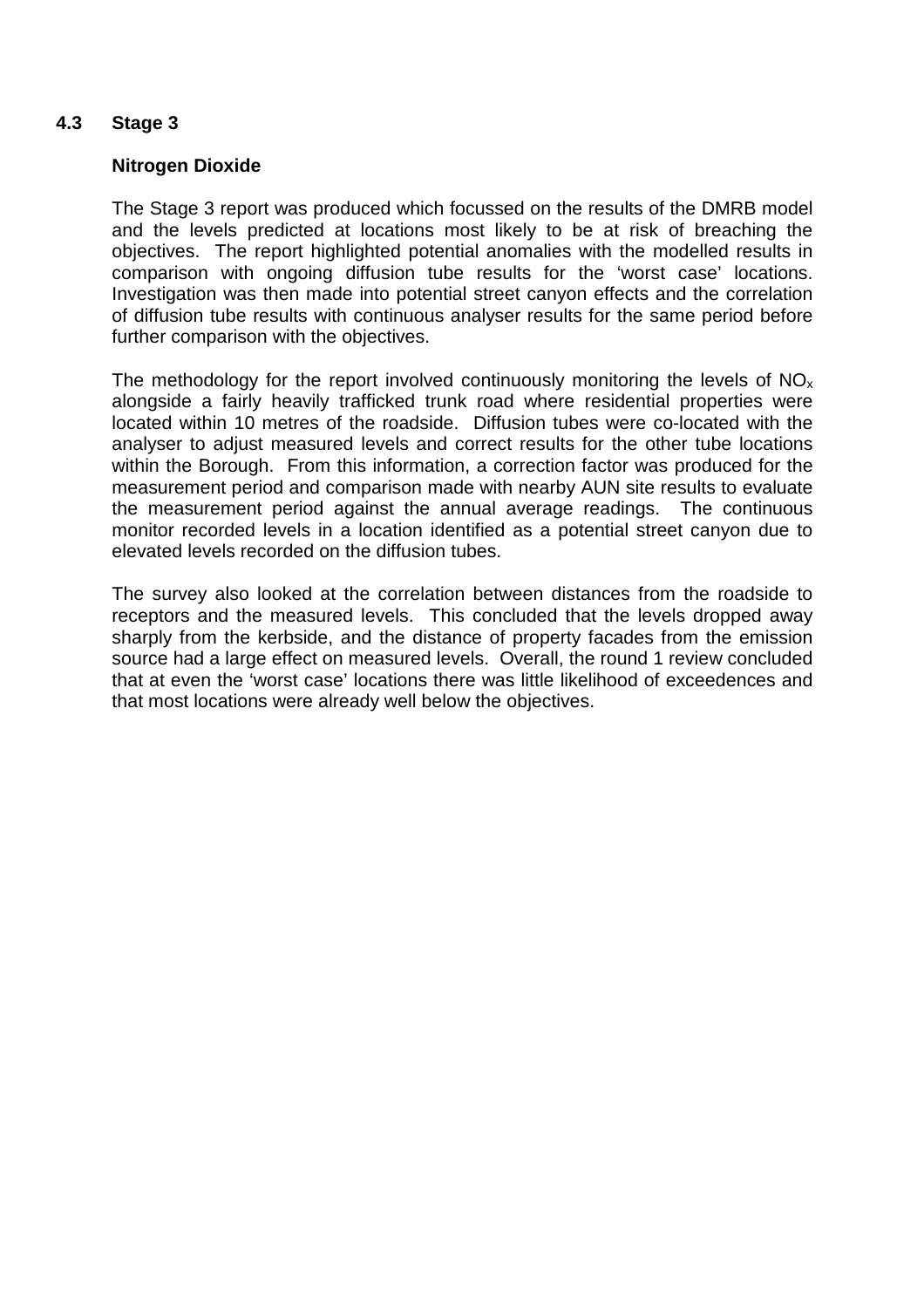# **5 Second Round Review of Carbon Monoxide**

#### **5.1 Introduction**

Carbon monoxide is a gas formed during the burning of a carbon-based material when there is insufficient oxygen present to allow complete combustion. It arises from many varied sources, including domestic heating, industrial processes, cigarette smoking, road traffic etc. The main source of outdoor exposure to carbon monoxide is general pollution of the atmosphere by vehicle exhausts and this currently accounts for around 67% of the total UK emissions. The highest levels are therefore most likely to occur adjacent to heavily trafficked routes, although concentrations fall away rapidly with distance from the road.

#### **5.2 Health Effects**

The effects of carbon monoxide are centred on the interference with the oxygen carrying capacity of the blood and also the blocking of essential biochemical reactions within cells. This in turn can affect the functions of the heart and brain. Sufferers of coronary heart and lung disease may be particularly susceptible with increased risk of chest pain, angina and heart attacks.

#### **5.3 Standard and Objective for Carbon Monoxide**

The air quality standard that has been adopted is for an ambient air concentration for carbon monoxide of 10mg/m<sup>3</sup> measured as a maximum daily running 8-hour average, with an objective that the standard be achieved by 31 December 2003.

#### **5.4 The National Perspective**

During the period 1999 to 2001, there were no measured exceedences of the objective at any of the UK national network sites. This included kerbside/ roadside sites and urban background/urban centres. Carbon monoxide levels adjacent to major roads have also been modelled at a national level and the results suggest that existing policies will be sufficient to reduce maximum daily running 8 – hour mean concentrations below 10mg/m<sup>3</sup> by about 2003.

## **5.5 Results of Round 1 review of carbon monoxide**

The first round of review and assessments suggested that there was little likelihood of any sites or road links within the Borough exceeding the standards or objectives.

## **5.6 Updating and Screening Assessment for Carbon Monoxide**

The Updating and Screening Assessment is based on the guidance and checklists provided in Technical Guidance LAQM. TG(03) and the results are produced in Table 2 below.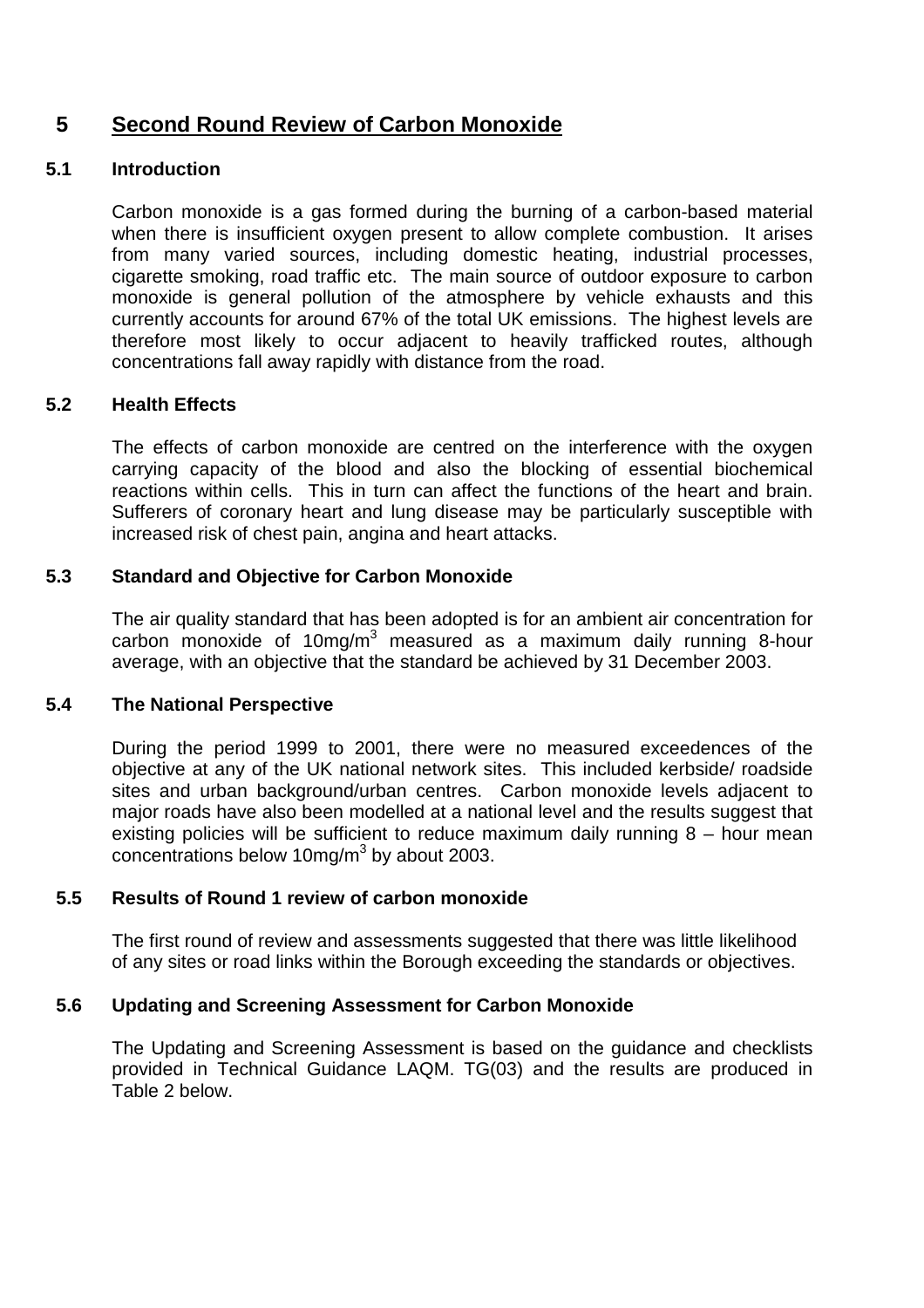| Table 2                                                   |                                                                                                                                          |                                                                                                                                                                                                                                                                                     |  |  |  |
|-----------------------------------------------------------|------------------------------------------------------------------------------------------------------------------------------------------|-------------------------------------------------------------------------------------------------------------------------------------------------------------------------------------------------------------------------------------------------------------------------------------|--|--|--|
| Data to be assessed                                       | Work undertaken                                                                                                                          | <b>Comments</b>                                                                                                                                                                                                                                                                     |  |  |  |
| <b>Monitoring:</b>                                        |                                                                                                                                          |                                                                                                                                                                                                                                                                                     |  |  |  |
| (A) Monitoring data                                       | Collate all CO monitoring<br>data                                                                                                        | No monitoring has been<br>undertaken for either round<br>1 or round 2 reviews and<br>assessments                                                                                                                                                                                    |  |  |  |
| <b>Road Traffic</b>                                       |                                                                                                                                          |                                                                                                                                                                                                                                                                                     |  |  |  |
| (B)<br>Busy<br>roads or<br>junctions in built up<br>areas | Identify 'very busy'<br>roads<br>and junctions<br>in<br>areas<br>where the 2003 background<br>is expected to be $>1$ mg/m <sup>3</sup> . | No road links within the<br>Borough have daily average<br>traffic flows $(AADT) > 80,000$<br>for single carriageways or<br>>120,000 for dual<br>carriageways (see Appendix<br>1).<br>Modelled background levels<br>for the Borough are all <<br>$1 \text{mg/m}^3$ (see Appendix 3). |  |  |  |

## **5.7 Conclusion**

Since the traffic flows and background concentrations of carbon monoxide are well below the criteria set in LAQM. TG(03) it is unlikely that the standards and objectives will be exceeded. It is therefore not proposed to proceed to a Detailed Assessment for carbon monoxide.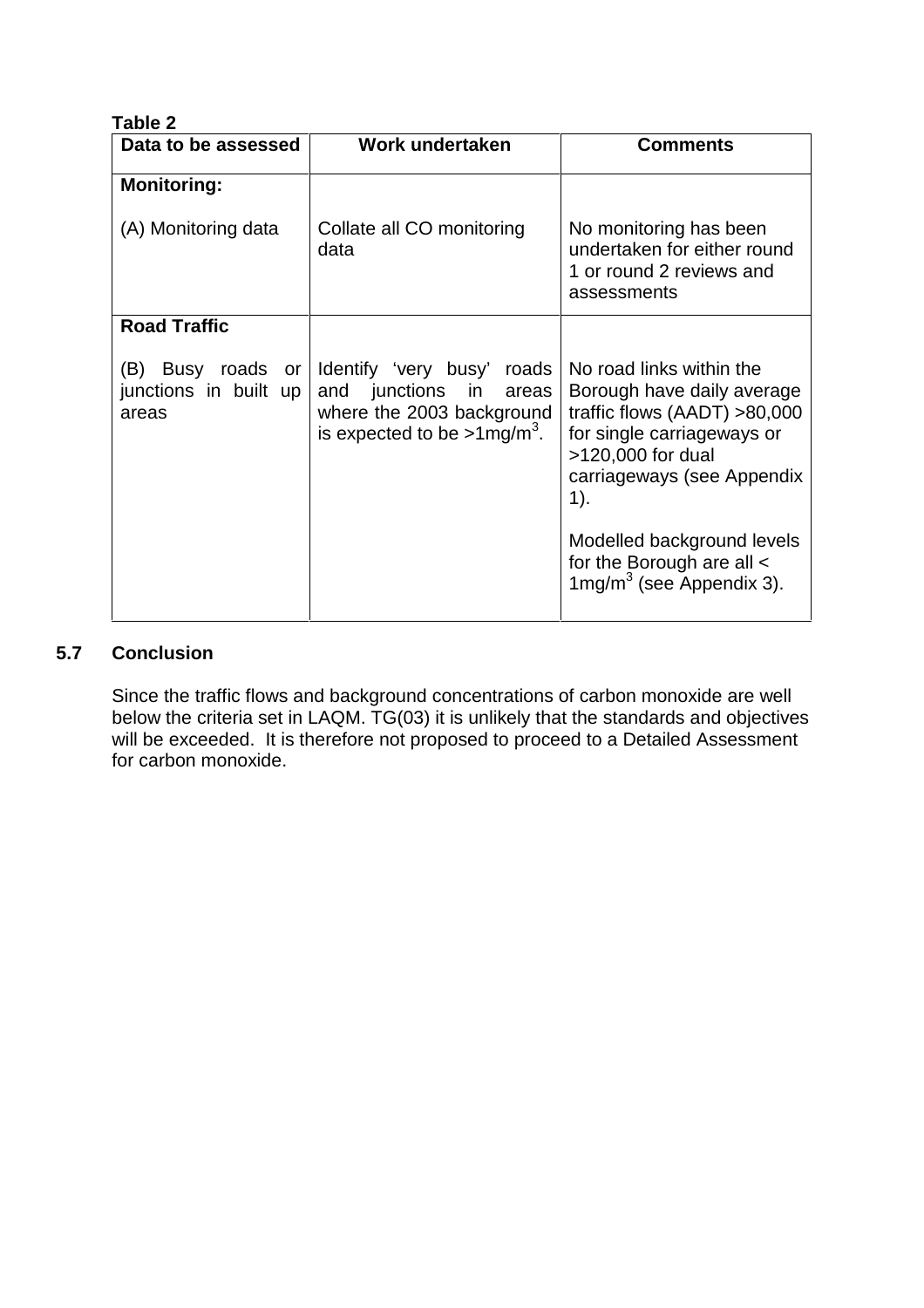## **6 Second Round Review of benzene**

## **6.1 Introduction**

Benzene arises, in particular, from the combustion and distribution of petrol. Another potential source of exposure is from industry. Certain industrial processes use benzene in significant quantities and, in 1996, 15% of the total annual UK emissions of benzene arose from industrial sources, while 64% came from motor vehicle exhausts and 2% from the handling and storage of petrol. The highest levels are therefore most likely to occur adjacent to heavily trafficked routes, industrial sources or a combination of both.

## **6.2 Health Effects**

Benzene is a recognised human carcinogen and long-term exposure carries increased risk of cancers and non-lymphocytic leukaemias. Benzene has been shown to act on the genetic material within cells leading to the possibility of malignant disease even with very small exposures.

## **6.3 Standard and Objective for benzene**

The air quality standard that has been adopted is for an ambient air concentration for benzene of 16.25ug/m<sup>3</sup> measured as a running annual mean, with an objective that the standard be achieved by 31 December 2003. However, in light of the health advice from EPAQS and the Department of Health's Committee on Carcinogenicity of Chemicals in Food, Consumer Products and the Environment an additional objective has been set of 5ug/m $^3$  to be achieved by the end of 2010.

## **6.4 The National Perspective**

During the period 1999 to 2001, there were no measured exceedences of the 16.25ug/m<sup>3</sup> running annual mean objective at any of the UK national network sites. This included kerbside/ roadside sites and urban background/urban centres. In 2001 the concentrations at urban background locations were also below the tighter 2010 objectives. It is anticipated that national policy measures currently in place will achieve the 2003 objective at all urban background and roadside/kerbside locations. It is also expected that that the 2010 objective will be achieved at all urban background and most roadside/kerbside locations.

## **6.5 Results of Round 1 review of benzene**

The first round of review and assessments suggested that there was little likelihood of any sites or road links within the Borough exceeding the standards or objectives.

## **6.6 Updating and Screening Assessment for benzene**

The Updating and Screening Assessment is based on the guidance and checklists provided in Technical Guidance LAQM. TG(03) and the results are produced in Table 3 below.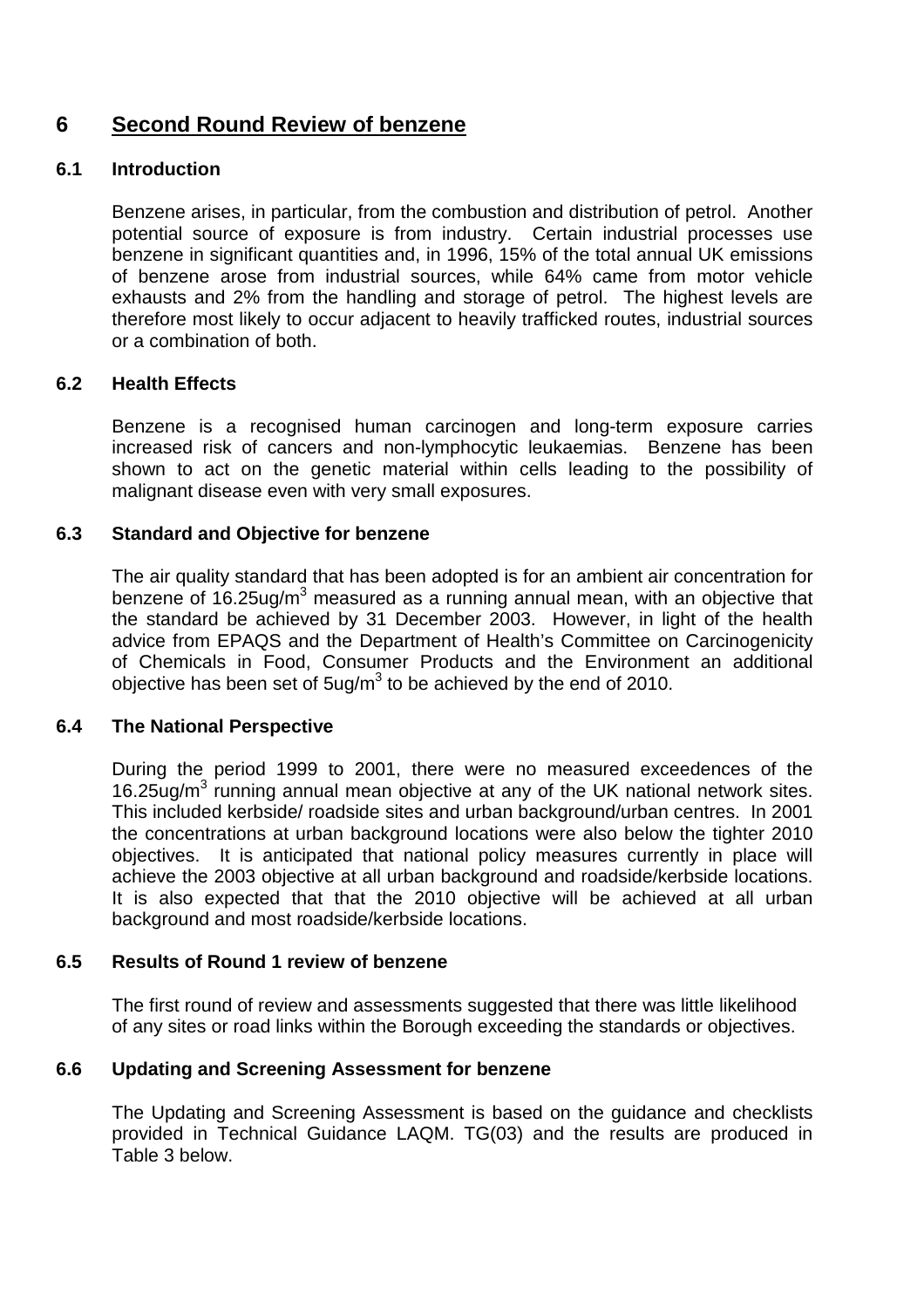| Table 3                                             |                                                                                                                                                                                                             |                                                                                                                                                                                   |  |  |
|-----------------------------------------------------|-------------------------------------------------------------------------------------------------------------------------------------------------------------------------------------------------------------|-----------------------------------------------------------------------------------------------------------------------------------------------------------------------------------|--|--|
| Data to be assessed                                 | Work undertaken                                                                                                                                                                                             | <b>Comments</b>                                                                                                                                                                   |  |  |
| <b>Monitoring:</b>                                  |                                                                                                                                                                                                             |                                                                                                                                                                                   |  |  |
| (A) Monitoring data                                 | Collate all benzene<br>monitoring data                                                                                                                                                                      | Limited monitoring was<br>undertaken prior to round 1<br>review, but data not 'bias<br>corrected' so not included in<br>this review. No round 2<br>monitoring undertaken.         |  |  |
| <b>Road Traffic</b>                                 |                                                                                                                                                                                                             |                                                                                                                                                                                   |  |  |
| (B) Busy roads or<br>junctions in built up<br>areas | Identify 'very busy' roads<br>junctions<br>and<br>in<br>areas<br>where the 2003 background<br>is expected to be $>2$ ug/m <sup>3</sup> .                                                                    | No road links within the<br>Borough have daily average<br>traffic flows (AADT) >80,000<br>for single carriageways or<br>>120,000 for dual<br>carriageways (see Appendix<br>$1$ ). |  |  |
|                                                     |                                                                                                                                                                                                             | Modelled background levels<br>for the Borough are all <<br>$2$ ug/m $3$ (see Appendix 3).                                                                                         |  |  |
| <b>Industrial Sources</b>                           |                                                                                                                                                                                                             |                                                                                                                                                                                   |  |  |
| (C) Industrial Sources                              | Identify any processes likely<br>to emit significant quantities<br>of benzene (from Annex 2 -<br>Appendix E)                                                                                                | There are no processes<br>identified in this area or<br>adjacent areas listed as<br>significant.                                                                                  |  |  |
| (D) Petrol Stations                                 | Identify petrol stations with $\vert$ One petrol station is located<br>a throughput in excess of<br>2000m <sup>3</sup> per annum with a<br>'busy' road nearby and<br>relevant<br>within<br>exposure<br>10m. | near to a road where AADT<br>> 30,000 but no receptors<br>located within 10m of<br>pumps as site is on retail<br>park.                                                            |  |  |
| <b>Other Sources</b>                                |                                                                                                                                                                                                             |                                                                                                                                                                                   |  |  |
| Major<br>(E)<br>petrol<br>storage depots            | Identify any major petrol<br>storage depots                                                                                                                                                                 | There are no major petrol<br>storage depots in this area.                                                                                                                         |  |  |

## **6.7 Conclusion**

As there are no relevant road links, industrial processes or major petrol handling storage depots within this area as described in LAQM. TG(03) it is unlikely that the standards and objectives will be exceeded. It is therefore not proposed to proceed to a Detailed Assessment for benzene.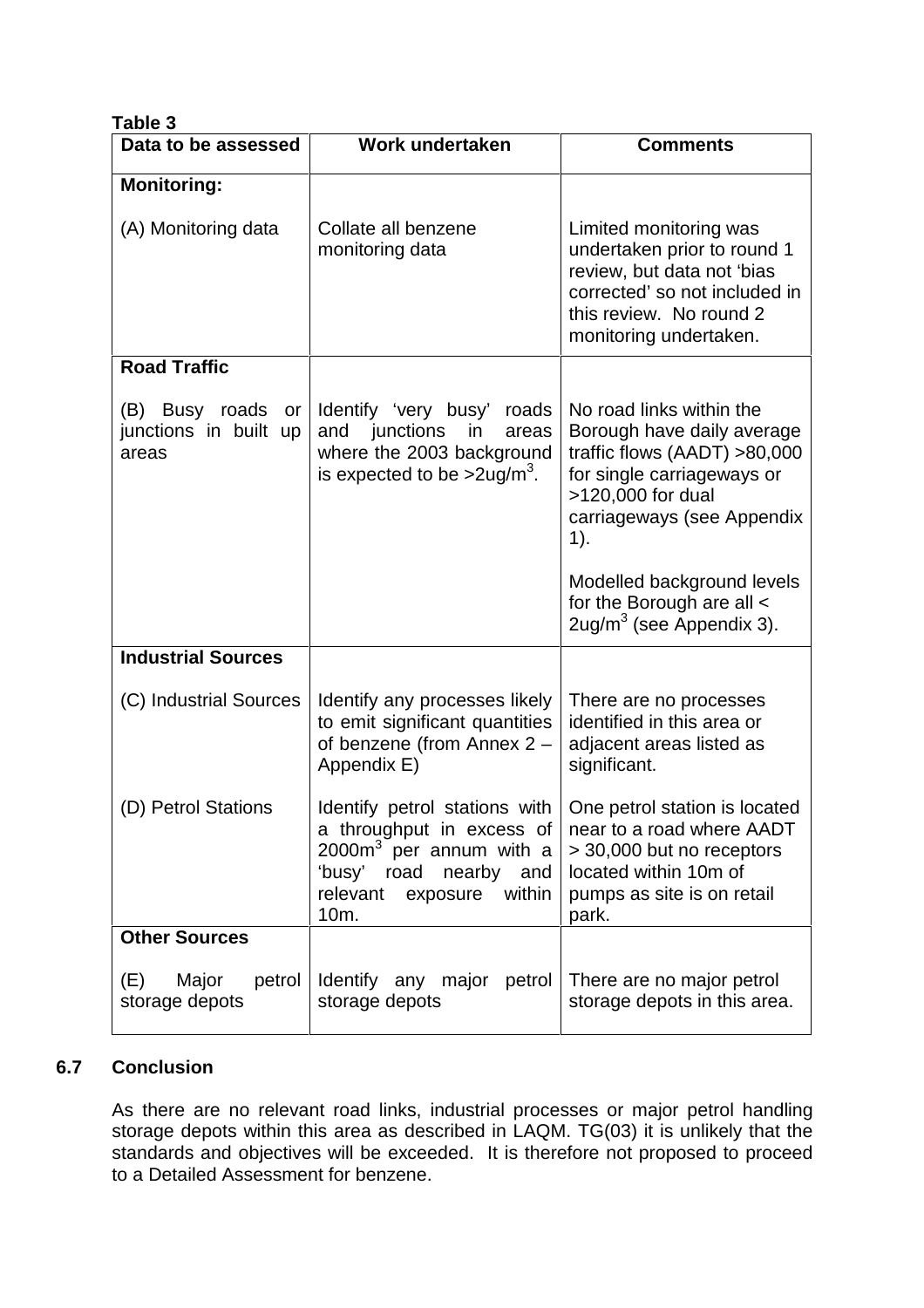# **7 Second Round Review of 1,3 - butadiene**

## **7.1 Introduction**

1,3-Butadiene is a chemical compound consisting of carbon and hydrogen atoms. It arises, in particular, from the combustion of petrol and other fossil fuels and is used in industry, mainly in the production of synthetic rubber for tyres. In 1995, 67% of the total annual UK emissions of 1,3-Butadiene arose from petrol vehicle exhausts while 13% came from industrial sources. The highest levels are therefore most likely to occur adjacent to heavily trafficked routes, industrial sources or a combination of both.

## **7.2 Health Effects**

1,3-Butadiene is a recognised human carcinogen. Long-term exposure to 1,3 butadiene carries increased risk of cancers, particularly cancers of the lymphoid system and bone marrow, lymphomas and leukaemias. 1,3-Butadiene has been shown to act on the genetic material within cells leading to the possibility of malignant disease even with very small exposures.

## **7.3 Standard and Objective for 1,3-Butadiene**

The air quality standard that has been adopted is for an ambient air concentration for 1,3-Butadiene of 2.25ug/ $m^3$  measured as a running annual mean, with an objective that the standard be achieved by 31 December 2003.

## **7.4 The National Perspective**

Measured concentrations of exceedences of 1,3-Butadiene at UK national network urban background/centre and roadside sites are already below the 2.25ug/m<sup>3</sup> objective. The continued introduction of vehicle catalysts and improvements to vehicle fuels are expected to further reduce levels and these measures are expected to achieve the objectives before the end of 2003.

## **7.5 Results of Round 1 review of 1,3-Butadiene**

The first round of review and assessments suggested that there was little likelihood of any sites or road links within the Borough exceeding the standards or objectives.

## **7.6 Updating and Screening Assessment for 1,3-Butadiene**

The Updating and Screening Assessment is based on the guidance and checklists provided in Technical Guidance LAQM. TG(03) and the results are produced in Table 4 below.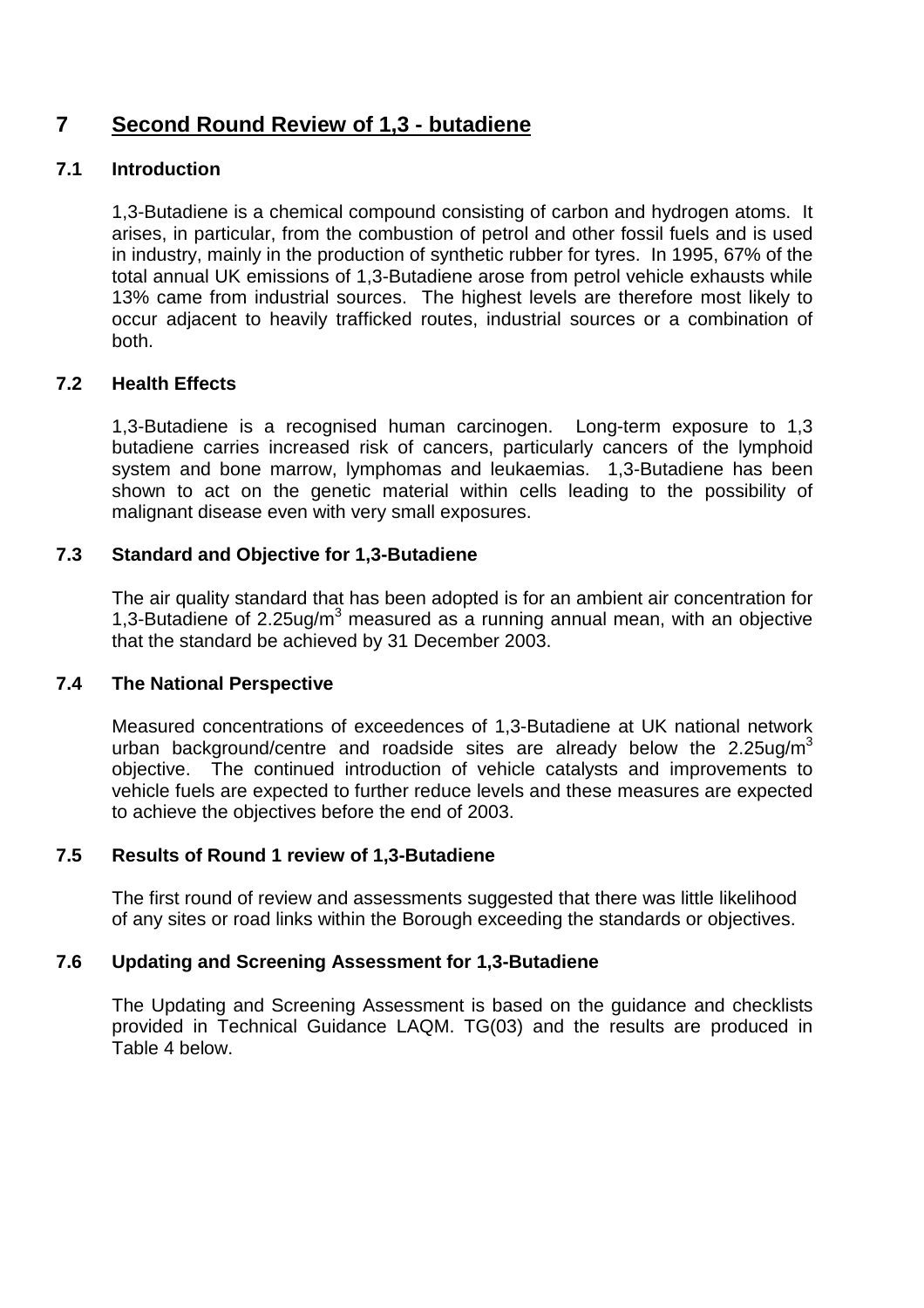| Table 4                                                              |                                                                                                 |                                                                                                             |  |  |
|----------------------------------------------------------------------|-------------------------------------------------------------------------------------------------|-------------------------------------------------------------------------------------------------------------|--|--|
| Data to be assessed                                                  | Work undertaken                                                                                 | <b>Comments</b>                                                                                             |  |  |
| <b>Monitoring:</b>                                                   |                                                                                                 |                                                                                                             |  |  |
| (A) Monitoring data                                                  | Collate all 1,3-Butadiene<br>monitoring data                                                    | No monitoring has been<br>undertaken for either round<br>1 or round 2 reviews and<br>assessments            |  |  |
| <b>Industrial Sources</b>                                            |                                                                                                 |                                                                                                             |  |  |
| (B) New Industrial<br><b>Sources</b>                                 | Identify any processes likely<br>to emit significant quantities<br>of 1,3-Butadiene.            | No new processes have<br>been established in this<br>area that use or emit 1,3-<br>Butadiene.               |  |  |
| (C) Industrial sources<br>with substantially<br>increased emissions. | Determine any sources<br>identified in the first round<br>that may have increased<br>emissions. | No processes were<br>identified in the first round<br>that emit significant<br>quantities of 1,3-Butadiene. |  |  |

## **7.7 Conclusion**

As there are no relevant industrial processes as described in LAQM. TG(03) it is unlikely that the standards and objectives will be exceeded. It is therefore not proposed to proceed to a Detailed Assessment for 1,3-Butadiene.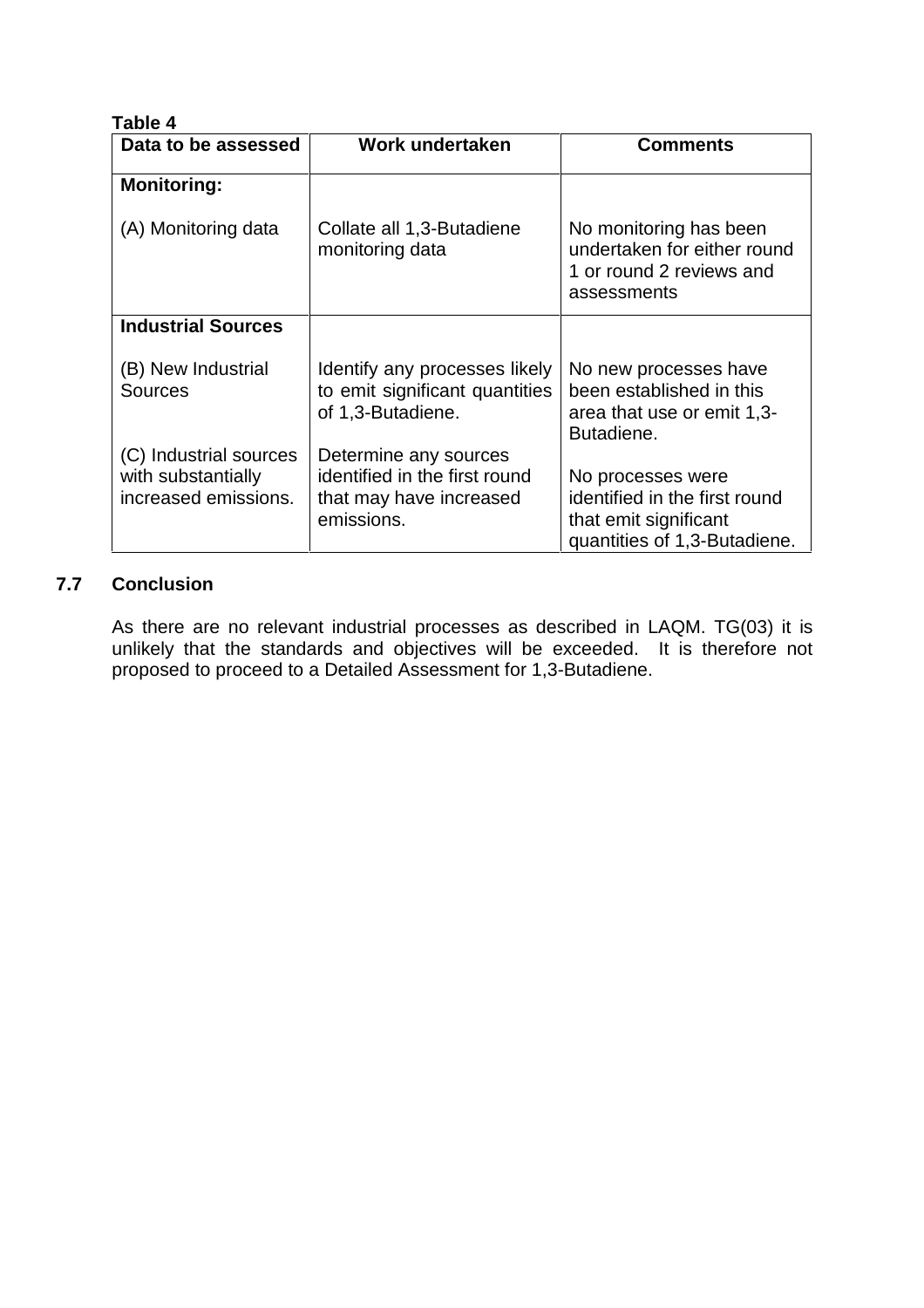# **8 Second Round Review of Lead**

## **8.1 Introduction**

Lead is the most widely used non-ferrous metal and has a large number of industrial applications. The largest use is in the manufacture of batteries, but it is also used as a pigment in paints and glazes, in radiation shielding, tank lining and piping. Lead was also used as an additive in petrol in the form of tetra-ethyl lead, which was used to improve the octane rating. In 1996, about 66% of the total annual UK emissions of lead arose from road transport while the metals industry contributed around 19%.

## **8.2 Health Effects**

Exposure to high levels of lead may result in toxic biological effects, which in turn cause problems in the synthesis of haemoglobin, effects on the kidneys, gastrointestinal tract, joints and reproductive system and acute or chronic damage to the nervous system. A greater cause for concern is the possible effect on brain development in children associated with the increase in blood lead levels.

## **8.3 Standard and Objective for Lead**

The air quality standard that has been adopted for lead is for an annual mean concentration of 0.5ug/m<sup>3</sup> with an objective that the standard be achieved by the end of 2004. In addition, a lower air quality objective of 0.25ug/m<sup>3</sup> has been set to be achieved by the end of 2008.

## **8.4 The National Perspective**

The sale of leaded petrol was banned in Britain on 1 January 2000. Emissions are now restricted to industrial sources as described above. Measurements of lead at UK national network monitoring sites showed that concentrations at all background and roadside sites are well below objectives for both 2004 and 2008.

## **8.5 Results of Round 1 review of lead**

The first round of review and assessments suggested that there was little likelihood of any sites or road links within the Borough exceeding the standards or objectives. Monitoring around the largest iron foundry in the Borough showed no indication that the objectives would be exceeded. This site has now closed, together with the largest non – ferrous foundry. All other metal melting processes are conducted on a very small scale and unlikely to produce significant emissions.

## **8.6 Updating and Screening Assessment for lead**

The Updating and Screening Assessment is based on the guidance and checklists provided in Technical Guidance LAQM. TG(03) and the results are produced in Table 5 below.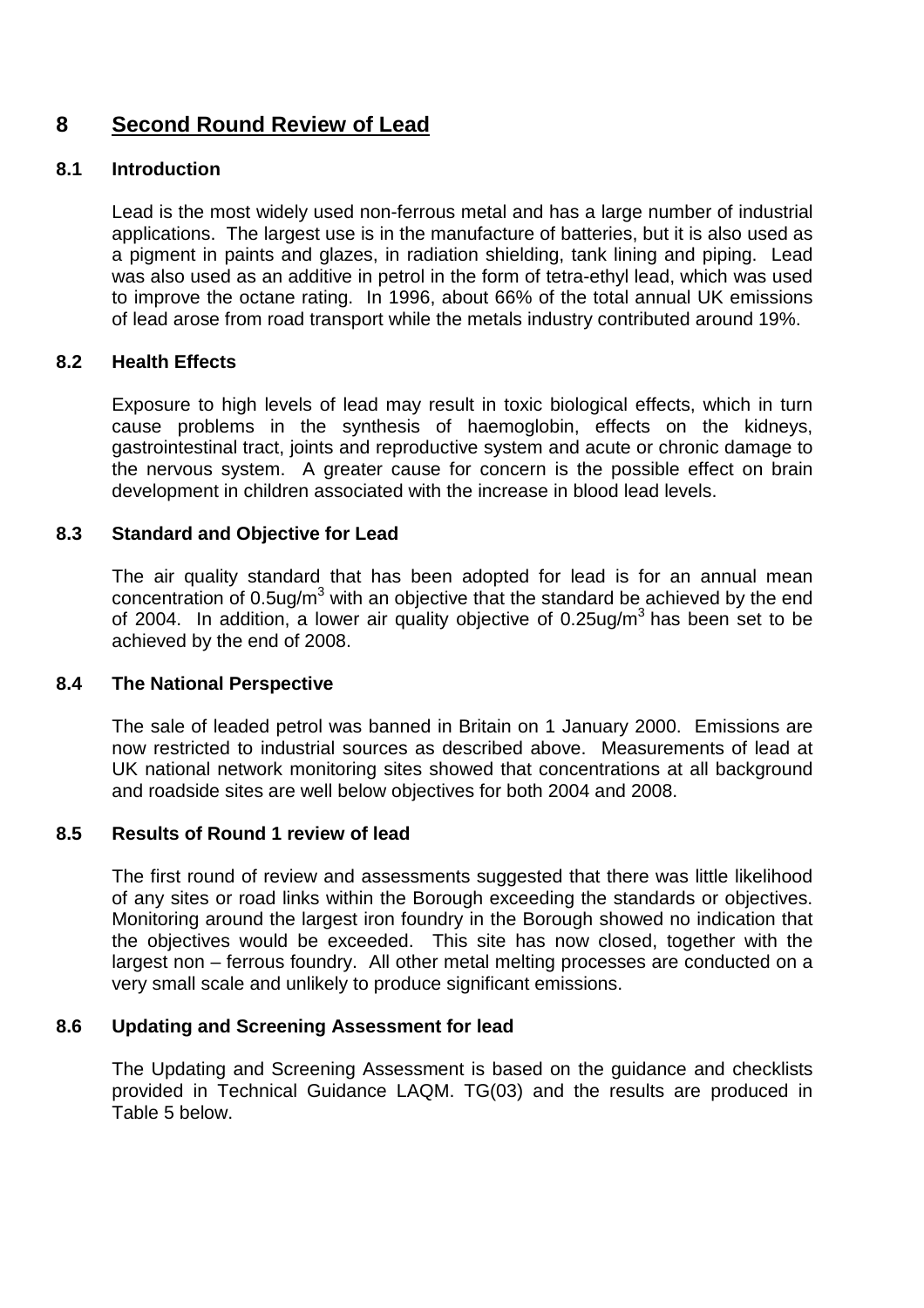| Table 5                                                              |                                                                                                 |                                                                                                                                                                                                                                                   |
|----------------------------------------------------------------------|-------------------------------------------------------------------------------------------------|---------------------------------------------------------------------------------------------------------------------------------------------------------------------------------------------------------------------------------------------------|
| Data to be assessed                                                  | Work undertaken                                                                                 | <b>Comments</b>                                                                                                                                                                                                                                   |
| <b>Monitoring:</b>                                                   |                                                                                                 |                                                                                                                                                                                                                                                   |
| (A) Monitoring data                                                  | Collate all lead monitoring<br>data                                                             | Limited monitoring was<br>undertaken for round 1<br>review, but data showed no<br>likelihood of exceedences.<br>No round 2 monitoring<br>undertaken.                                                                                              |
| <b>Industrial Sources</b>                                            |                                                                                                 |                                                                                                                                                                                                                                                   |
| (B) New Industrial<br>Sources                                        | Identify any processes likely<br>to emit significant quantities<br>of lead.                     | No new processes have<br>been established in this<br>area that use or emit lead.                                                                                                                                                                  |
| (C) Industrial sources<br>with substantially<br>increased emissions. | Determine any sources<br>identified in the first round<br>that may have increased<br>emissions. | No sites within the area<br>have substantially<br>increased emissions. Also,<br>the two largest ferrous and<br>non-ferrous metal foundries<br>in the area have now<br>closed. All others have<br>furnaces with melting<br>capacities <0.5 tonnes. |

## **8.7 Conclusion**

As there are no relevant industrial processes as described in LAQM. TG(03) it is unlikely that the standards and objectives will be exceeded. It is therefore not proposed to proceed to a Detailed Assessment for lead.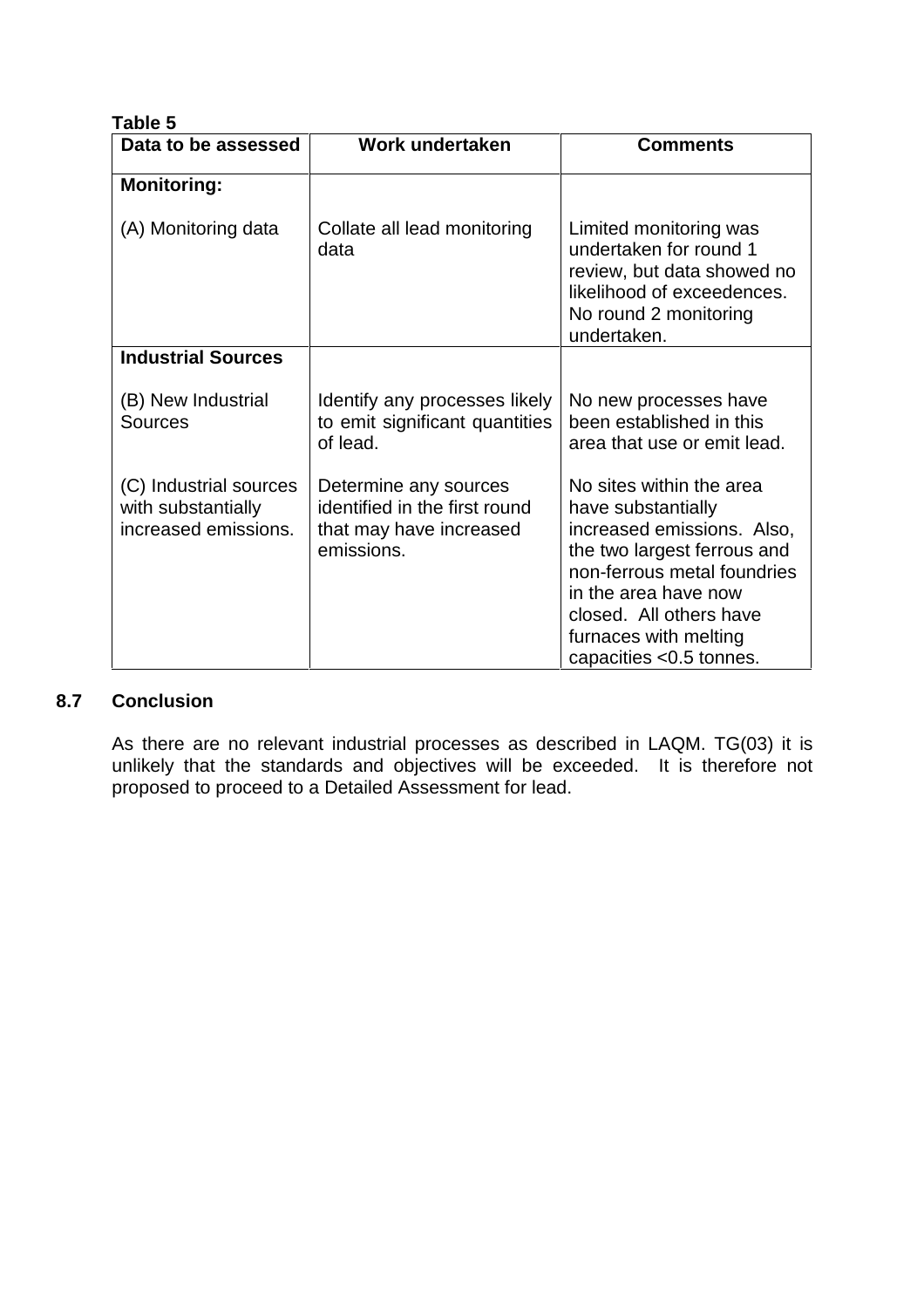# **9 Second Round Review of Sulphur Dioxide**

## **9.1 Introduction**

The predominant source of sulphur dioxide in the UK is the combustion of fossil fuels, particularly coal and oil. Sulphur dioxide dissolves readily in water and is easily converted to sulphuric acid. Sulphates may also remain in the atmosphere as particles, contributing to the airborne concentration of PM<sub>10</sub> (Particulate Matter less than 10 microns in diameter). In 2000, around 71% of the total annual UK emissions of  $SO<sub>2</sub>$  arose from fossil fuelled power stations while a significant proportion came from other industrial sources. A small contribution is also generated from the burning of fossil fuels on domestic appliances and from road transport. The highest levels are therefore most likely to occur downwind of the above sources and, in the case of power stations, at distances of up to 75 kms.

## **9.2 Health Effects**

Sulphur dioxide is an acidic irritant which, when inhaled in high concentrations, may cause breathing difficulties in people exposed to it. Studies have shown that healthy adults inhaling concentrations of up to 8000 parts per billion continuously for a period of five days, showed only minor changes in lung function. Effects are more likely to be experienced by people suffering from asthma or chronic lung disease. These individuals often already have narrowed airways, and any further narrowing will have a disproportionately large affect on their ease of breathing. The prevalence of asthma among children is rising and chronic lung disease, due to smoking, is common among older people.

## **9.3 Standard and Objective for Sulphur Dioxide**

The air quality standard that has been adopted for sulphur dioxide is for a 15 minute mean concentration of 266ug/m<sup>3</sup> with an objective that the standard is not to be exceeded more than 35 times per year by the end of 2005. Additional objectives have been set in accordance with EU limit values. These are for a 1 – hour mean objective of 350ug/m<sup>3</sup>, to be exceeded no more than 24 times per year, and a 24 – hour objective of 125ug/m3, to be exceeded no more than 3 times per year, to be achieved by the end of 2004.

## **9.4 The National Perspective**

Monitoring results for the period 1999 – 2001 showed that levels of sulphur dioxide have fallen at all measurement sites. The objectives were only exceeded once; this was at the site in Belfast which has particular problems with the burning of coal on domestic fires. Local exceedences may occur in the vicinity of small combustion plant and in areas where coal is the predominant fuel for domestic heating.

## **9.5 Results of Round 1 review of Sulphur Dioxide**

The round 1 review showed that the majority of industrial processes within the Borough either burn natural gas, electricity or gas-oil and were therefore unlikely to lead to exceedences. The issue of domestic coal burning was investigated and comparison made with 8 – port bubbler results for the town of Alfreton which showed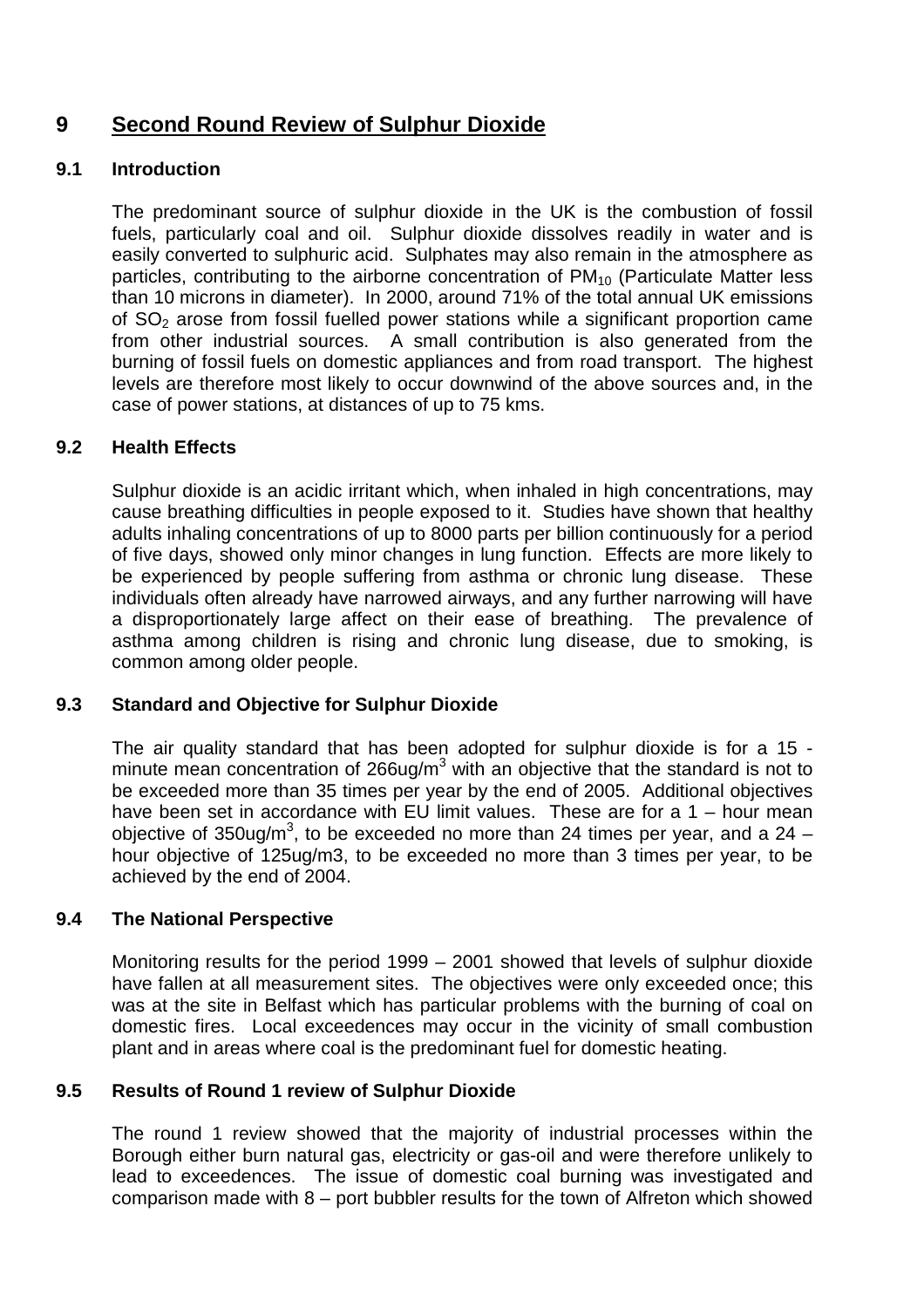that the maximum daily recorded mean level was approximately 67ug/m<sup>3</sup>, below the guidance level where exceedences would be expected.

## **9.6 Updating and Screening Assessment for Sulphur Dioxide**

The Updating and Screening Assessment is based on the guidance and checklists provided in Technical Guidance LAQM.TG(03) and the results are produced in Table 6 below.

| Table 6                                                              |                                                                                              |                                                                                                                                                                                                                                                                                                                                                                                                                         |  |  |
|----------------------------------------------------------------------|----------------------------------------------------------------------------------------------|-------------------------------------------------------------------------------------------------------------------------------------------------------------------------------------------------------------------------------------------------------------------------------------------------------------------------------------------------------------------------------------------------------------------------|--|--|
| Data to be assessed                                                  | <b>Work undertaken</b>                                                                       | <b>Comments</b>                                                                                                                                                                                                                                                                                                                                                                                                         |  |  |
| <b>Monitoring:</b>                                                   |                                                                                              |                                                                                                                                                                                                                                                                                                                                                                                                                         |  |  |
| (A) Monitoring data                                                  | Collate all sulphur<br>dioxide monitoring<br>data                                            | Monitoring ongoing using $8$ – port<br>bubbler (acidity). Data used in<br>round 1 review, but showed no<br>likelihood of exceedences. Round 2<br>- monitoring undertaken again with 8<br>- port. Data for 2001 and 2002 show<br>max daily mean to be 49*1.25=<br>61.25ug/m <sup>3</sup> (2001) and 56*1.25= 70<br>$ug/m3 (2002)$ .                                                                                      |  |  |
| (B) Monitoring within<br><b>AQMA</b>                                 | No AQMA declared                                                                             |                                                                                                                                                                                                                                                                                                                                                                                                                         |  |  |
| <b>Industrial Sources</b>                                            |                                                                                              |                                                                                                                                                                                                                                                                                                                                                                                                                         |  |  |
| (C) New Industrial<br><b>Sources</b>                                 | Identify any<br>processes likely to<br>emit significant<br>quantities of<br>sulphur dioxide. | No new industrial sources likely to<br>emit $SO2$ have been identified.                                                                                                                                                                                                                                                                                                                                                 |  |  |
| (D) Industrial sources<br>with substantially<br>increased emissions. | Determine any<br>sources identified<br>in round 1 that may<br>have increased<br>emissions.   | Sources identified in round 1 were<br>found not to be likely to lead to<br>exceedences. No processes have<br>substantially increased emissions.                                                                                                                                                                                                                                                                         |  |  |
| (E) Domestic coal<br>burning.                                        | Identify areas of<br>significant coal<br>burning.                                            | Monitoring undertaken at Alfreton<br>using 8-port to evaluate coal<br>emissions as round 1. Results are<br>as follows. Data for 2001 and 2002<br>show max daily mean to be<br>$49*1.25 = 61.25$ ug/m <sup>3</sup> (2001)<br>56*1.25= 70 ug/m <sup>3</sup> (2002). See<br>Appendix 4. LAQM.TG(03) advises<br>where max daily mean (multiplied by<br>1.25) < 80ug/m <sup>3</sup> there is no<br>likelihood of exceedence. |  |  |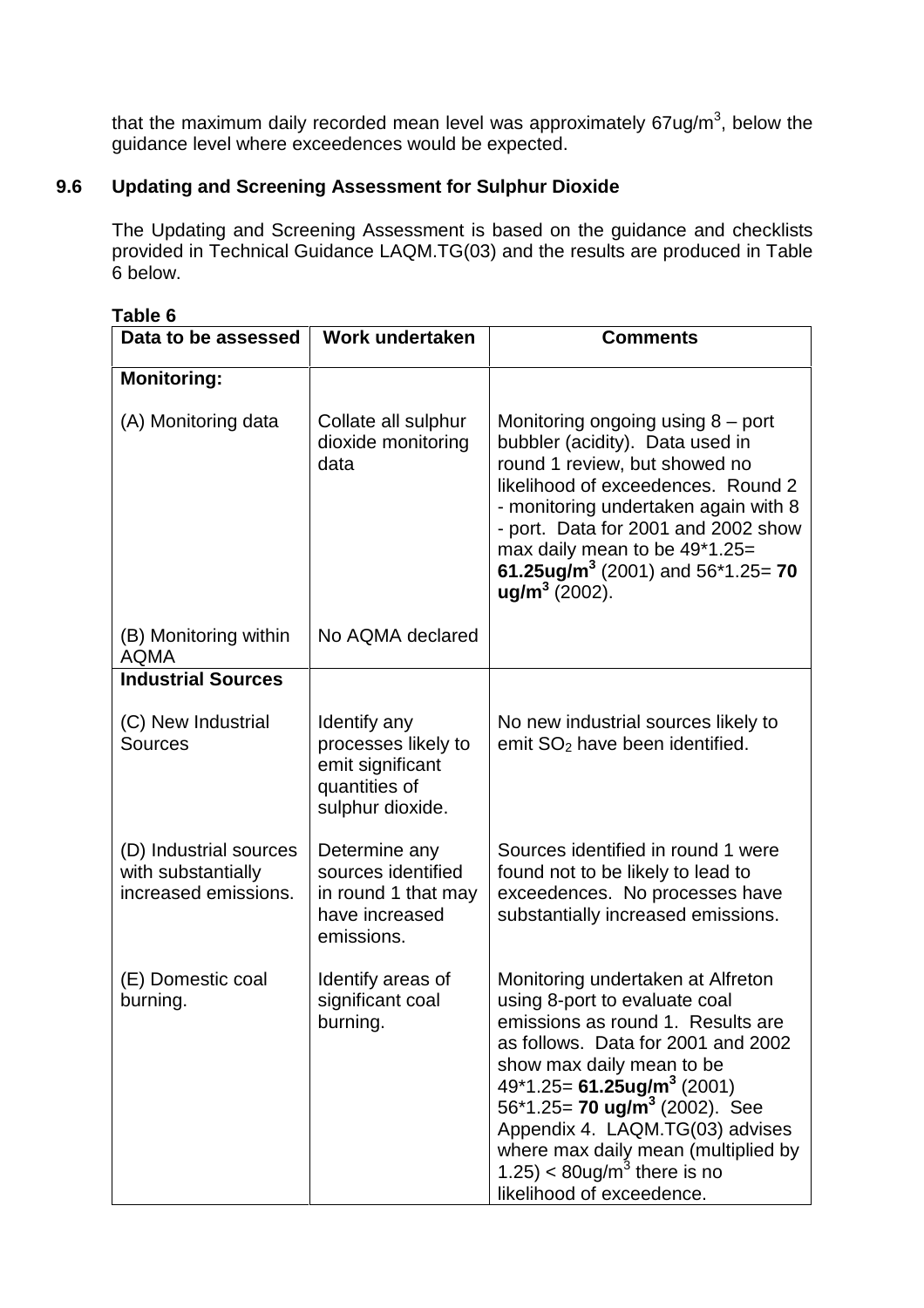| (F) Small boilers<br>$>5$ Mw. | Collate data on<br>small oil/coal fired<br>boilers.       | From round 1, Stevensons Dyers at<br>Bullbridge had heavy fuel oil fired<br>boiler plant in the range 5Mw -<br>20Mw. These have now been<br>converted to gas firing with diesel<br>back up so are not likely to lead to<br>exceedences. |
|-------------------------------|-----------------------------------------------------------|-----------------------------------------------------------------------------------------------------------------------------------------------------------------------------------------------------------------------------------------|
| (G) Shipping                  | N/A                                                       | N/A                                                                                                                                                                                                                                     |
| (H) Railway<br>locomotives    | Identify locations<br>where stationary<br>for $>15$ mins. | No locations identified – transit<br>stations only.                                                                                                                                                                                     |

## **9.7 Conclusion**

As shown, there are no relevant industrial processes as described in LAQM. TG(03). Monitoring results again show that there are not likely to be exceedences due to domestic coal burning (the 8-port is located in an area of dense housing in one of the largest towns and not within a smoke control area). Results for 1998/99/00 showed an overall max daily mean value for the three years of 67ug/m<sup>3</sup> (uncorrected) while results for 2001/02 are 49 and  $56$ ug/m<sup>3</sup> respectively. When corrected this gives values of 61.25 and 70ug/m<sup>3</sup> respectively. This is well below the corrected level of 80ug/m<sup>3</sup> given in the guidance below which exceedences are not expected.

The only boiler plant in the range 5 – 20Mw being fired by oil or coal has now been converted to gas firing. In light of the above information it is unlikely that the standards and objectives will be exceeded. It is therefore not proposed to proceed to a Detailed Assessment for sulphur dioxide.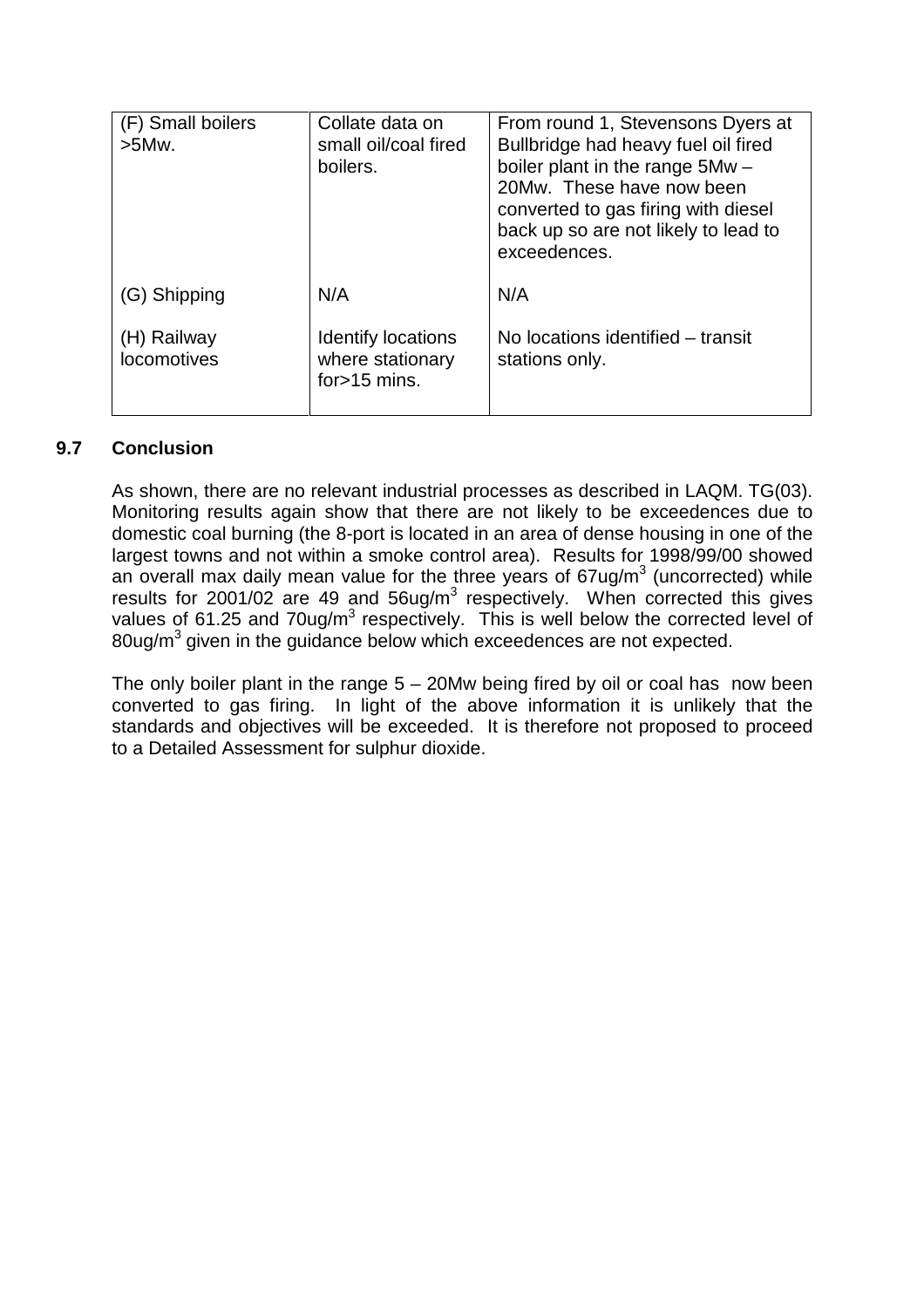# **10 Second Round Review of Particulate Matter (PM10)**

## **10.1 Introduction**

 $PM_{10}$  is defined as the mass fraction of particles that are below 10  $\mu$ m in diameter. This size fraction has been associated with adverse health effects and once emitted, may remain in the atmosphere for many days and travel over great distances.  $PM_{10}$ arises from many sources and consists of both primary and secondary particles. Primary particles originate from sources such as wind blown soils, diesel exhausts, mining and quarrying, burning of fossil fuels and a variety of natural spores and pollens. Secondary particles may be formed from the growth in the atmosphere of molecules of sulphates and nitrates. All these sources contribute to the overall level of  $PM_{10}$  in the atmosphere.

## **10.2 Health Effects**

In the 1950's and '60's, particulates, in combination with sulphur dioxide, were responsible for the notorious city smogs. These particulates have a well-recognised association with a range of illnesses and effects in connection with the cardiovascular system, asthma and mortality. A wide variety of natural and synthetic particles can cause adverse health effects, although, in general, particles smaller than about 10  $\mu$ m are most likely to reach the lung.

## **10.3 Standard and Objective for PM<sup>10</sup>**

Two air quality objectives have been adopted which are equivalent to the EU Stage 1 Limit Values in the first Air Quality Daughter Directive. The objectives are  $40$ ug/m<sup>3</sup> as an annual mean and 50ug/m $3$  as a fixed 24-hour mean to be exceeded on no more than 35 days per year, to be achieved by the end of 2004.

## **10.4 The National Perspective**

Between 1990 and 1999, emissions of particles from the transport and industrial sectors fell by almost 40%. Further reductions are expected in future years as a result of agreed additional policies or policies still under discussion. Data at the UK National Monitoring Network sites show that concentrations are generally well below the 2004 annual mean objective with the exception of a London kerbside site.

## **10.5 Results of Round 1 review of PM<sup>10</sup>**

The round 1 review identified Part A and B sites, domestic coal burning and road links >5000 vehicles per day as potential sources. The Part A and B sites were evaluated using the guidance and considered not to be likely to cause exceedence of the objectives. Areas of domestic coal burning were assessed using a combination of black smoke data and gravimetric 'M' type samplers which showed levels below the objectives. Road links were screened using DMRB which also showed there was little likelihood of exceedence.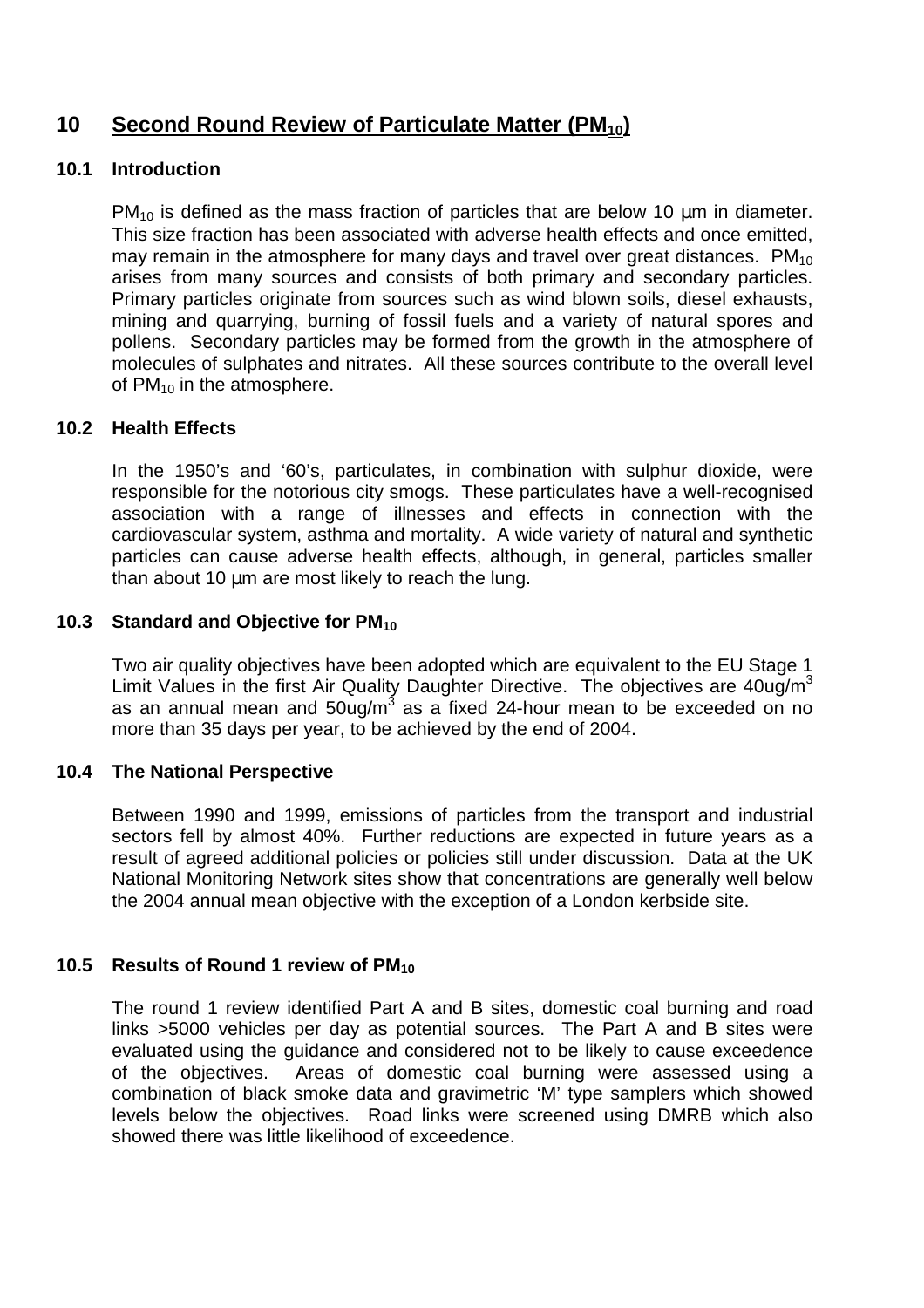# **10.6 Updating and Screening Assessment for PM<sup>10</sup>**

The Updating and Screening Assessment is based on the guidance and checklists provided in Technical Guidance LAQM.TG(03) and the results are produced in Table 7 below.

| Data to be assessed                                      | Work undertaken                                                                                            | <b>Comments</b>                                                                                                                                                                                                                                                    |  |
|----------------------------------------------------------|------------------------------------------------------------------------------------------------------------|--------------------------------------------------------------------------------------------------------------------------------------------------------------------------------------------------------------------------------------------------------------------|--|
| <b>Monitoring:</b>                                       |                                                                                                            |                                                                                                                                                                                                                                                                    |  |
| (A) Monitoring data<br>outside an AQMA.                  | Collate all<br>monitoring data.                                                                            | Limited monitoring was undertaken<br>for round 1 review, but data showed<br>no likelihood of exceedences. No<br>round 2 monitoring undertaken.                                                                                                                     |  |
| (B) Monitoring within<br>AQMA.                           | No AQMA declared                                                                                           |                                                                                                                                                                                                                                                                    |  |
| <b>Road Traffic:</b>                                     |                                                                                                            |                                                                                                                                                                                                                                                                    |  |
| (C) Junctions.                                           | <b>Identify busy</b><br>junctions with<br>relevant exposure.                                               | Relevant junctions are listed with<br>DMRB calculations in Section 10.7.                                                                                                                                                                                           |  |
| (D) Roads with high<br>flows of buses and/or<br>HGV's.   | Identify all roads<br>where AADT ><br>20% HGV.                                                             | No road links within area have AADT<br>where HGV's >20%. See<br>Appendices 1 & 2.                                                                                                                                                                                  |  |
| (E) New roads since<br>round 1.                          | Identify new road<br>links.                                                                                | No new roads have been<br>constructed since round 1 review.                                                                                                                                                                                                        |  |
| (F) Roads close to<br>objective in round 1.              | Identify any roads<br>where more than<br>30 exceedences of<br>50ug/m <sup>3</sup> predicted<br>in round 1. | No road links were identified (using<br>DMRB) as having significant<br>potential to exceed objectives.                                                                                                                                                             |  |
| (G) Roads with<br>significantly changed<br>traffic flows | Identify any roads<br>with AADT ><br>10,000 where large<br>increase in flow.                               | Comparison of traffic flows between<br>2003 levels corrected to 2005 and<br>1996 flows corrected to 2005 for<br>round 1 show that the predicted<br>flows were overestimated and there<br>are no road links that have been<br>subject to 'large' increases in flow. |  |

## **Table 7**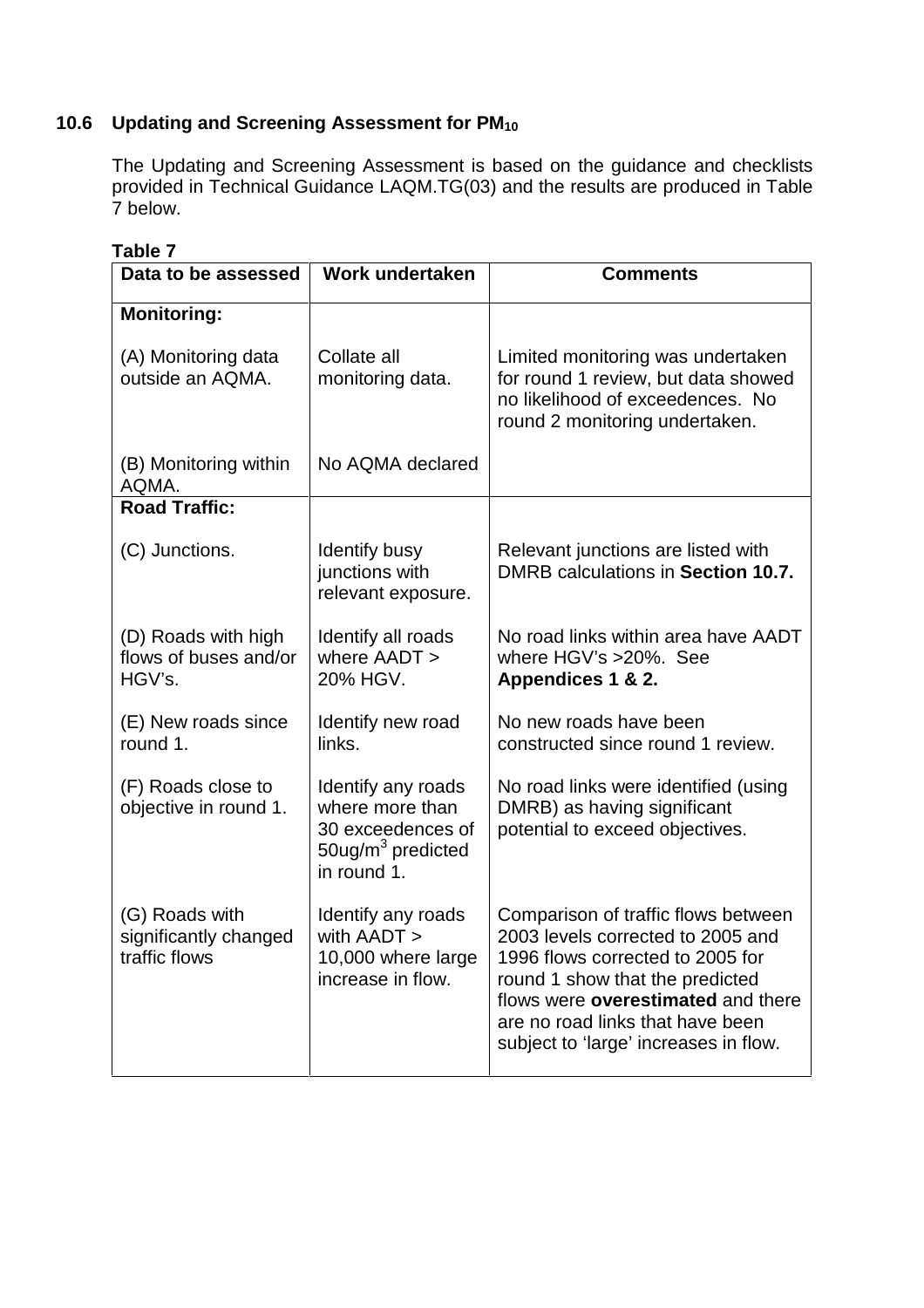| <b>Industrial Sources</b>                                            |                                                                                                       |                                                                                                                                                                                                                                           |  |
|----------------------------------------------------------------------|-------------------------------------------------------------------------------------------------------|-------------------------------------------------------------------------------------------------------------------------------------------------------------------------------------------------------------------------------------------|--|
| (H) New Industrial<br><b>Sources</b>                                 | Identify any new<br>processes likely to<br>emit significant<br>quantities of $PM_{10}$ .              | No new processes have been<br>identified since round 1 which are<br>listed in Annex 2 - Appendix E.                                                                                                                                       |  |
| (I) Industrial sources<br>with substantially<br>increased emissions. | Determine any<br>sources identified<br>in the first round<br>that may have<br>increased<br>emissions. | No sources have been identified that<br>have increased emissions. Several<br>of the sources assessed in round 1<br>have also now closed. Notably – the<br>only 2 potentially significant<br>foundries and the operating<br>opencast site. |  |
| <b>Domestic Sources</b>                                              |                                                                                                       |                                                                                                                                                                                                                                           |  |
| (J) Domestic coal<br>burning.                                        | Identify areas of<br>significant coal<br>burning.                                                     | No areas were identified as having<br>higher incidence of coal burning in<br>any parts of the Borough. All non-<br>smoke control areas were of similar<br>incidence. Further information is<br>given in Section 10.8.                     |  |
| <b>Other Sources</b>                                                 |                                                                                                       |                                                                                                                                                                                                                                           |  |
| (K) Quarries and<br><b>Opencast Coal Sites.</b>                      | Establish whether<br>there is significant<br>exposure 'near' to<br>the dust sources.                  | There is currently 1 quarry and 1<br>opencast coal site either operating<br>or in the process of beginning<br>operations. Further information is<br>given in Section 10.9                                                                 |  |
| (L) Aircraft                                                         | Identify any<br>relevant exposure.                                                                    | There are no airports within 500m of<br>this Borough.                                                                                                                                                                                     |  |

## **10.7 Significant Junctions and DMRB Road Traffic calculations**

The following road junctions were identified as having an AADT > 10,000 and had not specifically been considered in the round 1 review:

- Codnor Market Place A610/A6007
- **Ripley – A38/A610\***
- Safeway Island, Belper A6/A609
- Belper Triangle A6/A517
- Smalley A608/A609
- Kilburn A38/B6179
- **Alfreton – A38/A61\***
- **Langley Mill By Pass A608/A610\***
- Heanor Market Place A608/A6007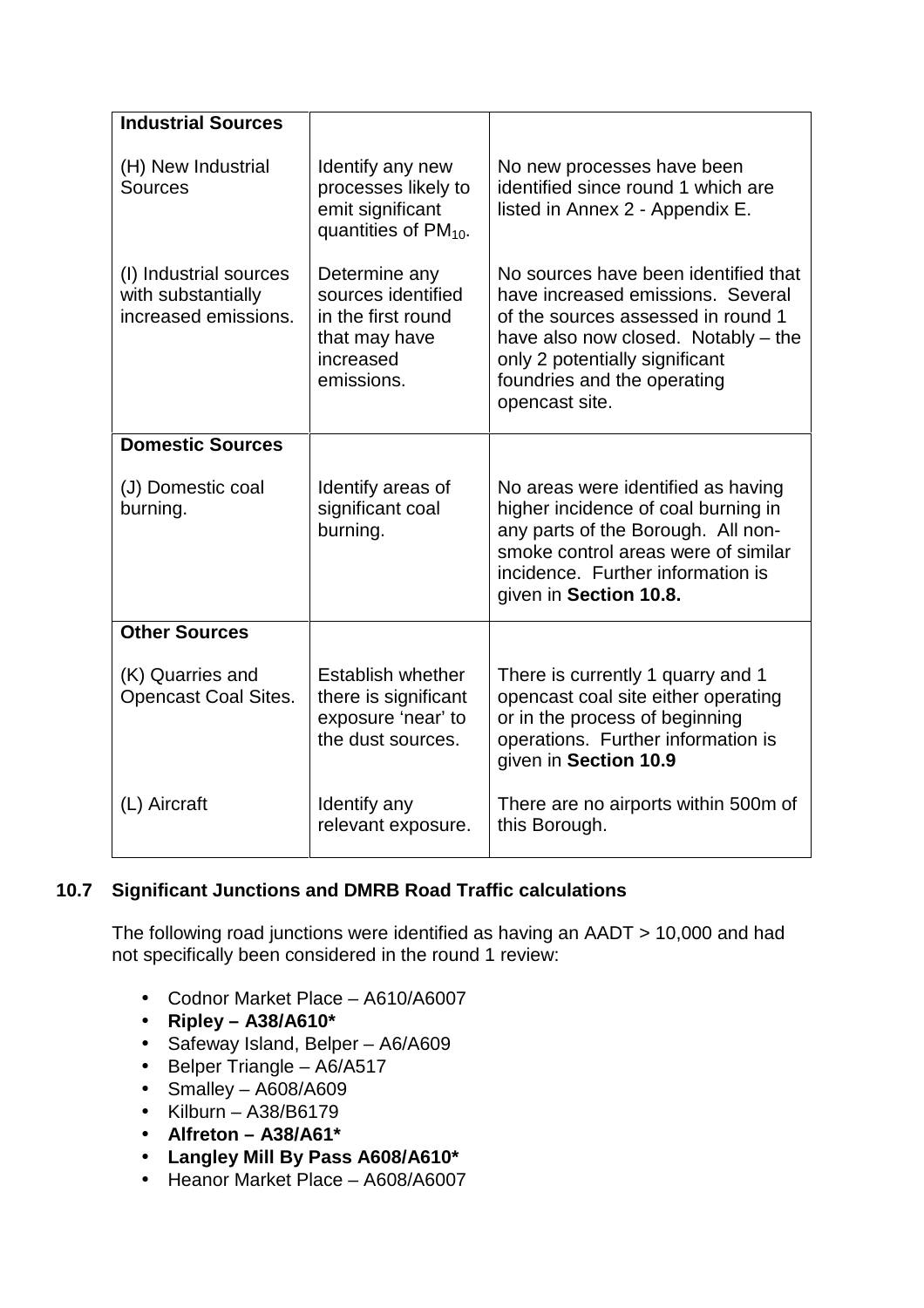The three junctions highlighted in bold and marked with an asterisk have no relevant receptors within 10 metres of the roadside. The remaining junctions (plus 2 listed by Derbyshire County Council in supplied information) have been assessed using the revised DMRB model and the output screen is reproduced below. This shows all junctions are likely to be well below the objectives for 2004.

| <b>All receptors</b>   |                        |      |                                       |                         |  |
|------------------------|------------------------|------|---------------------------------------|-------------------------|--|
|                        | <b>Name</b>            |      | $PM_{10}$                             |                         |  |
| <b>Receptor number</b> |                        | Year | Annual mean<br>$\mu$ g/m <sup>3</sup> | Days<br>$>50 \mu g/m^3$ |  |
| 1                      | <b>Codnor Market</b>   | 2004 | 25.42                                 | 13.41                   |  |
| $\overline{2}$         | Ambergate              | 2004 | 26.03                                 | 14.99                   |  |
| 3                      | Safeway Belper         | 2004 | 23.13                                 | 8.35                    |  |
| 4                      | <b>Belper Triangle</b> | 2004 | 22.31                                 | 6.84                    |  |
| 5                      | Smalley                | 2004 | 24.93                                 | 12.22                   |  |
| $6\phantom{1}6$        | Heanor - Ilkeston Rd   | 2004 | 26.29                                 | 15.69                   |  |
| $\overline{7}$         | Duffield Broadway      | 2004 | 23.86                                 | 9.83                    |  |
| 8                      | <b>Four Lane Ends</b>  | 2004 | 22.52                                 | 7.21                    |  |

#### **10.8 Domestic Coal Burning**

In accordance with the guidance in Box 7.4, two telephone sample surveys of 400 houses have been conducted as part of an energy efficiency survey. This queried whether solid fuel was used for primary or secondary heating. The surveys were done in June 2001 and August 2002. Results are reproduced below and show a continued decline in solid fuel usage. The surveys show:

|                                     | 2001 % | Previous % |
|-------------------------------------|--------|------------|
| Dwellings with gas central heating  | 83     | 82.25      |
| Dwellings with coal central heating | 2.75   | 3.5        |
| Dwellings with gas room heaters     | 4.75   | 5.0        |
| Dwellings with coal room heaters    | 1.25   | 1.25       |
|                                     | 2002 % | Previous % |
| Dwellings with gas central heating  | 85     | 83.75      |
| Dwellings with coal central heating | 2.0    | 2.75       |
| Dwellings with gas room heaters     | 3.5    | 3.5        |
| Dwellings with coal room heaters    | 1.75   | 2.0        |

(the balance being electric or oil firing units)

The background concentrations taken from the air quality web site show  $PM<sub>10</sub>$  levels in the most densely populated town centres ranging from 20.2 to 22.6ug/m<sup>3</sup>. From the nomogram in Figure 8.8 of the guidance, assuming the worst-case scenario, this would give a critical density of 175 houses per 500m x 500m area. Below this level, exceedences of the objectives are unlikely.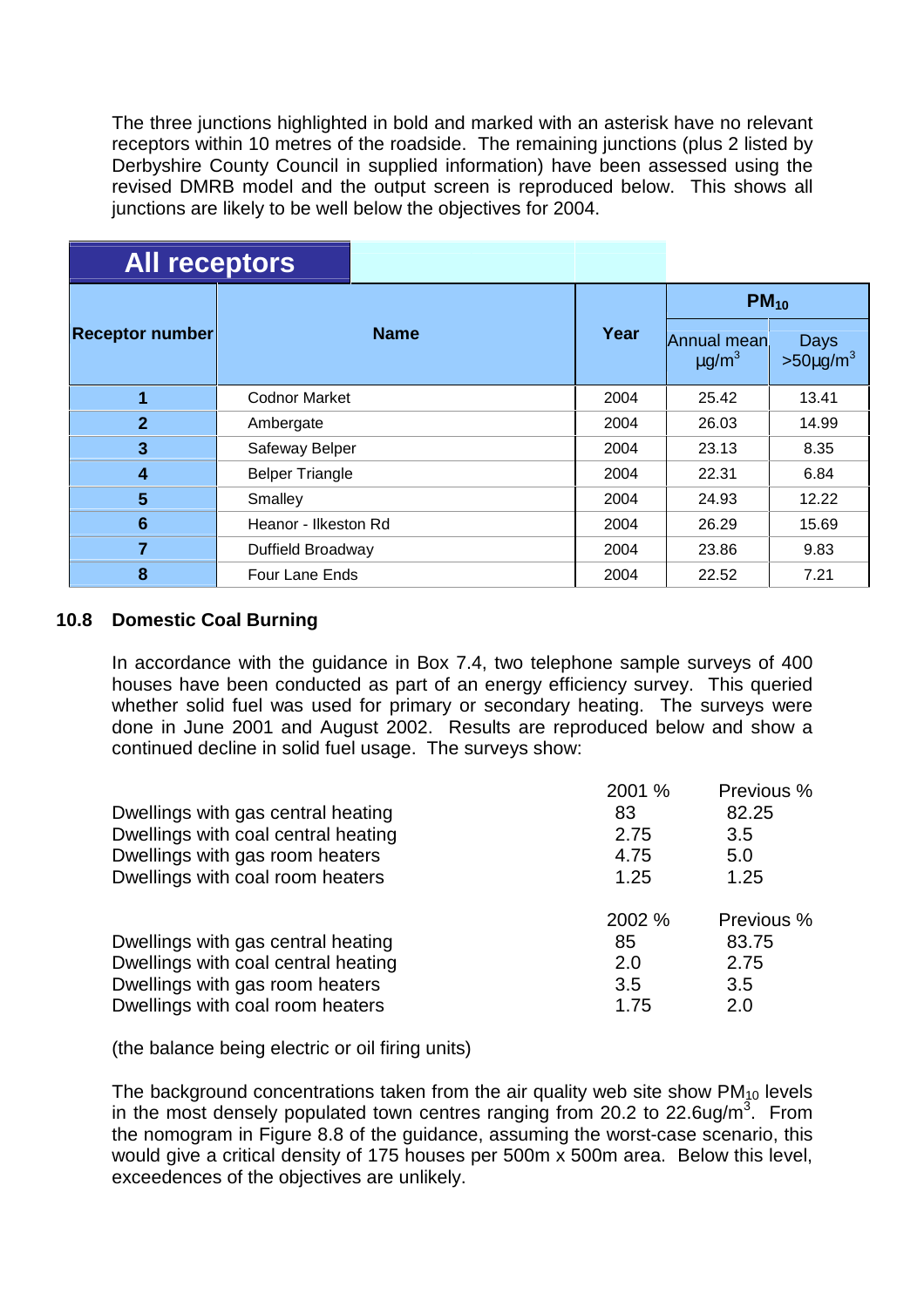From the above survey results, an average solid fuel use of 3.75% (2002 – central heating + room heaters) when related to a critical density of 175 houses means that (from the following formula) for the critical density to be exceeded, a total number of houses in the 500m x 500m area would need to be in excess of 4,667 properties. From our GIS system, the most densely populated 500m x 500m areas in the Borough contain approximately 2000 to 2200 houses. Therefore the density of coal burning properties is not considered likely to cause exceedences of the objectives.

Total no of houses(x)\*3.75% = 175. Therefore  $175^{\degree}100/3.75 = X$  ie. X=4667 houses.

## **10.9 Quarries and Opencast Sites**

Crich Quarry – this is a limestone quarry operated by Aggregate Industries UK Ltd. The quarry is a small-scale operation with a throughput of <300,000 tonnes per year. It has one processing area which incorporates a two stage crushing system and associated screens. Fugitive emissions from the site do not lead to regular instances of complaint and there have been no complaints at all within the past three years. The single extracted point source for particulate emissions (bag filter) gives normal levels of 1mg/m<sup>3</sup> or less. The nearest residential property is an isolated dwelling some 300 metres from the processing area with the next residential area starting at 600 metres distance. Annual average background concentrations for 2004 given in the website data show predicted levels of 19.8ug/m<sup>3</sup>. Therefore, in accordance with the guidance in LAQM.TG(03), particulate emissions from the quarry are unlikely to lead to exceedences of the objectives.

Carrington Farm opencast site – all coaling operations and landscaping is now complete.

Forge and Monument opencast site – site stripping and bunding operations only started during 2003 and coal processing/handling has yet to start. However, the nearest relevant location to the proposed processing area is some 400 metres away. It is not possible to determine the likelihood of complaints at this time as the site is not in full operation. The background level according to the air quality website is quoted as  $22.2$ um/m<sup>3</sup>. It is not proposed to consider this site further at present although a 'watching brief' will be kept and the situation reviewed if complaints are received once full operations are underway.

## **10.10 Conclusion**

As shown, there are no relevant industrial processes as described in LAQM. TG(03) apart from a potential opencast coal site, although the distance to relevant locations means that complaints are unlikely if the dust control plan is adhered to. The density of coal burning housing in areas not subject to smoke control orders is well below the level likely to lead to exceedences of the objective with the usage of coal as a fuel for both central heating and room heaters continuing to decline over the past few years. Road traffic effects have been evaluated using DMRB and found to be below the criteria listed in the guidance.

The above information shows that the conclusions reached in the round 1 review are still valid and there are unlikely to be any exceedences of the objectives adopted for 2004.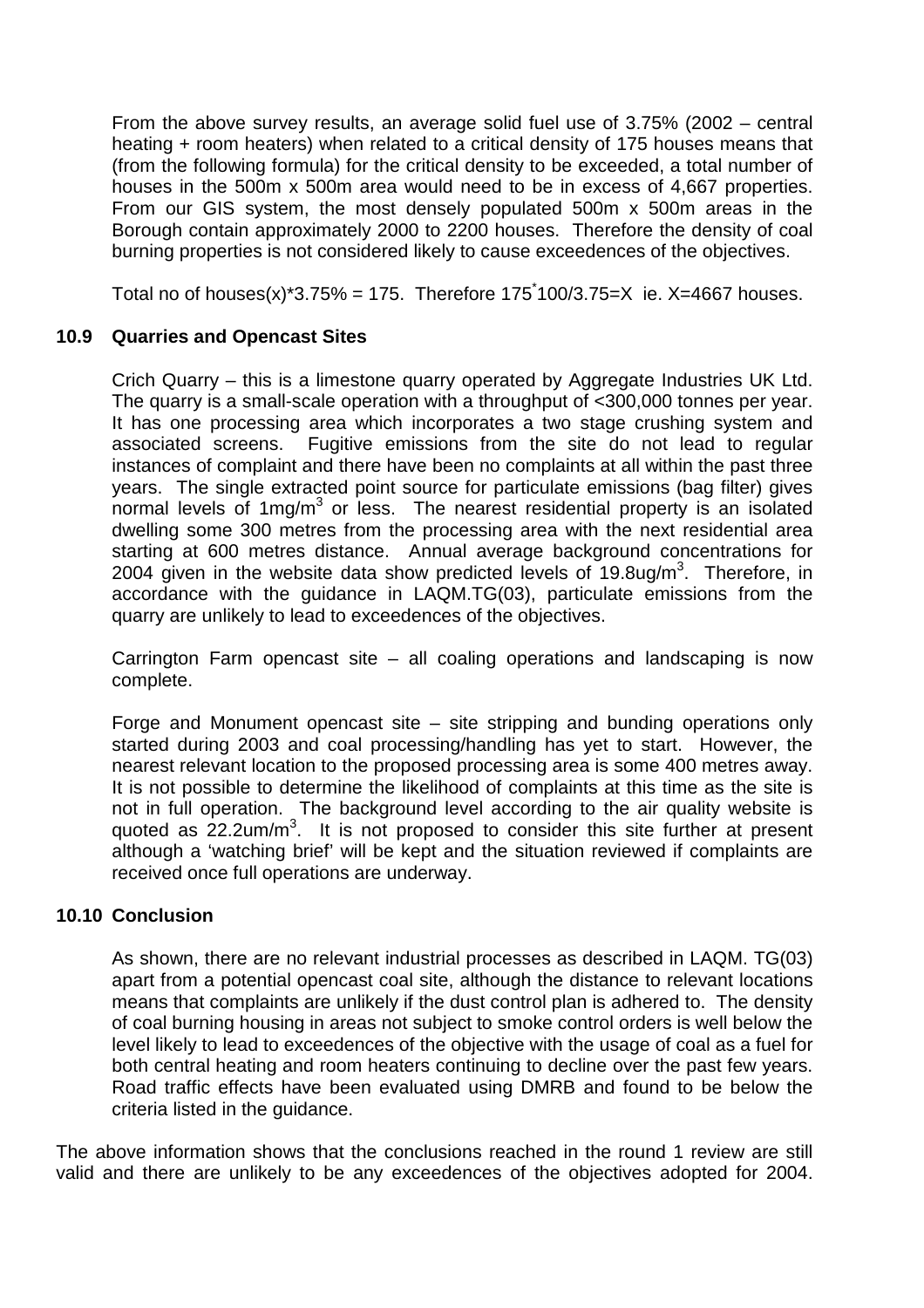# **11 Second Round Review of Nitrogen Dioxide (NO2)**

## **11.1 Introduction**

Nitrogen dioxide  $(NO<sub>2</sub>)$  is a gas produced by the reaction of nitrogen and oxygen in combustion processes. Along with nitric oxide (NO) they are referred to as NOx. While all combustion processes produce some  $NO<sub>x</sub>$ , only  $NO<sub>2</sub>$  is associated with adverse health effects. Although there are numerous natural sources of oxides of nitrogen, by far the largest amount is produced as a consequence of the combustion of fossil fuels i.e. petrol, oil, coal and gas. Nitrogen dioxide undergoes chemical reactions in the atmosphere that convert it to nitric acid and nitrates, both of which can be removed by rain. Nitrates may also remain in the atmosphere as particles, contributing to the airborne concentration of  $PM_{10}$  (Particulate Matter less than 10 microns in diameter.

## **11.2 Health Effects**

Nitrogen dioxide is an oxidising agent and as such has the potential to damage cell membranes and proteins. At relatively high concentrations it can cause acute inflammation of the airways. In addition, short-term exposure can affect the immune cells of the airways in a manner that might predispose people to an increased risk of respiratory infections. Levels of nitrogen dioxide required to produce an effect on people with healthy lungs are well above what may be experienced even during extreme pollution episodes. However, in people with asthma, some studies have shown changes in lung function at lower levels. It may also increase sensitisation to other allergens.

## **11.3 Standard and Objective for NO<sup>2</sup>**

The Government and Devolved Administrations have adopted two air quality objectives for nitrogen dioxide, an annual mean concentration of 40ug/m<sup>3</sup> and a 1hour mean concentration of 200ug/m<sup>3</sup> not to be exceeded more than 18 times per year. The objectives are to be achieved by 2005.

## **11.4 The National Perspective**

The contribution of road transport to nitrogen oxides emissions has declined significantly in recent years as a result of national policy measures and further reductions are expected up until 2010. Urban traffic  $NO<sub>x</sub>$  emissions are expected to fall by about 20% between 2000 and 2005, and by 46% between 2000 and 2010.

Concentrations of  $NO<sub>x</sub>$  measured at UK National Network sites show widespread exceedences of the annual mean objective at roadside sites throughout the UK with exceedences also reported at urban background locations in major conurbations. Exceedences of the 1-hour objective appear to vary significantly due to meteorological conditions but exceedences have generally only been recorded at roadside or kerbside locations in close proximity to heavily trafficked roads in major conurbations.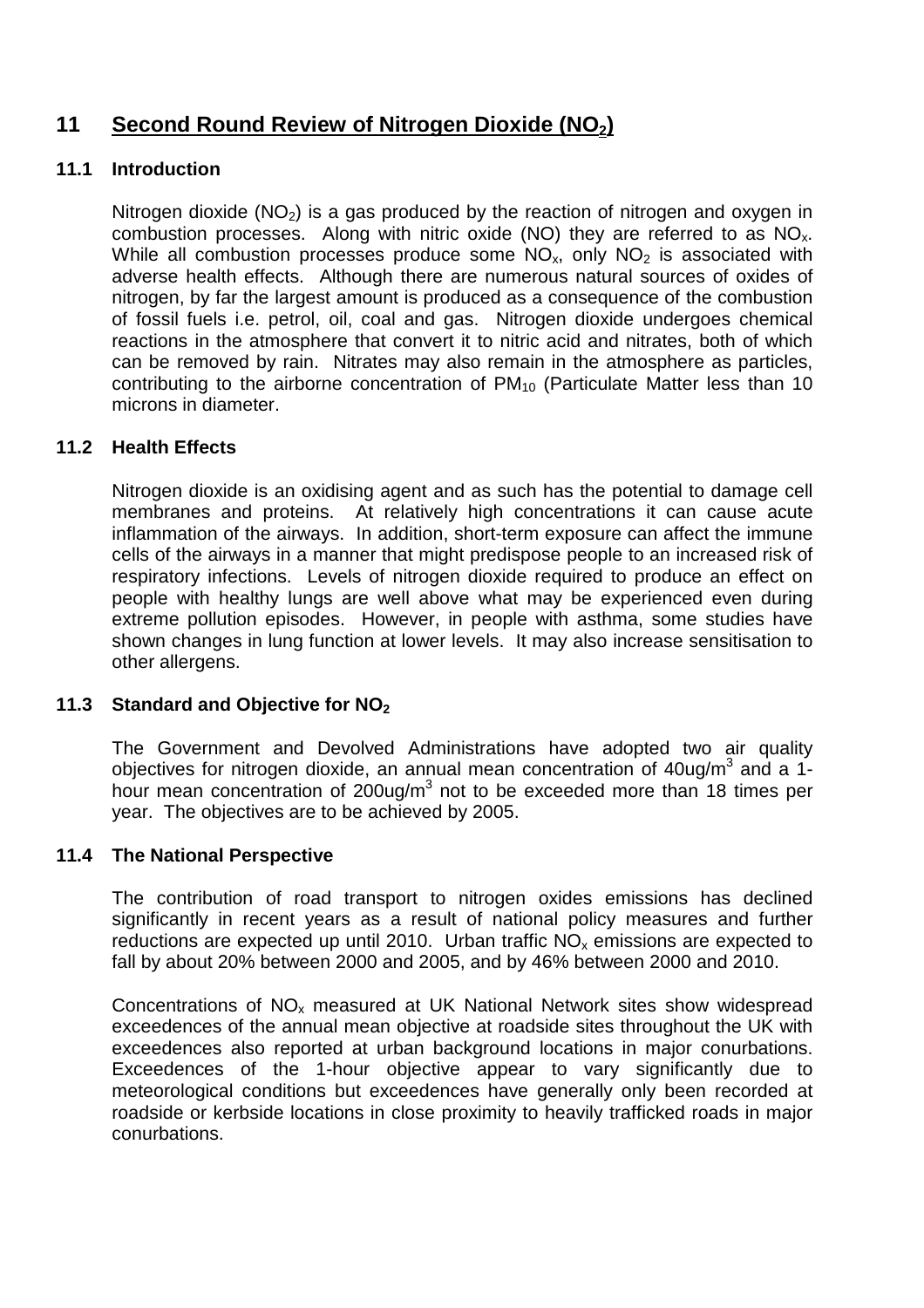## **11.5 Results of Round 1 review of NO<sup>2</sup>**

No industrial sites were identified that would be likely to cause exceedence of the 2005 objectives. All Part A sites with potential to produce significant emissions were within neighbouring districts at a distance unlikely to lead to exceedences within this Borough. A Stage 3 assessment was conducted for a number of road links within the Borough using both passive and continuous monitoring methods and the report was reproduced on the UWE website of 'best practice' guidance. The road links considered were along the A38 and A6 trunk roads and the A610.

## **11.6 Updating and Screening Assessment for NO<sup>2</sup>**

The Updating and Screening Assessment is based on the guidance and checklists provided in Technical Guidance LAQM. TG(03) and the results are produced in Table 8 below.

| Data to be assessed                                                               | Work undertaken                                                           | <b>Comments</b>                                                                                                                                                                                                                                                  |
|-----------------------------------------------------------------------------------|---------------------------------------------------------------------------|------------------------------------------------------------------------------------------------------------------------------------------------------------------------------------------------------------------------------------------------------------------|
| <b>Monitoring:</b>                                                                |                                                                           |                                                                                                                                                                                                                                                                  |
| (A) Monitoring data                                                               | Collate all<br>monitoring data                                            | Stage 3 report prepared for round 1<br>review included monitoring using<br>chemiluminescent continuous<br>analyser and bias adjusted diffusion<br>tubes, but data showed no likelihood<br>of exceedences on any road links.<br>No round 2 monitoring undertaken. |
| (B) Monitoring within<br>AQMA.                                                    | No AQMA<br>declared.                                                      | N/A                                                                                                                                                                                                                                                              |
| (C) Narrow<br>congested streets<br>with properties<br>located close to kerb.      | Check whether<br>these locations<br>were considered in<br>round 1 review. | Addressed in round 1 review (Stage<br>3 report) with continuous monitor<br>and diffusion tubes. No likelihood of<br>exceedences predicted.                                                                                                                       |
| (D) Junctions.                                                                    | <b>Check whether</b><br>junctions were<br>addressed in round<br>1.        | The major junctions (Nottingham<br>Road Ripley and Codnor Market<br>Place) which have relevant exposure<br>within 10m of the kerb were also<br>addressed in round 1 (Stage 3<br>report). No exceedences likely.                                                  |
| (E) Busy streets<br>where people may<br>spend 1-hour or more<br>close to traffic. | Check whether<br>relevant locations<br>were assessed in<br>round 1.       | The only road link >10,000 vehicles<br>per day with potential exposure for<br>1-hour is the A6 trunk road in Belper<br>town centre. This was specifically<br>targeted in round 1 (Stage 3 report).                                                               |

#### **Table 8**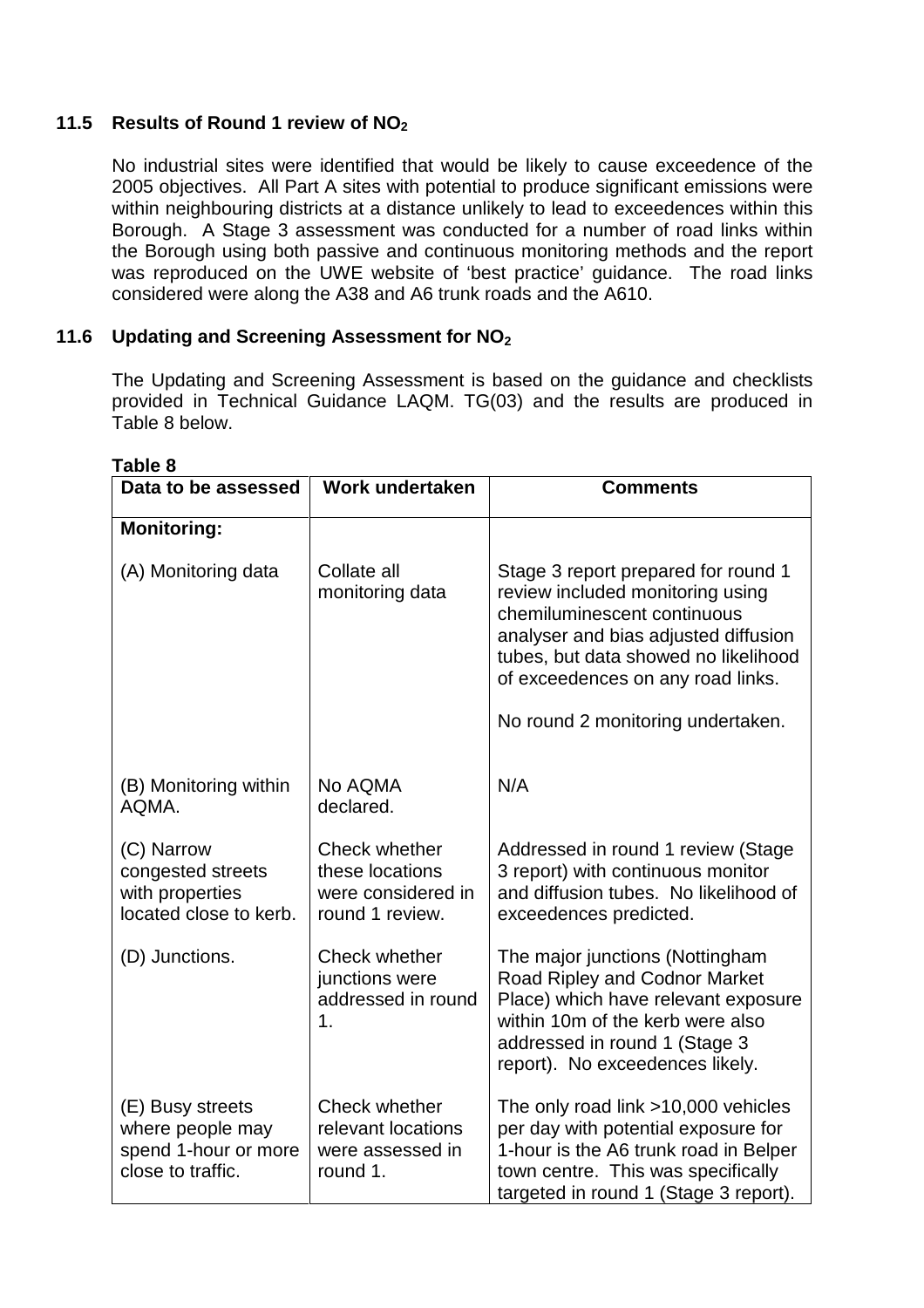| (F) Roads with high<br>flows of buses and/or<br>HGV's.               | Check whether<br>road links with<br>%HGV >25% were                                                                                 | No road links identified in traffic<br>survey issued by Derbyshire County<br>Council for this Borough that have                                                                                                                                                    |
|----------------------------------------------------------------------|------------------------------------------------------------------------------------------------------------------------------------|--------------------------------------------------------------------------------------------------------------------------------------------------------------------------------------------------------------------------------------------------------------------|
|                                                                      | addressed in round<br>1 review.                                                                                                    | $HGV\%$ > 25% (see Appendices 1/2).                                                                                                                                                                                                                                |
| (G) New or proposed<br>roads since round 1<br>review.                | Check for new<br>roads.                                                                                                            | No new or proposed roads since<br>round 1.                                                                                                                                                                                                                         |
| (H) Roads close to<br>objective in round 1.                          | Identify any roads<br>where annual<br>mean<br>concentration<br>above 36ug/m <sup>3</sup> but<br>below $40$ um/m $3$ at<br>round 1. | All predicted levels validated by<br>monitoring at round 1 (Stage 3<br>report) for relevant locations were <<br>$36$ ug/m <sup>3</sup> .                                                                                                                           |
| (I) Roads with<br>significantly changed<br>traffic flows.            | Identify any roads<br>with AADT ><br>10,000 that have<br>experienced 'large'<br>increases in traffic.                              | Comparison of traffic flows between<br>2003 levels corrected to 2005 and<br>1996 flows corrected to 2005 for<br>round 1 show that the predicted<br>flows were overestimated and there<br>are no road links that have been<br>subject to 'large' increases in flow. |
| (J) Bus stations.                                                    | Identify any non-<br>enclosed bus<br>stations with<br>relevant exposure<br>within 10m where<br>>1000 bus<br>movements/day          | Bus station in Belper is enclosed<br>with no residential properties within<br>10m and <1000 movements/day.<br>Bus station in Alfreton - no relevant<br>exposure within 10m and <1000<br>movements/day.                                                             |
| <b>Industrial Sources</b>                                            |                                                                                                                                    |                                                                                                                                                                                                                                                                    |
| (K) New Industrial<br><b>Sources</b>                                 | Identify any new<br>processes likely to<br>emit significant<br>quantities of $NOX$ .                                               | No new processes identified.                                                                                                                                                                                                                                       |
| (L) Industrial sources<br>with substantially<br>increased emissions. | Determine any<br>sources identified<br>in round 1 that may<br>have increased<br>emissions.                                         | No industrial sources were identified<br>in round 1 review that were likely to<br>cause exceedences.                                                                                                                                                               |
| (M) Aircraft.                                                        | Identify airports<br>with emissions at<br>$<$ 200 $m$ .                                                                            | No airports in this Borough.                                                                                                                                                                                                                                       |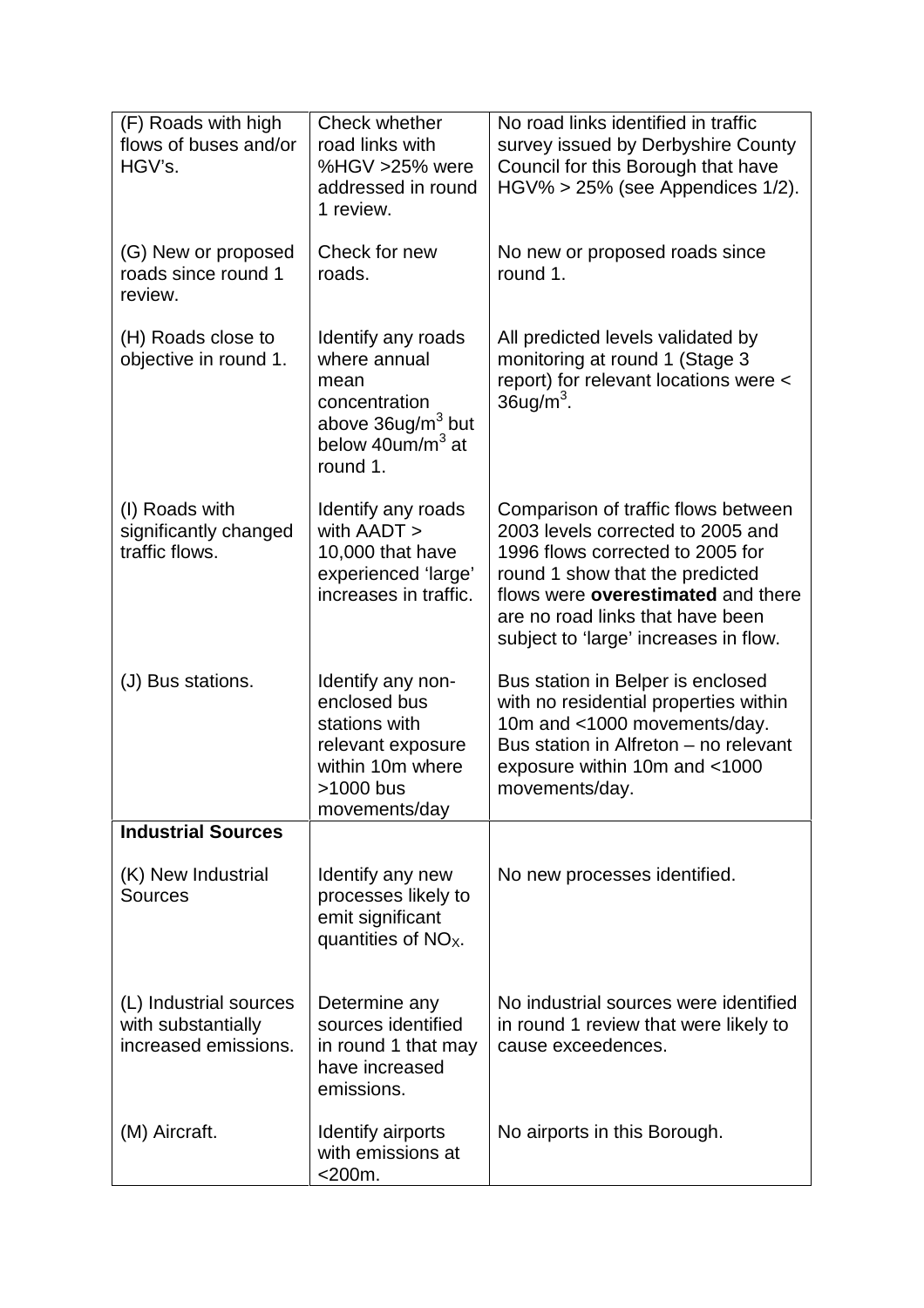## **11.7 Conclusion**

The above information shows that the conclusions reached in the round 1 review are still valid and there are unlikely to be any exceedences of the objectives adopted for 2005. As shown, there are no relevant industrial processes to be considered as described in LAQM. TG(03).

The Stage 3 review in round 1 used continuous monitoring as well as bias corrected diffusion tubes to determine actual pollutant levels at all the locations likely to produce the highest levels of nitrogen dioxide in the Borough. The highest level was recorded at the roundabout at Nottingham Road Ripley where the diffusion tube by necessity was located some 3-4 metres from the building façade but, when bias corrected and not projected forward to 2005, was recording an annual mean of 40ug/m<sup>3</sup>. When re-calculated to 2005 this value fell to  $35$ ug/m<sup>3</sup>. Clearly, with the levels of  $NO<sub>2</sub>$  expected to continue to fall leading up to 2005, it is again unlikely that there will be exceedences of the objectives in this area. It is not proposed therefore to undertake a detailed review for nitrogen dioxide.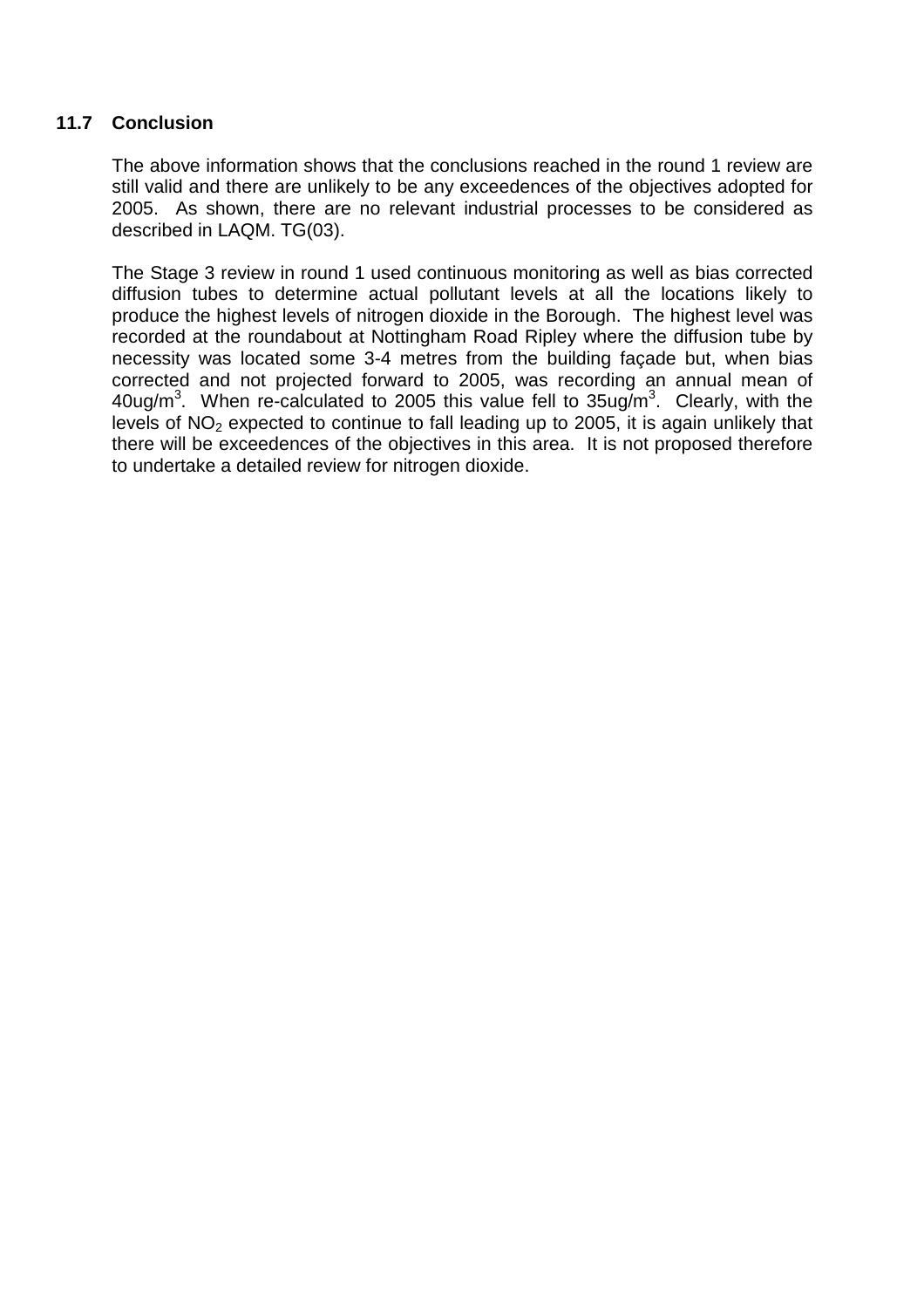# **APPENDIX 1**

**Updated Traffic Flows (2003)**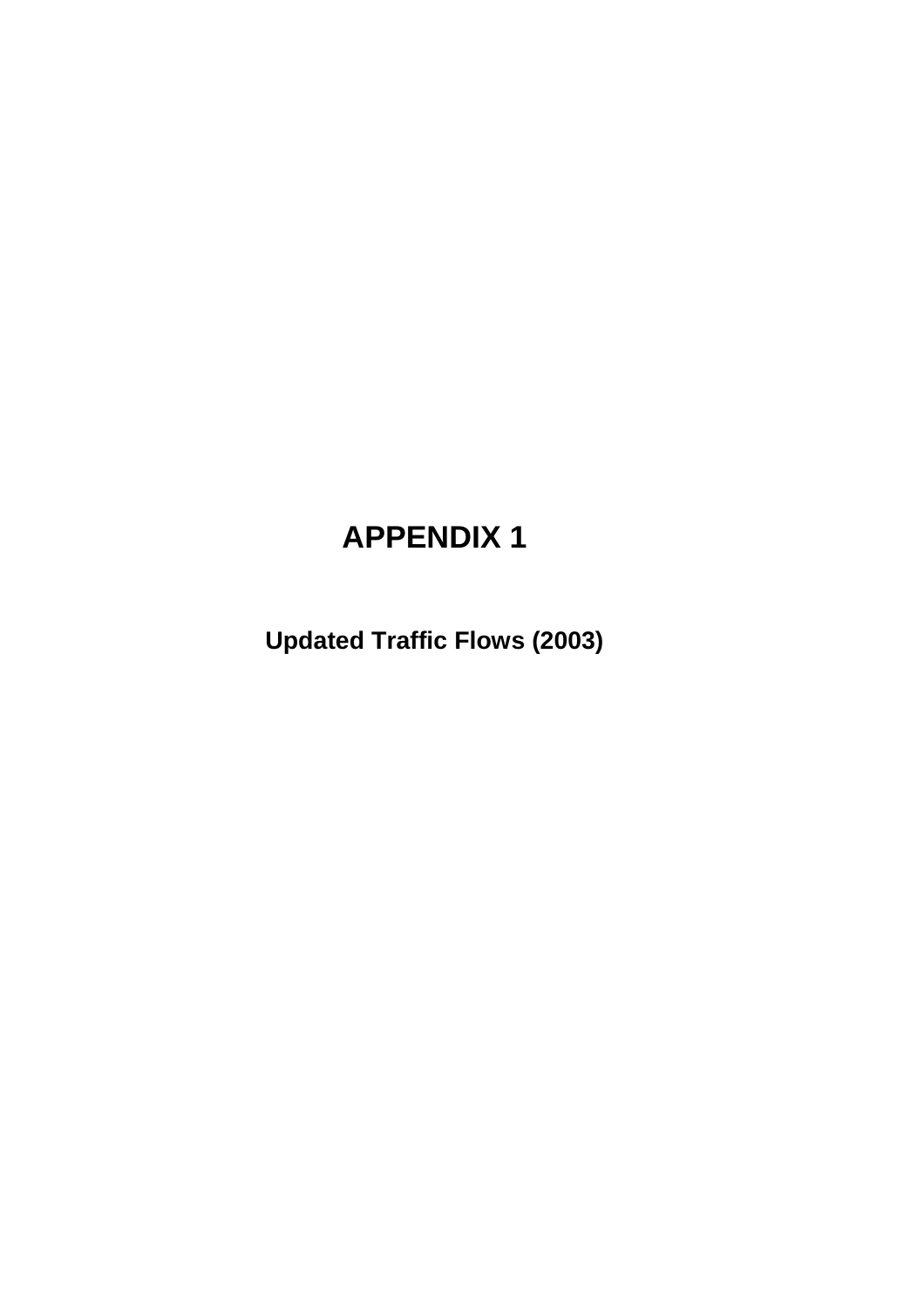# **Amber Valley B C 2003**

| Road<br>No     | Location                                                         | 24hr AADT 2003 %HDV |     |
|----------------|------------------------------------------------------------------|---------------------|-----|
| A6             | Milford south west of Chevin Rd                                  | 11469               | 7%  |
| A6             | Duffield near Burley Meadows Farm                                | 20021               | 6%  |
| A38            | Between Little Eaton and Coxbench                                | 44753               | 13% |
| A38            | Between Watchorn and Nix's Hill                                  | 44963               | 15% |
| A38            | Between Watchorn and Hartshay                                    | 45241               | 14% |
| A38            | Between Hartshay and Coxbench                                    | 41639               | 13% |
| A52            | Brailsford north west of Windy Arbour                            | 11020               | 10% |
| A61            | Shirland between Park La and Hallfieldgate La                    | 13377               | 6%  |
| A61            | Alfreton between Watchorn and Eachwell La                        | 24386               | 5%  |
| A61            | Alfreton between B600 and B6025                                  | 14524               | 8%  |
| A61            | Alfreton between Eachwell La and Gooker La                       | 17044               | 7%  |
| A61            | Stretton between Mickley La and Morton Rd                        | 13059               | 7%  |
| A609           | West Hallam High La East North West of Strawsbridge              | 12625               | 4%  |
| A609           | Belper New Rd between Campbell St and Strutt St                  | 13969               | 4%  |
| A609           | Belper Nottingham Rd near Rothwell La (one way)                  | 12814               | 6%  |
| A609           | Horsley Woodhouse Main St between The Crescent and Golden Valley | 10754               | 4%  |
| A610           | Ripley Bypass opposite Padley Hall                               | 14218               | 6%  |
| A610           | <b>Codnor Glasshouse Hill</b>                                    | 17737               | 7%  |
| A610           | Woodlinkin Bypass outside disused open cast site                 | 15223               | 8%  |
| A615           | Wingfield Rd near Leonard Cheshire home                          | 10112               | 7%  |
| A615           | Oakerthorpe between Linbery CI and Bunker Hill                   | 10621               | 5%  |
| A6007          | Shipley between The Field and Pit La                             | 11062               | 4%  |
| A6007          | Loscoe between Kirkman Rd and Sheldon Rd                         | 11438               | 5%  |
| B6179          | Kilburn Toll Bar Signals                                         | 11599               | 6%  |
| A6             | Jtn Broadway Duffield                                            |                     |     |
|                | A6 North leg                                                     | 17524               | 5%  |
|                | A6 South leg                                                     | 20322               | 6%  |
|                | B5023 Broadway leg                                               | 5541                | 7%  |
| A <sub>6</sub> | Jtn King St Duffield                                             |                     |     |
|                | A6 North leg                                                     | 11599               | 6%  |
|                | A6 South leg                                                     | 13656               | 6%  |
|                | King St leg                                                      | 2236                | 2%  |
| A610           | Codnor Market Place jtn A6007/Woodlinkin Bypass                  |                     |     |
|                | A610 Market Place leg                                            | 23834               | 7%  |
|                | A610 Nottingham Road leg                                         | 14643               | 7%  |
|                | A6007 Heanor Rd leg                                              | 11668               | 6%  |
| A615           | B5035/B6013 Four Lane Ends Oakerthorpe                           |                     |     |
|                | A615 Matlock leg                                                 | 10783               | 4%  |
|                | A615 Alfreton leg                                                | 9156                | 6%  |
|                | <b>B6013</b> leg                                                 | 4603                | 3%  |

Growth factors - 2000 to 2003 1.045, 2003 to 2005 1.030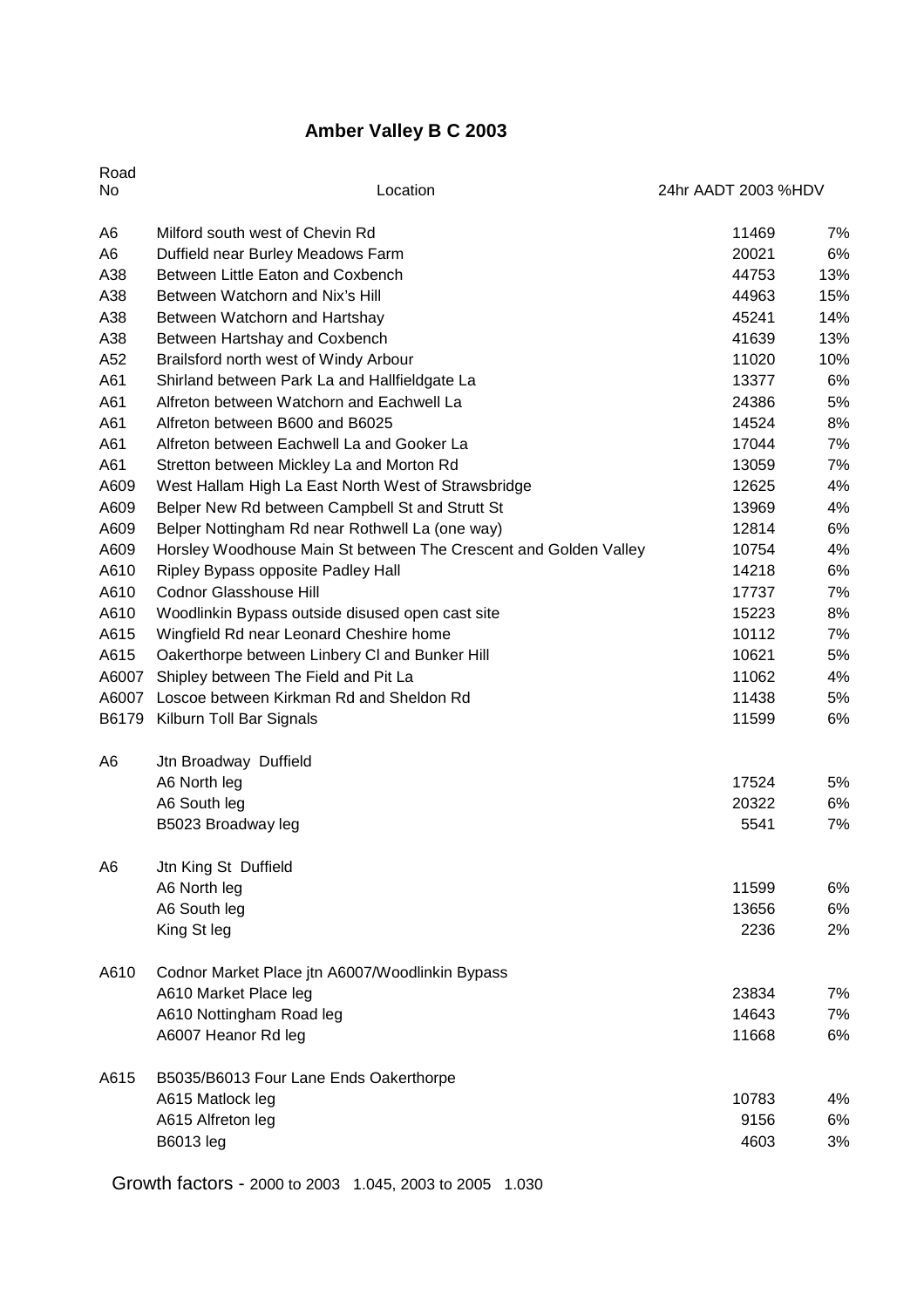# **APPENDIX 2**

**Traffic Flows (2000)**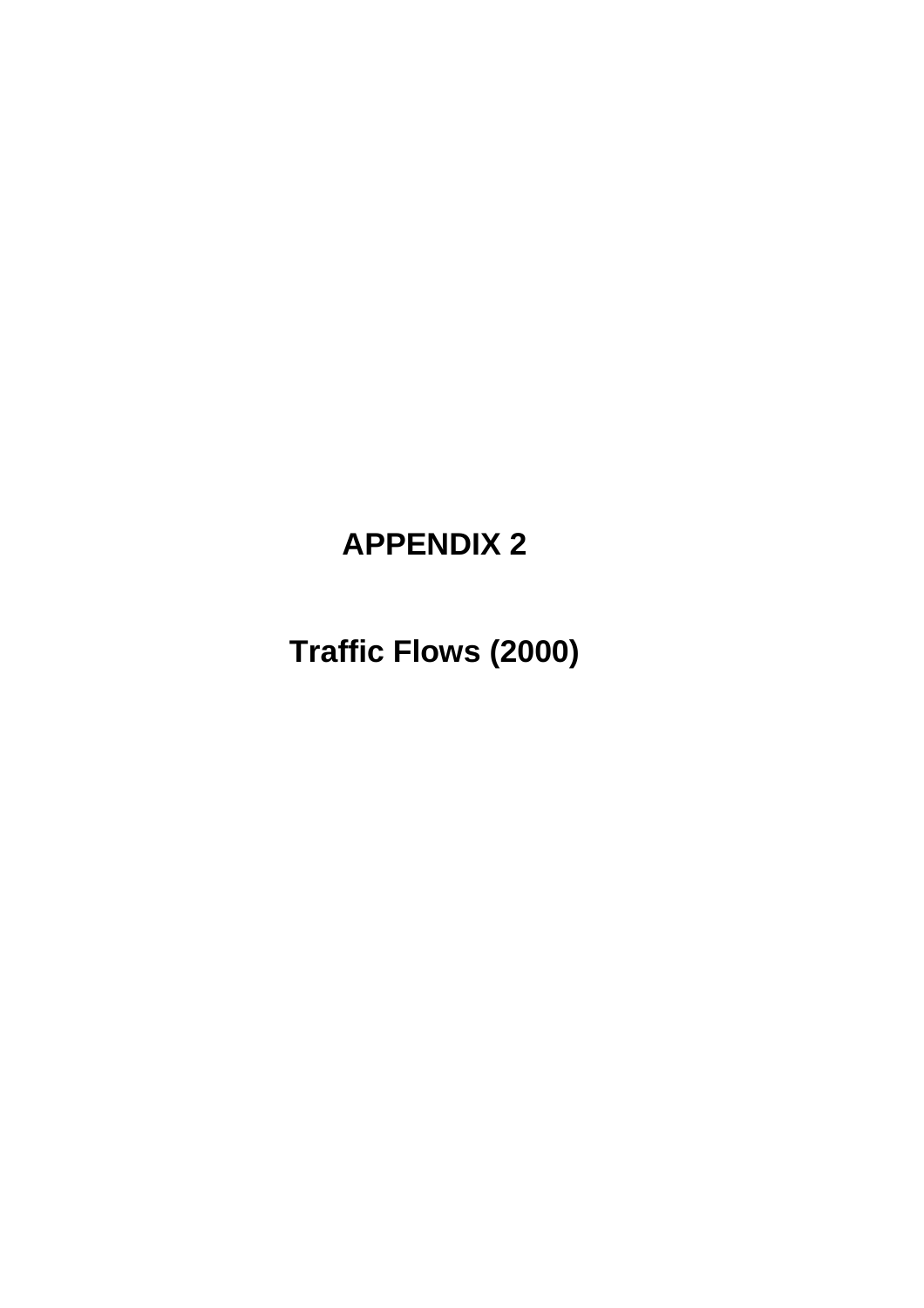|    |                |                              | 1996  |          |         |        | D to | D to   |        |                |
|----|----------------|------------------------------|-------|----------|---------|--------|------|--------|--------|----------------|
|    | Road Link.     | <b>Count Location</b>        | AADT  | 2005 Ave | Veh/day | Backgr | Kerb | Centre | Av Spd | %cv            |
| 1  | A38            | East of Watchorn             | 42054 | 49620    | 2068    | 20     | 40   | 50     | 110    | 15             |
| 2  | A38            | Sth of A61 Alfreton          | 41953 | 49500    | 2063    | 20     | 40   | 50     | 110    | 15             |
| 3  | A38            | Sth of A610                  | 37768 | 44570    | 1857    | 20     | 40   | 50     | 110    | 14             |
| 4  | A61            | Alfreton South               | 23769 | 28050    | 1169    | 20     | 20   | 25     | 48     | 5              |
| 5  | A610           | <b>Codnor Gate</b>           | 20324 | 23980    | 999     | 20     | 10   | 15     | 48     | 8              |
| 6  | A61            | Hall Street - Alfreton       | 20294 | 23950    | 998     | 20     | 10   | 15     | 48     | 8              |
| 7  | A <sub>6</sub> | <b>Burley Hill</b>           | 18982 | 22400    | 933     | 20     | 20   | 25     | 75     | 8              |
| 8  | A52            | Markeaton                    | 17658 | 20840    | 868     | 20     | 15   | 20     | 80     | 4              |
| 9  | <b>B600</b>    | Alfreton                     | 15883 | 18740    | 781     | 20     | 10   | 15     | 60     | 12             |
| 10 | A610           | <b>Buckland Hollow</b>       | 15638 | 18450    | 769     | 20     | 15   | 20     | 60     | 12             |
| 11 | A608           | Langley Mill - Sedgwick St.  | 15218 | 17960    | 748     | 20     | 10   | 15     | 45     | 5              |
| 12 | A <sub>6</sub> | Makeney - Milford            | 15000 | 17700    | 738     | 20     | 10   | 15     | 45     | 6              |
| 13 | A61            | Alfreton                     | 14596 | 17220    | 718     | 20     | 10   | 15     | 45     | 13             |
| 14 | A <sub>6</sub> | Belper - Bridge Street       | 14078 | 16610    | 692     | 20     | 5    | 10     | 45     | $\,6$          |
| 15 | B6441          | Ripley                       | 14008 | 16530    | 689     | 20     | 10   | 15     | 45     | 7              |
| 16 | B6441          | Ripley                       | 13786 | 16270    | 678     | 20     | 10   | 15     | 45     | 6              |
| 17 | A6007          | Shipley - N of American Adv. | 13567 | 16010    | 667     | 20     | 15   | 20     | 60     | 4              |
| 18 | A610           | Sawmills                     | 12772 | 15070    | 628     | 20     | 10   | 15     | 60     | 14             |
| 19 | A609           | <b>Belper</b>                | 12684 | 14970    | 624     | 20     | 10   | 15     | 45     | 5              |
| 20 | A610           | <b>Ripley By Pass</b>        | 12399 | 14630    | 610     | 20     | 50   | 55     | 80     | 14             |
| 21 | A610           | Langley Mill By Pass         | 11941 | 14090    | 587     | 20     | 40   | 45     | 80     | 9              |
| 22 | B6179          | Ripley                       | 11912 | 14060    | 586     | 20     | 5    | 10     | 60     | 4              |
| 23 | B6179          | Swanwick                     | 11806 | 13930    | 580     | 20     | 15   | 20     | 60     | 5              |
| 24 | B6179          | Sth of Kilburn Crossroads    | 11632 | 13730    | 572     | 20     | 15   | 20     | 60     | 8              |
| 25 | A6007          | Shipley - American Adv.      | 11617 | 13710    | 571     | 20     | 15   | 20     | 60     | 4              |
| 26 | <b>B600</b>    | Somercotes                   | 11580 | 13660    | 569     | 20     | 15   | 20     | 45     | $\,6$          |
| 27 | A <sub>6</sub> | Whatstandwell Bridge         | 11330 | 13370    | 557     | 20     | 15   | 20     | 75     | 15             |
| 28 | A <sub>6</sub> | Whatstandwell                | 11138 | 13140    | 548     | 20     | 20   | 25     | 75     | 14             |
| 29 | A6007          | Codnor                       | 11105 | 13100    | 546     | 20     | 10   | 15     | 45     | 5              |
| 30 | A <sub>6</sub> | <b>Belper Triangle</b>       | 10808 | 12750    | 531     | 20     | 15   | 20     | 45     | 8              |
| 31 | B6441          | Nottingham Road Ripley       | 10772 | 12710    | 530     | 20     | 10   | 15     | 45     | 7              |
| 32 | A608           | Main Road - Smalley          | 10714 | 12640    | 527     | 20     | 10   | 15     | 45     | 5              |
| 33 | <b>B600</b>    | Alfreton                     | 10368 | 12230    | 510     | 20     | 10   | 15     | 45     | 4              |
| 34 | B6016          | Swanwick                     | 9812  | 11580    | 483     | 20     | 5    | 10     | 60     | 3              |
| 35 | B6179          | Swanwick                     | 8934  | 10540    | 439     | 20     | 5    | 10     | 60     | 5              |
| 36 | A608           | Smalley                      | 8627  | 10180    | 424     | 20     | 5    | 10     | 60     | 5              |
| 37 | B5023          | Idridgehay                   | 8500  | 10030    | 418     | 20     | 15   | 20     | 75     | 6              |
| 38 | A609           | Belper - Openwoodgate        | 6077  | 7170     | 299     | 20     | 10   | 15     | 48     | 5              |
| 39 | A609           | Horsley Woodhouse            | 5284  | 6240     | 260     | 20     | 15   | 20     | 48     | 6              |
| 40 | B6013          | <b>Belper</b>                | 4861  | 5740     | 239     | 20     | 5    | 10     | 48     | 3              |
| 41 | A517           | Shottlegate                  | 4430  | 5230     | 218     | 20     | 20   | 25     | 75     | $\overline{7}$ |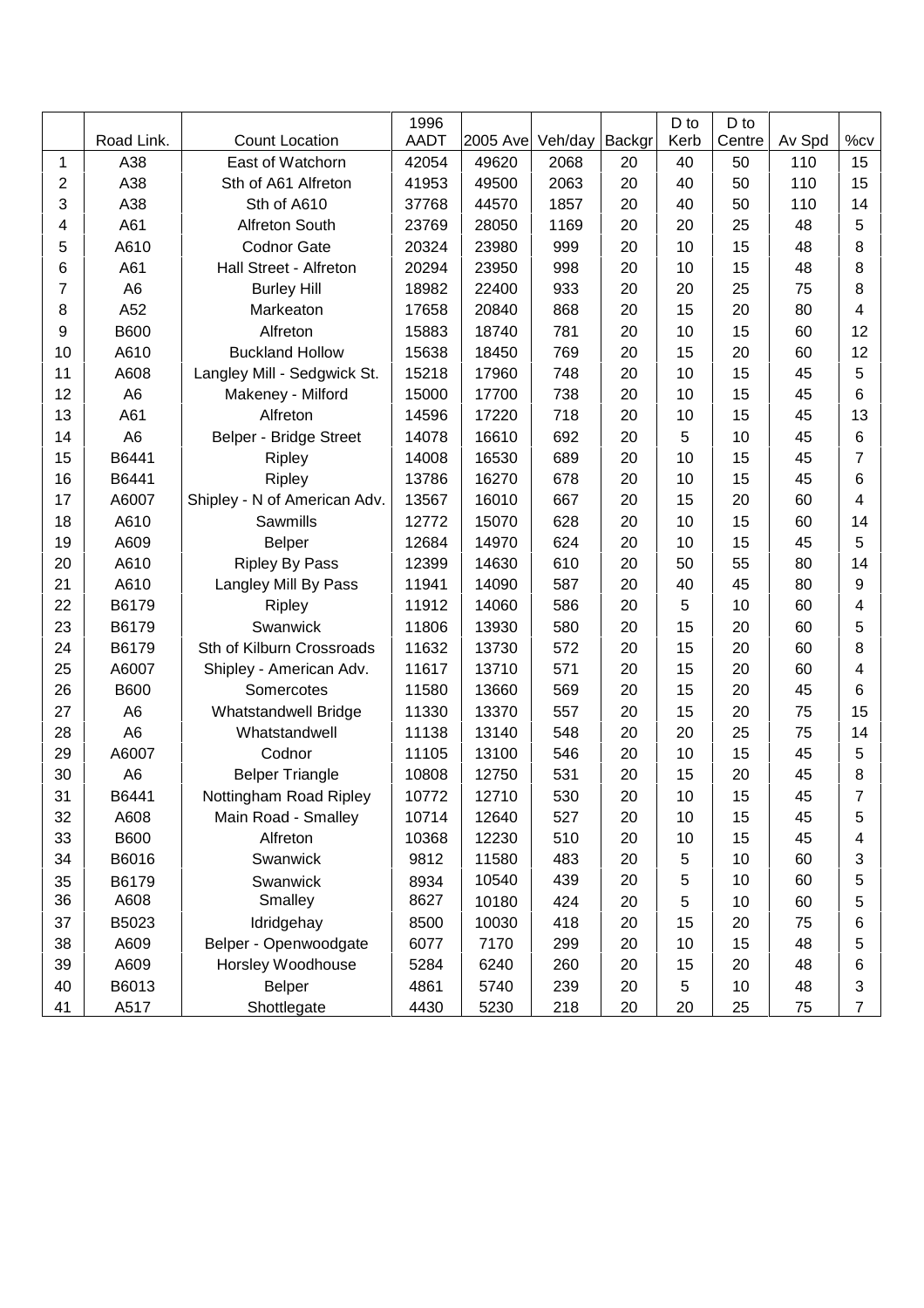# **APPENDIX 3**

**Pollutant Background Levels**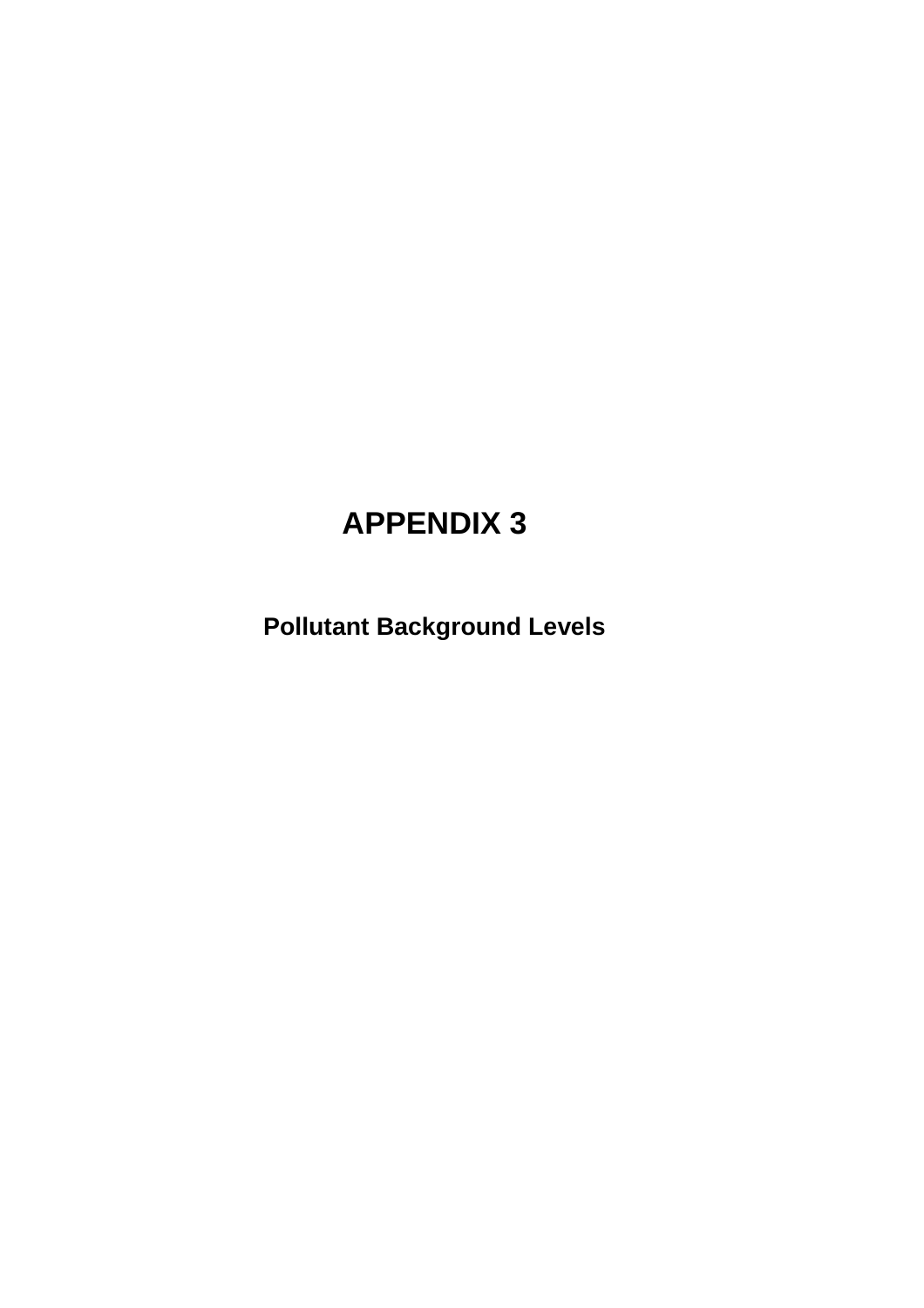# **Background Pollutant Levels**

|               |   | <b>PM10</b>     | <b>PM10</b>     |                  |                              |                  |                       |         |
|---------------|---|-----------------|-----------------|------------------|------------------------------|------------------|-----------------------|---------|
|               |   | 2001            | 2004            |                  |                              |                  |                       |         |
|               |   | $ugm-3$         | $ugm-3$         | SO2 2001 Benzene |                              |                  | Benzene<br>2010 ugm-3 |         |
|               |   | grav.<br>annual | grav.<br>annual | ugm-3<br>annual  | 2001 ugm-3 Benzene<br>annual | 2003 ugm-3       | annual                |         |
| X             | Υ | mean            | mean            | mean             | mean                         | annual mean mean |                       | CO 2001 |
| 426500 338500 |   | 19.2            | 18.4            | 4.21             | 0.322                        | 0.286            | 0.228                 | 0.271   |
| 427500 338500 |   | 19.3            | 18.5            | 4.32             | 0.338                        | 0.3              | 0.239                 | 0.278   |
| 427500 339500 |   | 19.5            | 18.6            | 4.33             | 0.356                        | 0.316            | 0.251                 | 0.285   |
| 427500 340500 |   | 19.5            | 18.6            | 4.34             | 0.351                        | 0.312            | 0.248                 | 0.283   |
| 427500 343500 |   | 21.6            | 20.4            | 4.72             | 0.651                        | 0.572            | 0.449                 | 0.399   |
| 427500 344500 |   | 21.7            | 20.5            | 5.04             | 0.661                        | 0.582            | 0.457                 | 0.402   |
| 427500 348500 |   | 19.8            | 18.8            | 4.79             | 0.371                        | 0.331            | 0.265                 | 0.287   |
| 427500 350500 |   | 20              | 19              | 4.76             | 0.398                        | 0.354            | 0.283                 | 0.297   |
| 428500 338500 |   | 19.4            | 18.6            | 4.33             | 0.355                        | 0.315            | 0.25                  | 0.285   |
| 428500 339500 |   | 19.5            | 18.7            | 4.34             | 0.37                         | 0.328            | 0.26                  | 0.291   |
| 428500 340500 |   | 19.5            | 18.7            | 4.34             | 0.363                        | 0.322            | 0.256                 | 0.288   |
| 428500 342500 |   | 19.7            | 18.8            | 4.64             | 0.363                        | 0.323            | 0.257                 | 0.287   |
| 428500 343500 |   | 21.7            | 20.4            | 4.72             | 0.659                        | 0.58             | 0.454                 | 0.403   |
| 428500 344500 |   | 21.8            | 20.6            | 4.87             | 0.669                        | 0.589            | 0.462                 | 0.406   |
| 428500 345500 |   | 21.9            | 20.7            | 5.01             | 0.669                        | 0.588            | 0.462                 | 0.406   |
| 428500 347500 |   | 21.7            | 20.5            | 4.88             | 0.666                        | 0.586            | 0.461                 | 0.404   |
| 428500 348500 |   | 19.8            | 18.9            | 4.79             | 0.377                        | 0.335            | 0.268                 | 0.29    |
| 428500 349500 |   | 19.9            | 18.9            | 4.75             | 0.402                        | 0.357            | 0.285                 | 0.299   |
| 428500 350500 |   | 20              | 19              | 4.85             | 0.401                        | 0.356            | 0.285                 | 0.298   |
| 428500 351500 |   | 20.5            | 19.4            | 4.82             | 0.452                        | 0.401            | 0.321                 | 0.316   |
| 429500 337500 |   | 19.4            | 18.6            | 4.34             | 0.363                        | 0.322            | 0.255                 | 0.287   |
| 429500 338500 |   | 19.5            | 18.7            | 4.33             | 0.359                        | 0.319            | 0.252                 | 0.286   |
| 429500 339500 |   | 19.6            | 18.7            | 4.33             | 0.369                        | 0.327            | 0.259                 | 0.29    |
| 429500 340500 |   | 19.5            | 18.7            | 4.34             | 0.361                        | 0.32             | 0.254                 | 0.287   |
| 429500 341500 |   | 19.5            | 18.7            | 4.36             | 0.355                        | 0.315            | 0.25                  | 0.283   |
| 429500 342500 |   | 19.5            | 18.6            | 4.63             | 0.351                        | 0.312            | 0.248                 | 0.282   |
| 429500 343500 |   | 19.7            | 18.8            | 4.69             | 0.378                        | 0.335            | 0.267                 | 0.292   |
| 429500 344500 |   | 19.8            | 18.9            | 4.74             | 0.387                        | 0.344            | 0.274                 | 0.295   |
| 429500 345500 |   | 19.9            | 19.1            | 4.82             | 0.387                        | 0.344            | 0.274                 | 0.294   |
| 429500 346500 |   | 20              | 19              | 4.88             | 0.39                         | 0.346            | 0.276                 | 0.295   |
| 429500 347500 |   | 19.9            | 19              | 4.77             | 0.391                        | 0.347            | 0.277                 | 0.295   |
| 429500 348500 |   | 19.8            | 18.9            | 4.77             | 0.378                        | 0.336            | 0.269                 | 0.289   |
| 429500 349500 |   | 19.9            | 18.9            | 4.74             | 0.402                        | 0.358            | 0.286                 | 0.298   |
| 429500 350500 |   | 20              | 19              | 4.74             | 0.401                        | 0.356            | 0.286                 | 0.297   |
| 429500 351500 |   | 20.5            | 19.4            | 4.77             | 0.451                        | 0.401            | 0.321                 | 0.315   |
| 430500 337500 |   | 19.8            | 19              | 4.49             | 0.422                        | 0.374            | 0.292                 | 0.31    |
| 430500 338500 |   | 19.7            | 18.9            | 4.36             | 0.393                        | 0.349            | 0.275                 | 0.299   |
| 430500 339500 |   | 19.7            | 18.9            | 4.34             | 0.392                        | 0.348            | 0.275                 | 0.299   |
| 430500 340500 |   | 19.7            | 18.9            | 4.36             | 0.381                        | 0.339            | 0.268                 | 0.294   |
| 430500 341500 |   | 19.7            | 18.9            | 4.37             | 0.374                        | 0.333            | 0.264                 | 0.29    |
| 430500 342500 |   | 19.6            | 18.8            | 4.63             | 0.369                        | 0.328            | 0.261                 | 0.288   |
| 430500 343500 |   | 19.9            | 19              | 4.66             | 0.395                        | 0.35             | 0.279                 | 0.298   |
| 430500 344500 |   | 20              | 19.1            | 4.73             | 0.402                        | 0.357            | 0.284                 | 0.3     |
| 430500 345500 |   | 20.1            | 19.2            | 4.75             | 0.401                        | 0.356            | 0.284                 | 0.299   |
|               |   |                 |                 |                  |                              |                  |                       |         |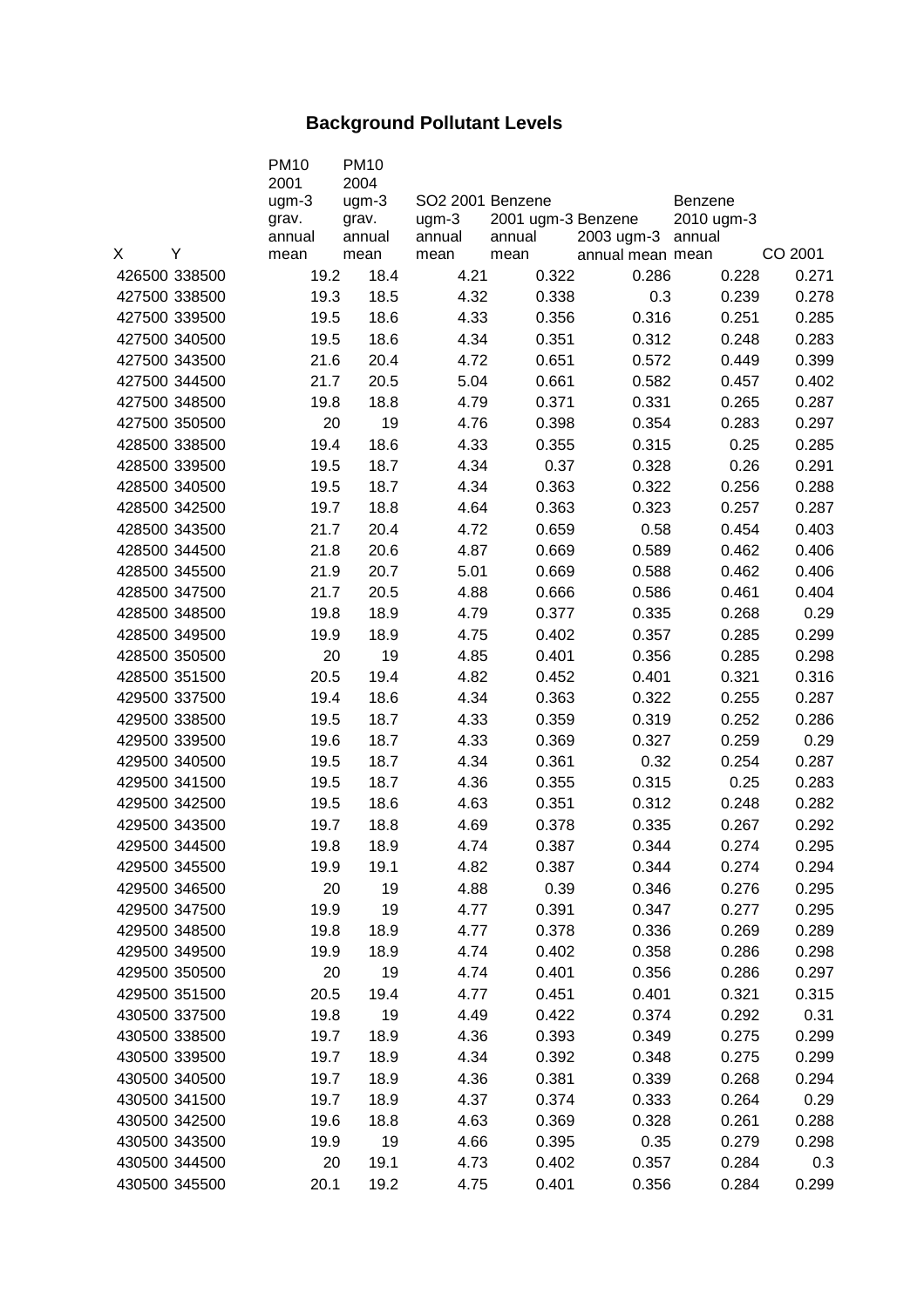| 430500 346500 | 20.1 | 19.2 | 4.79 | 0.403 | 0.358 | 0.285 | 0.3   |
|---------------|------|------|------|-------|-------|-------|-------|
| 430500 347500 | 20.1 | 19.1 | 4.73 | 0.403 | 0.358 | 0.286 | 0.299 |
| 430500 348500 | 19.9 | 19   | 4.72 | 0.388 | 0.345 | 0.276 | 0.293 |
| 430500 349500 | 20   | 19   | 4.76 | 0.41  | 0.364 | 0.291 | 0.301 |
| 430500 350500 | 20.1 | 19   | 4.73 | 0.407 | 0.362 | 0.29  | 0.299 |
| 430500 351500 | 20.5 | 19.4 | 4.76 | 0.456 | 0.405 | 0.324 | 0.317 |
| 430500 352500 | 20.8 | 19.6 | 4.8  | 0.493 | 0.438 | 0.35  | 0.33  |
| 430500 353500 | 20.8 | 19.7 | 4.99 | 0.478 | 0.425 | 0.34  | 0.324 |
| 431500 337500 | 20.2 | 19.4 | 4.5  | 0.496 | 0.439 | 0.342 | 0.333 |
| 431500 338500 | 20.1 | 19.2 | 4.38 | 0.452 | 0.401 | 0.314 | 0.318 |
| 431500 339500 | 19.9 | 19.1 | 4.37 | 0.431 | 0.382 | 0.3   | 0.312 |
| 431500 340500 | 19.9 | 19   | 4.48 | 0.414 | 0.367 | 0.291 | 0.304 |
| 431500 341500 | 19.8 | 18.9 | 4.39 | 0.399 | 0.355 | 0.281 | 0.298 |
| 431500 342500 | 19.6 | 18.8 | 4.63 | 0.388 | 0.345 | 0.274 | 0.295 |
|               |      |      |      |       |       |       |       |
| 431500 343500 | 19.8 | 18.9 | 4.66 | 0.412 | 0.366 | 0.291 | 0.304 |
| 431500 344500 | 19.9 | 19   | 4.71 | 0.416 | 0.369 | 0.294 | 0.305 |
| 431500 345500 | 19.9 | 19   | 4.74 | 0.414 | 0.368 | 0.293 | 0.304 |
| 431500 346500 | 19.9 | 19   | 4.77 | 0.412 | 0.366 | 0.292 | 0.302 |
| 431500 347500 | 19.9 | 19   | 4.71 | 0.41  | 0.365 | 0.291 | 0.301 |
| 431500 348500 | 19.8 | 18.8 | 4.72 | 0.391 | 0.348 | 0.279 | 0.293 |
| 431500 349500 | 19.8 | 18.9 | 4.74 | 0.404 | 0.359 | 0.288 | 0.298 |
| 431500 350500 | 19.9 | 18.9 | 4.73 | 0.398 | 0.354 | 0.284 | 0.295 |
| 431500 351500 | 19.9 | 18.9 | 4.75 | 0.4   | 0.357 | 0.287 | 0.296 |
| 431500 352500 | 20.1 | 19   | 4.8  | 0.406 | 0.361 | 0.29  | 0.298 |
| 431500 353500 | 20.1 | 19.1 | 4.85 | 0.392 | 0.35  | 0.282 | 0.293 |
| 431500 354500 | 20.5 | 19.4 | 4.9  | 0.442 | 0.393 | 0.315 | 0.313 |
| 432500 337500 | 20.9 | 20   | 5.25 | 0.604 | 0.533 | 0.414 | 0.37  |
| 432500 338500 | 20.7 | 19.8 | 5.15 | 0.545 | 0.482 | 0.375 | 0.351 |
| 432500 339500 | 20.4 | 19.5 | 5.25 | 0.5   | 0.443 | 0.347 | 0.336 |
| 432500 340500 | 20.3 | 19.4 | 5.2  | 0.472 | 0.418 | 0.33  | 0.325 |
| 432500 341500 | 20.3 | 19.3 | 5.17 | 0.45  | 0.399 | 0.315 | 0.318 |
| 432500 342500 | 20.1 | 19.1 | 4.78 | 0.431 | 0.382 | 0.302 | 0.312 |
| 432500 343500 | 20.3 | 19.3 | 4.79 | 0.453 | 0.402 | 0.318 | 0.321 |
| 432500 344500 | 20.3 | 19.4 | 4.8  | 0.457 | 0.406 | 0.322 | 0.321 |
| 432500 345500 | 20.5 | 19.5 | 4.97 | 0.473 | 0.42  | 0.334 | 0.324 |
| 432500 346500 | 20.4 | 19.5 | 4.87 | 0.473 | 0.42  | 0.335 | 0.323 |
| 432500 347500 | 20.4 | 19.4 | 4.77 | 0.469 | 0.417 | 0.333 | 0.32  |
| 432500 348500 | 20.3 | 19.3 | 4.79 | 0.448 | 0.4   | 0.32  | 0.312 |
| 432500 349500 | 20.3 | 19.3 | 4.78 | 0.455 | 0.406 | 0.325 | 0.314 |
| 432500 350500 | 20.2 | 19.1 | 4.75 | 0.426 | 0.379 | 0.304 | 0.306 |
| 432500 351500 | 20.2 | 19.1 | 4.78 | 0.42  | 0.374 | 0.301 | 0.304 |
| 432500 352500 | 20.2 | 19.2 | 4.62 | 0.423 | 0.377 | 0.303 | 0.305 |
| 432500 353500 | 21   | 19.8 | 4.67 | 0.408 | 0.364 | 0.293 | 0.3   |
| 432500 354500 | 21.2 | 19.9 | 4.7  | 0.432 | 0.384 | 0.309 | 0.309 |
| 432500 356500 | 21.4 | 20.1 | 4.82 | 0.428 | 0.381 | 0.307 | 0.308 |
| 432500 357500 | 21.4 | 20.1 | 4.93 | 0.433 | 0.386 | 0.31  | 0.31  |
| 432500 358500 | 20.9 | 19.7 | 4.96 | 0.449 | 0.4   | 0.322 | 0.312 |
| 433500 340500 | 21   | 20   | 5.24 | 0.522 | 0.462 | 0.362 | 0.344 |
| 433500 341500 | 20.7 | 19.7 | 5.25 | 0.495 | 0.439 | 0.345 | 0.335 |
|               |      |      |      |       |       |       |       |
| 433500 342500 | 20.4 | 19.4 | 4.86 | 0.468 | 0.415 | 0.327 | 0.325 |
| 433500 343500 | 20.6 | 19.6 | 4.95 | 0.484 | 0.429 | 0.339 | 0.332 |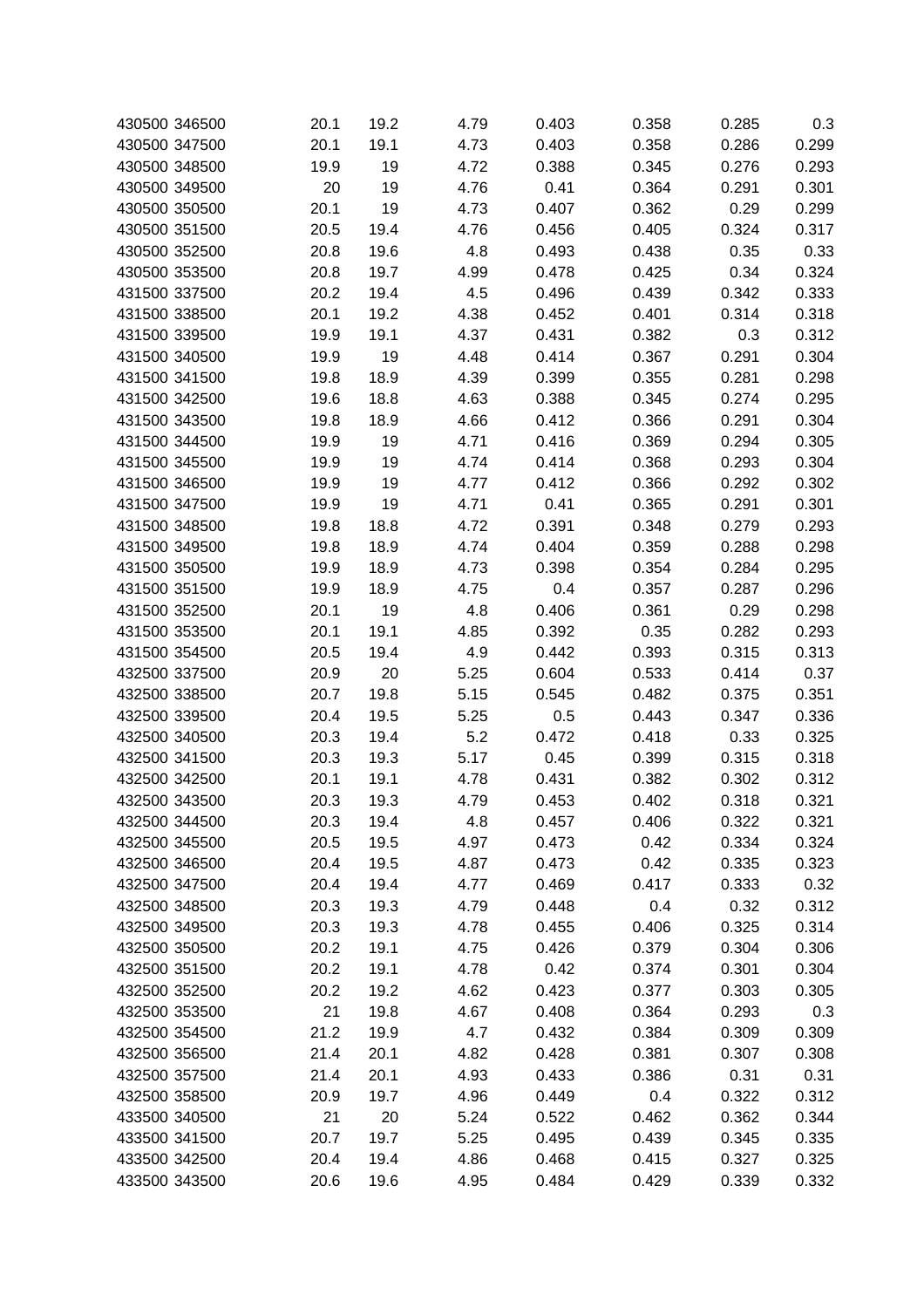| 433500 344500 | 20.7 | 19.7 | 4.91 | 0.488 | 0.433 | 0.344 | 0.331 |
|---------------|------|------|------|-------|-------|-------|-------|
| 433500 345500 | 20.9 | 19.9 | 4.93 | 0.514 | 0.457 | 0.364 | 0.337 |
| 433500 346500 | 20.9 | 19.8 | 5.03 | 0.517 | 0.46  | 0.366 | 0.337 |
| 433500 347500 | 20.9 | 19.8 | 4.94 | 0.515 | 0.458 | 0.367 | 0.334 |
| 433500 348500 | 20.7 | 19.7 | 4.88 | 0.495 | 0.442 | 0.355 | 0.326 |
| 433500 349500 | 20.7 | 19.7 | 4.84 | 0.497 | 0.443 | 0.355 | 0.327 |
| 433500 350500 | 20.5 | 19.4 | 4.81 | 0.459 | 0.409 | 0.329 | 0.317 |
| 433500 351500 |      |      |      |       | 0.401 |       |       |
|               | 20.5 | 19.4 | 4.83 | 0.449 |       | 0.323 | 0.314 |
| 433500 352500 | 20.5 | 19.4 | 4.62 | 0.449 | 0.4   | 0.322 | 0.314 |
| 433500 353500 | 21.2 | 20   | 4.66 | 0.429 | 0.383 | 0.309 | 0.307 |
| 433500 354500 | 21.3 | 20.1 | 4.71 | 0.449 | 0.4   | 0.322 | 0.315 |
| 433500 355500 | 21.4 | 20.2 | 4.76 | 0.441 | 0.393 | 0.317 | 0.312 |
| 433500 356500 | 21.5 | 20.2 | 4.74 | 0.438 | 0.391 | 0.315 | 0.311 |
| 433500 357500 | 21.4 | 20.2 | 4.85 | 0.439 | 0.391 | 0.315 | 0.312 |
| 433500 358500 | 20.8 | 19.7 | 4.89 | 0.44  | 0.392 | 0.316 | 0.311 |
| 434500 341500 | 21   | 20   | 5.28 | 0.523 | 0.463 | 0.362 | 0.348 |
| 434500 342500 | 20.6 | 19.6 | 5.18 | 0.492 | 0.436 | 0.343 | 0.335 |
| 434500 343500 | 20.7 | 19.7 | 9.18 | 0.489 | 0.434 | 0.344 | 0.332 |
| 434500 344500 | 20.7 | 19.7 | 5.68 | 0.487 | 0.433 | 0.345 | 0.329 |
| 434500 345500 | 20.9 | 19.9 | 5.24 | 0.517 | 0.46  | 0.368 | 0.334 |
| 434500 346500 | 20.9 | 19.9 | 5.59 | 0.522 | 0.465 | 0.372 | 0.335 |
| 434500 347500 | 20.9 | 19.8 | 7.09 | 0.519 | 0.463 | 0.372 | 0.333 |
| 434500 348500 | 20.8 | 19.8 | 5.8  | 0.536 | 0.479 | 0.39  | 0.329 |
| 434500 349500 | 20.8 | 19.8 | 5.04 | 0.536 | 0.479 | 0.39  | 0.329 |
| 434500 350500 | 20.6 | 19.5 | 4.97 | 0.491 | 0.439 | 0.359 | 0.317 |
| 434500 351500 | 20.5 | 19.5 | 4.98 | 0.478 | 0.428 | 0.35  | 0.313 |
| 434500 352500 | 20.5 | 19.5 | 4.68 | 0.474 | 0.424 | 0.346 | 0.312 |
| 434500 353500 | 21.2 | 20   | 4.76 | 0.439 | 0.393 | 0.318 | 0.308 |
| 434500 354500 | 21.4 | 20.2 | 4.84 | 0.456 | 0.407 | 0.329 | 0.315 |
| 434500 355500 | 21.4 | 20.2 | 4.77 | 0.447 | 0.399 | 0.323 | 0.312 |
| 434500 356500 | 21.5 | 20.2 | 4.73 | 0.448 | 0.4   | 0.324 | 0.312 |
| 434500 357500 | 21.5 | 20.2 | 4.83 | 0.447 | 0.399 | 0.323 | 0.312 |
| 434500 358500 | 20.9 | 19.7 | 4.87 | 0.45  | 0.401 | 0.323 | 0.314 |
| 435500 341500 | 21.2 | 20.2 | 5.36 | 0.547 | 0.484 | 0.378 | 0.359 |
| 435500 343500 | 21.1 | 20   | 5.41 | 0.521 | 0.462 | 0.364 | 0.348 |
| 435500 344500 | 21.1 | 20   | 5.38 | 0.524 | 0.465 | 0.368 | 0.347 |
| 435500 345500 | 21.3 | 20.3 | 9.01 | 0.554 | 0.492 | 0.391 | 0.353 |
| 435500 346500 | 21.3 | 20.3 | 5.78 | 0.558 | 0.496 | 0.395 | 0.353 |
| 435500 347500 | 21.2 | 20.2 | 6.58 | 0.553 | 0.493 | 0.394 | 0.349 |
| 435500 348500 | 21.2 | 20.1 | 5.76 | 0.567 | 0.507 | 0.411 | 0.343 |
| 435500 349500 | 21.1 | 20.1 | 5.3  | 0.561 | 0.501 | 0.407 | 0.341 |
| 435500 350500 | 20.8 | 19.8 | 5.2  | 0.514 | 0.459 | 0.374 | 0.326 |
| 435500 351500 | 20.7 | 19.7 | 5.07 | 0.496 | 0.444 | 0.363 | 0.319 |
| 435500 352500 | 20.7 | 19.6 | 4.93 | 0.489 | 0.438 | 0.358 | 0.318 |
| 435500 353500 | 21.3 | 20.1 | 4.92 | 0.454 | 0.406 | 0.329 | 0.313 |
| 435500 354500 | 21.5 | 20.2 | 4.8  | 0.467 | 0.417 | 0.337 | 0.318 |
| 435500 355500 | 21.5 | 20.3 | 4.78 | 0.458 | 0.409 | 0.331 | 0.315 |
| 435500 356500 | 21.6 | 20.3 | 4.73 | 0.459 | 0.41  | 0.332 | 0.315 |
| 435500 357500 | 21.5 | 20.3 | 4.83 | 0.456 | 0.407 | 0.33  | 0.314 |
| 436500 343500 | 21.1 | 20.1 | 4.96 | 0.539 | 0.479 | 0.379 | 0.352 |
|               |      |      |      |       |       |       |       |
| 436500 344500 | 21.2 | 20.1 | 5.28 | 0.543 | 0.482 | 0.383 | 0.351 |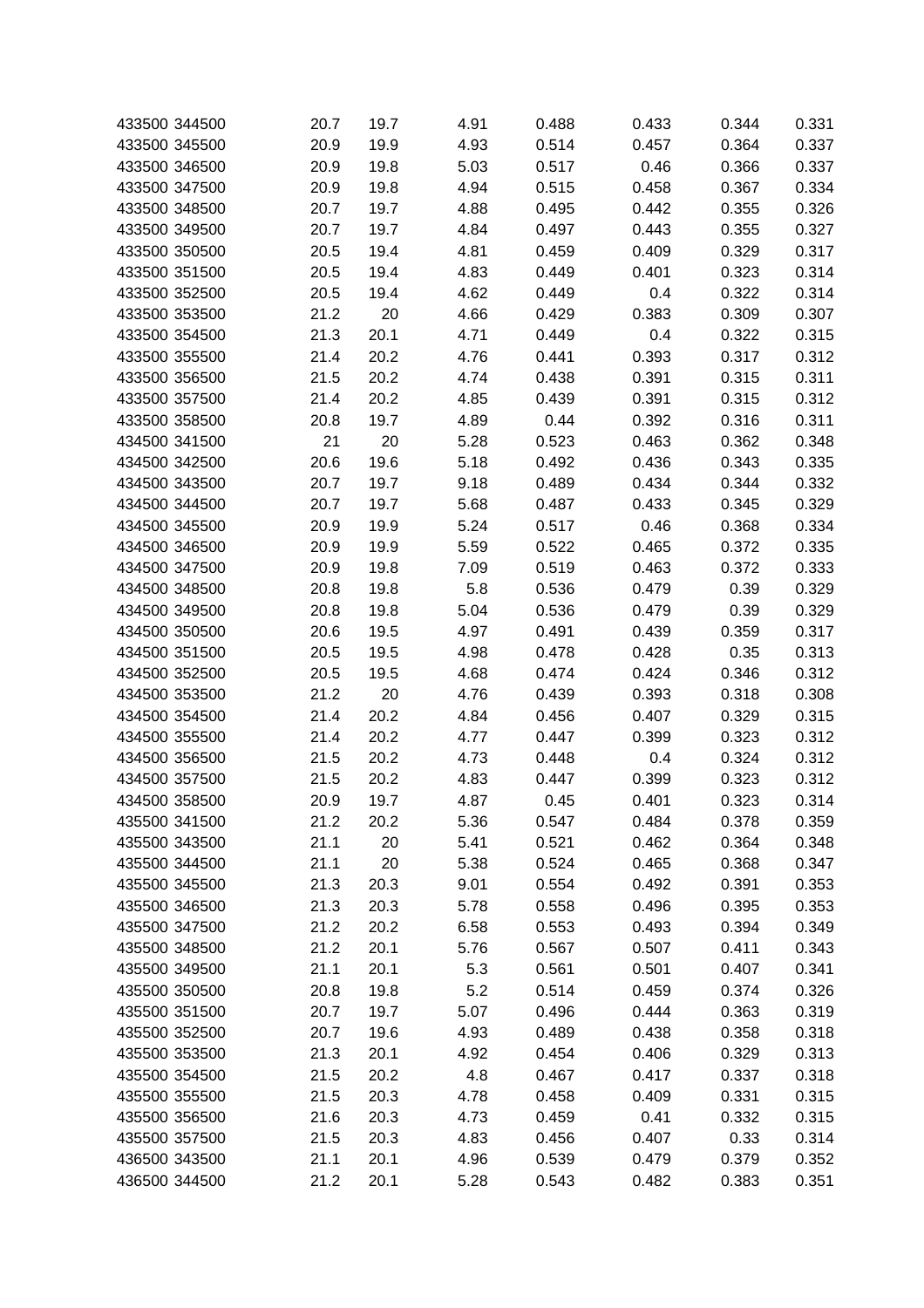| 436500 345500 | 21.4 | 20.4 | 5.54 | 0.577 | 0.514 | 0.41  | 0.358 |
|---------------|------|------|------|-------|-------|-------|-------|
| 436500 346500 | 21.4 | 20.4 | 5.5  | 0.581 | 0.518 | 0.414 | 0.359 |
| 436500 347500 | 21.4 | 20.3 | 6.02 | 0.579 | 0.516 | 0.414 | 0.356 |
| 436500 348500 | 21.3 | 20.2 | 5.33 | 0.588 | 0.525 | 0.426 | 0.351 |
| 436500 349500 | 21.2 | 20.2 | 5.27 | 0.578 | 0.516 | 0.419 | 0.347 |
| 436500 350500 | 20.9 | 19.8 | 5.28 | 0.528 | 0.472 | 0.384 | 0.332 |
| 436500 351500 | 20.7 | 19.7 | 5    | 0.506 | 0.453 | 0.371 | 0.323 |
| 436500 352500 | 20.6 | 19.6 | 4.89 | 0.493 | 0.441 | 0.361 | 0.318 |
| 436500 353500 | 21.2 | 20   | 4.73 | 0.452 | 0.404 | 0.328 | 0.311 |
| 436500 354500 | 21.2 | 20   | 4.73 | 0.452 | 0.404 | 0.328 | 0.312 |
| 436500 355500 | 21.2 | 20   | 4.81 | 0.442 | 0.396 | 0.322 | 0.308 |
| 436500 356500 |      |      |      |       |       |       |       |
|               | 21.3 | 20.1 | 4.76 | 0.446 | 0.399 | 0.325 | 0.309 |
| 437500 343500 | 21.1 | 20.1 | 5.57 | 0.546 | 0.485 | 0.384 | 0.354 |
| 437500 344500 | 21.1 | 20   | 5.7  | 0.547 | 0.486 | 0.387 | 0.352 |
| 437500 345500 | 21.3 | 20.3 | 5.91 | 0.567 | 0.505 | 0.403 | 0.357 |
| 437500 346500 | 21.4 | 20.3 | 5.92 | 0.574 | 0.512 | 0.41  | 0.359 |
| 437500 347500 | 21.4 | 20.4 | 5.53 | 0.58  | 0.517 | 0.416 | 0.358 |
| 437500 348500 | 21.4 | 20.4 | 5.46 | 0.602 | 0.538 | 0.437 | 0.358 |
| 437500 349500 | 21.4 | 20.4 | 5.46 | 0.597 | 0.534 | 0.433 | 0.357 |
| 437500 350500 | 21.3 | 20.2 | 5.54 | 0.569 | 0.509 | 0.414 | 0.348 |
| 437500 351500 | 21.2 | 20.1 | 5.31 | 0.553 | 0.495 | 0.404 | 0.343 |
| 437500 352500 | 21   | 20   | 5.02 | 0.534 | 0.478 | 0.39  | 0.337 |
| 437500 353500 | 20.9 | 19.8 | 5.02 | 0.485 | 0.433 | 0.351 | 0.327 |
| 437500 354500 | 20.9 | 19.8 | 4.95 | 0.48  | 0.43  | 0.349 | 0.325 |
| 437500 355500 | 20.8 | 19.7 | 5.12 | 0.469 | 0.42  | 0.342 | 0.319 |
| 437500 356500 | 20.9 | 19.8 | 5.07 | 0.47  | 0.421 | 0.344 | 0.319 |
| 438500 343500 | 21.2 | 20.1 | 5.52 | 0.56  | 0.498 | 0.394 | 0.358 |
| 438500 344500 | 21.1 | 20.1 | 5.73 | 0.56  | 0.498 | 0.395 | 0.357 |
| 438500 345500 | 21.3 | 20.3 | 6.49 | 0.57  | 0.508 | 0.405 | 0.359 |
| 438500 346500 | 21.3 | 20.3 | 6.01 | 0.578 | 0.515 | 0.412 | 0.36  |
| 438500 347500 | 21.5 | 20.5 | 5.75 | 0.587 | 0.523 | 0.42  | 0.361 |
| 438500 348500 | 22.5 | 21.5 | 5.42 | 0.618 | 0.552 | 0.446 | 0.364 |
| 438500 349500 | 22.6 | 21.5 | 5.48 | 0.622 | 0.556 | 0.45  | 0.366 |
| 438500 350500 | 22.5 | 21.4 | 5.81 | 0.606 | 0.541 | 0.439 | 0.361 |
| 438500 351500 | 22.5 | 21.4 | 5.47 | 0.595 | 0.531 | 0.432 | 0.357 |
| 438500 352500 | 22.4 | 21.3 | 5.02 | 0.589 | 0.526 | 0.428 | 0.358 |
| 438500 353500 | 21.4 | 20.3 | 5.05 | 0.536 | 0.479 | 0.387 | 0.347 |
| 438500 354500 | 21.4 | 20.3 | 5.15 | 0.529 | 0.473 | 0.383 | 0.343 |
| 438500 355500 | 21.4 | 20.3 | 5.18 | 0.52  | 0.465 | 0.378 | 0.339 |
| 438500 356500 | 21.4 | 20.3 | 5.38 | 0.517 | 0.463 | 0.376 | 0.338 |
| 439500 343500 | 21.3 | 20.2 | 5.51 | 0.577 | 0.513 | 0.406 | 0.364 |
| 439500 344500 | 21.3 | 20.3 | 5.66 | 0.581 | 0.516 | 0.41  | 0.365 |
| 439500 345500 | 21.4 | 20.4 | 5.74 | 0.572 | 0.509 | 0.407 | 0.359 |
| 439500 346500 | 21.4 | 20.4 | 5.85 | 0.58  | 0.518 | 0.415 | 0.361 |
| 439500 347500 | 21.8 | 20.8 | 5.49 | 0.609 | 0.544 | 0.438 | 0.366 |
| 439500 348500 | 22.9 | 21.7 | 5.65 | 0.625 | 0.559 | 0.45  | 0.371 |
| 439500 349500 | 22.9 | 21.8 | 6.1  | 0.634 | 0.566 | 0.456 | 0.374 |
| 439500 350500 | 22.9 | 21.7 | 7.39 | 0.619 | 0.553 | 0.446 | 0.37  |
| 439500 351500 | 22.9 | 21.7 | 5.68 | 0.612 | 0.547 | 0.442 | 0.368 |
| 439500 352500 | 22.7 | 21.6 | 5.23 | 0.599 | 0.535 | 0.431 | 0.368 |
| 439500 353500 | 22   |      |      |       |       |       | 0.362 |
|               |      | 20.8 | 5.35 | 0.584 | 0.523 | 0.423 |       |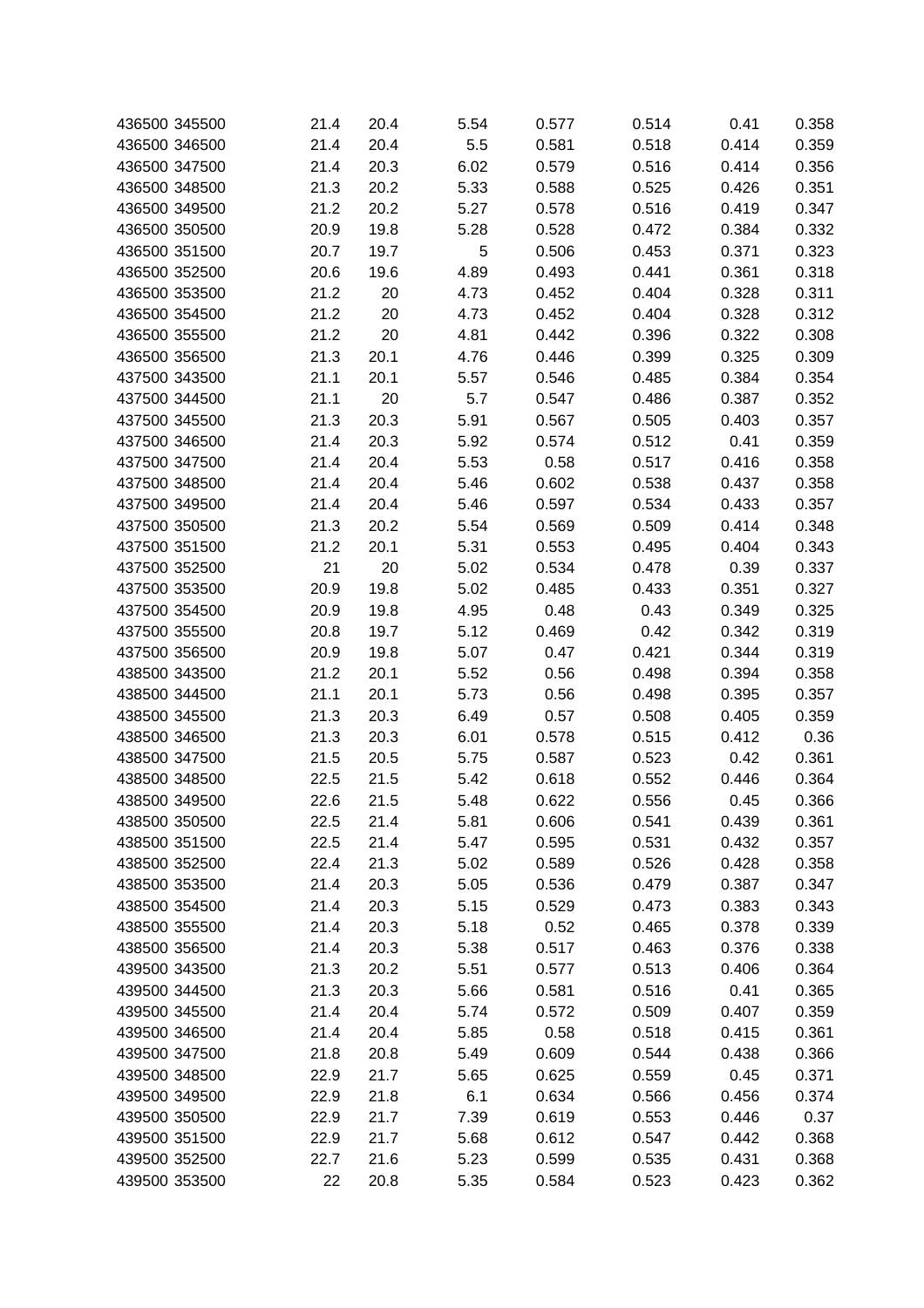| 439500 354500 | 22.1 | 20.9 | 5.26 | 0.58  | 0.519 | 0.421 | 0.36  |
|---------------|------|------|------|-------|-------|-------|-------|
| 439500 355500 | 22.1 | 20.9 | 5.35 | 0.572 | 0.513 | 0.418 | 0.355 |
| 439500 356500 | 22   | 20.9 | 5.33 | 0.561 | 0.503 | 0.41  | 0.351 |
| 440500 343500 | 21.7 | 20.7 | 5.57 | 0.597 | 0.532 | 0.423 | 0.364 |
| 440500 344500 | 21.8 | 20.7 | 5.64 | 0.606 | 0.54  | 0.431 | 0.365 |
| 440500 345500 | 21.9 | 20.8 | 5.72 | 0.605 | 0.541 | 0.435 | 0.36  |
| 440500 346500 | 22   | 20.9 | 5.76 | 0.617 | 0.552 | 0.446 | 0.363 |
| 440500 347500 | 22.5 | 21.3 | 5.34 | 0.652 | 0.584 | 0.473 | 0.372 |
| 440500 348500 | 23.4 | 22.2 | 5.65 | 0.666 | 0.596 | 0.481 | 0.378 |
| 440500 349500 | 23.5 | 22.3 | 6.08 | 0.665 | 0.595 | 0.481 | 0.381 |
| 440500 350500 | 23.5 | 22.4 | 7.04 | 0.656 | 0.587 | 0.475 | 0.378 |
| 440500 351500 | 23.7 | 22.6 | 6.12 | 0.66  | 0.591 | 0.479 | 0.38  |
| 440500 352500 | 23.8 | 22.6 | 5.4  | 0.66  | 0.59  | 0.477 | 0.384 |
| 440500 353500 | 23.1 | 21.9 | 5.61 | 0.651 | 0.583 | 0.474 | 0.381 |
| 440500 354500 | 23.3 | 22.1 | 6.01 | 0.649 | 0.581 | 0.473 | 0.38  |
| 440500 355500 | 23.2 | 21.9 | 6.05 | 0.633 | 0.568 | 0.464 | 0.373 |
| 440500 356500 | 23   | 21.7 | 5.58 | 0.61  | 0.548 | 0.447 | 0.366 |
| 441500 342500 | 21.3 | 20.3 | 6.26 | 0.587 | 0.521 | 0.412 | 0.363 |
| 441500 343500 | 21.7 | 20.7 | 5.58 | 0.61  | 0.543 | 0.432 | 0.368 |
| 441500 344500 | 21.9 | 20.8 | 5.58 | 0.636 | 0.566 | 0.452 | 0.374 |
| 441500 345500 | 22   | 20.9 | 5.72 | 0.633 | 0.566 | 0.455 | 0.368 |
| 441500 346500 | 22.1 | 21   | 5.72 | 0.647 | 0.579 | 0.467 | 0.372 |
| 441500 347500 | 22.5 | 21.4 | 5.68 | 0.681 | 0.609 | 0.493 | 0.379 |
| 441500 348500 | 23.4 | 22.3 | 5.56 | 0.692 | 0.619 | 0.501 | 0.384 |
| 441500 349500 | 23.4 | 22.2 | 6.81 | 0.672 | 0.601 | 0.486 | 0.38  |
| 441500 350500 | 23.5 | 22.4 | 5.97 | 0.669 | 0.6   | 0.486 | 0.379 |
| 441500 351500 | 23.7 | 22.6 | 5.82 | 0.674 | 0.604 | 0.491 | 0.381 |
| 441500 352500 | 23.9 | 22.7 | 5.47 | 0.681 | 0.61  | 0.495 | 0.387 |
| 441500 353500 | 23.4 | 22.2 | 5.87 | 0.681 | 0.61  | 0.497 | 0.389 |
| 441500 354500 | 23.5 | 22.3 | 6.3  | 0.672 | 0.603 | 0.492 | 0.385 |
| 441500 355500 | 23.2 | 22   | 9.95 | 0.651 | 0.584 | 0.478 | 0.378 |
| 441500 356500 | 23   | 21.8 | 6.91 | 0.628 | 0.564 | 0.461 | 0.371 |
| 442500 342500 | 21.3 | 20.3 | 5.07 | 0.596 | 0.53  | 0.42  | 0.366 |
| 442500 343500 | 21.7 | 20.7 | 5.04 | 0.622 | 0.554 | 0.443 | 0.372 |
| 442500 344500 | 22   | 20.9 | 5.08 | 0.658 | 0.587 | 0.47  | 0.381 |
| 442500 345500 | 22.2 | 21.2 | 5.49 | 0.67  | 0.599 | 0.483 | 0.38  |
| 442500 346500 | 22.4 | 21.3 | 5.73 | 0.683 | 0.611 | 0.494 | 0.384 |
| 442500 347500 | 22.7 | 21.6 | 6.21 | 0.709 | 0.635 | 0.515 | 0.389 |
| 442500 348500 | 23.5 | 22.4 | 5.62 | 0.708 | 0.634 | 0.514 | 0.389 |
| 442500 349500 | 23.4 | 22.2 | 5.72 | 0.68  | 0.609 | 0.495 | 0.382 |
| 442500 350500 | 23.3 | 22.2 | 5.7  | 0.663 | 0.595 | 0.485 | 0.375 |
| 442500 351500 | 23.5 | 22.3 | 5.72 | 0.665 | 0.597 | 0.487 | 0.375 |
| 442500 352500 | 23.7 | 22.6 | 6.49 | 0.679 | 0.609 | 0.495 | 0.384 |
| 442500 353500 | 23.3 | 22.1 | 7.96 | 0.69  | 0.619 | 0.505 | 0.39  |
| 442500 354500 | 23.9 | 22.7 | 8.11 | 0.693 | 0.622 | 0.508 | 0.392 |
| 442500 355500 | 23.6 | 22.3 | 6.79 | 0.678 | 0.609 | 0.497 | 0.391 |
| 443500 342500 | 21.5 | 20.5 | 5.03 | 0.621 | 0.552 | 0.44  | 0.373 |
| 443500 343500 | 21.8 | 20.8 | 5.02 | 0.642 | 0.573 | 0.459 | 0.377 |
| 443500 344500 | 22.1 | 21   | 5.12 | 0.682 | 0.609 | 0.489 | 0.387 |
| 443500 345500 | 22.4 | 21.4 | 5.87 | 0.697 | 0.624 | 0.503 | 0.389 |
| 443500 346500 | 22.5 | 21.4 | 8.1  | 0.703 | 0.629 | 0.509 | 0.391 |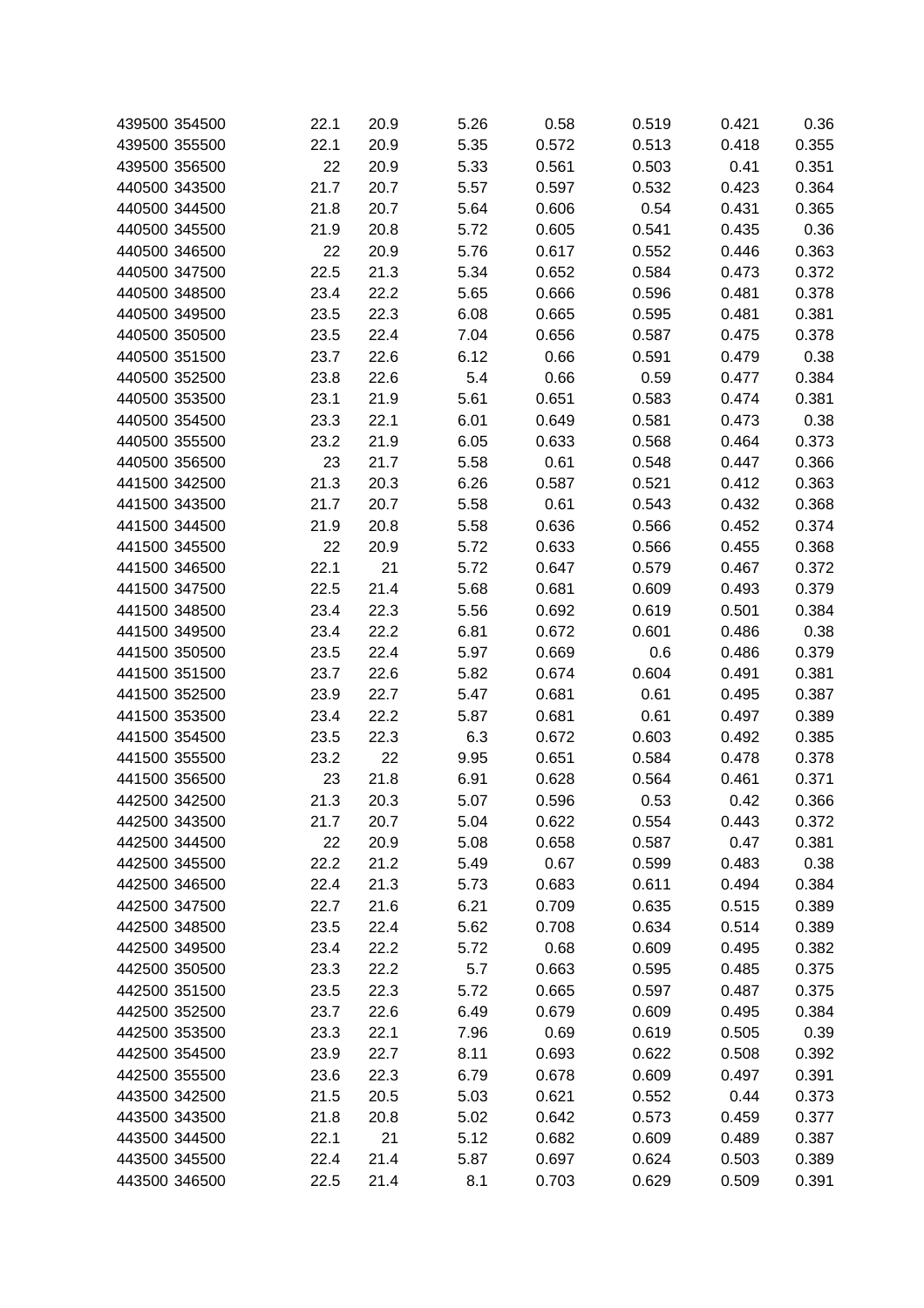| 22.7                                                                                                                                                                                                                                                                                                                                             | 21.6 | 6.01 | 0.726 | 0.651 | 0.528 | 0.395 |
|--------------------------------------------------------------------------------------------------------------------------------------------------------------------------------------------------------------------------------------------------------------------------------------------------------------------------------------------------|------|------|-------|-------|-------|-------|
| 22.8                                                                                                                                                                                                                                                                                                                                             | 21.6 | 5.54 | 0.716 | 0.642 | 0.52  | 0.393 |
| 22.6                                                                                                                                                                                                                                                                                                                                             | 21.5 | 5.47 | 0.681 | 0.61  | 0.496 | 0.384 |
| 22.5                                                                                                                                                                                                                                                                                                                                             | 21.4 | 5.65 | 0.659 | 0.591 | 0.482 | 0.375 |
| 22.7                                                                                                                                                                                                                                                                                                                                             | 21.5 | 5.78 | 0.663 | 0.595 | 0.487 | 0.375 |
| 23                                                                                                                                                                                                                                                                                                                                               | 21.8 | 6.35 | 0.667 | 0.599 | 0.489 | 0.379 |
| 23.5                                                                                                                                                                                                                                                                                                                                             | 22.3 | 6.11 | 0.691 | 0.621 | 0.508 | 0.391 |
| 24.2                                                                                                                                                                                                                                                                                                                                             | 22.9 | 6.54 | 0.711 | 0.639 | 0.522 | 0.402 |
| 22.1                                                                                                                                                                                                                                                                                                                                             | 21.1 | 5.24 | 0.663 | 0.591 | 0.474 | 0.382 |
| 22.5                                                                                                                                                                                                                                                                                                                                             | 21.4 | 5.47 | 0.702 | 0.628 | 0.505 | 0.391 |
| 22.8                                                                                                                                                                                                                                                                                                                                             | 21.7 | 5.52 | 0.721 | 0.646 | 0.521 | 0.396 |
| 22.8                                                                                                                                                                                                                                                                                                                                             | 21.7 | 6.8  | 0.716 | 0.641 | 0.517 | 0.394 |
| 22.8                                                                                                                                                                                                                                                                                                                                             | 21.7 | 7.64 | 0.721 | 0.646 | 0.522 | 0.395 |
| 22.8                                                                                                                                                                                                                                                                                                                                             | 21.7 | 6.08 | 0.705 | 0.631 | 0.51  | 0.391 |
| 22.5                                                                                                                                                                                                                                                                                                                                             | 21.4 | 5.57 | 0.654 | 0.586 | 0.475 | 0.378 |
| 22.4                                                                                                                                                                                                                                                                                                                                             | 21.3 | 5.55 | 0.632 | 0.567 | 0.461 | 0.369 |
| 23.5                                                                                                                                                                                                                                                                                                                                             | 22.3 | 5.88 | 0.675 | 0.606 | 0.494 | 0.391 |
| 22.6                                                                                                                                                                                                                                                                                                                                             | 21.5 | 5.42 | 0.716 | 0.64  | 0.514 | 0.398 |
| 22.9                                                                                                                                                                                                                                                                                                                                             | 21.8 | 5.49 | 0.728 | 0.651 | 0.524 | 0.4   |
| 22.8                                                                                                                                                                                                                                                                                                                                             | 21.7 | 5.94 | 0.719 | 0.643 | 0.518 | 0.398 |
| 443500 347500<br>443500 348500<br>443500 349500<br>443500 350500<br>443500 351500<br>443500 352500<br>443500 353500<br>443500 354500<br>444500 343500<br>444500 344500<br>444500 345500<br>444500 346500<br>444500 347500<br>444500 348500<br>444500 349500<br>444500 350500<br>444500 353500<br>445500 344500<br>445500 345500<br>445500 346500 |      |      |       |       |       |       |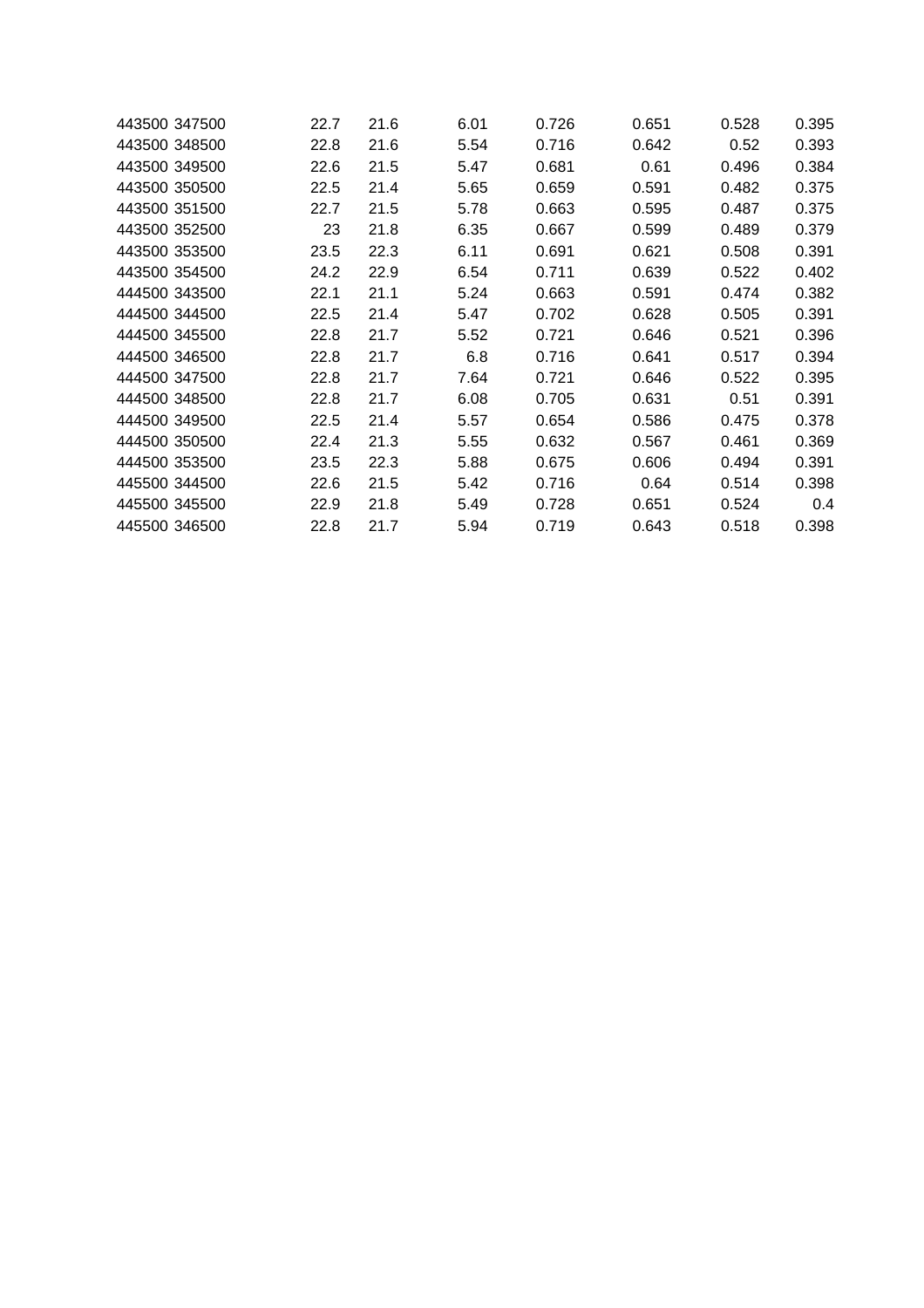# **APPENDIX 4**

**Sulphur Dioxide Data**

**8 – Port Results**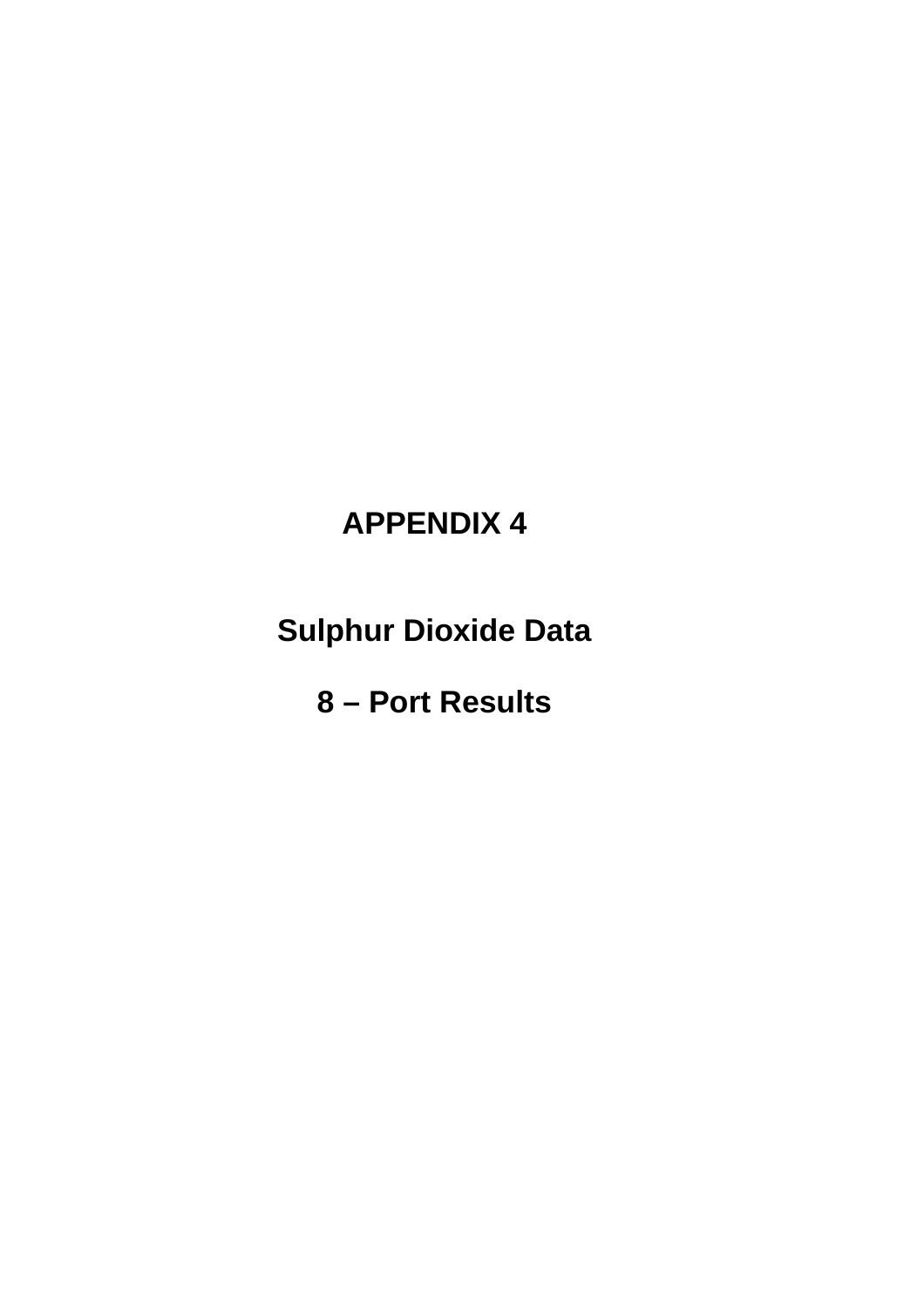# **SO<sup>2</sup> Data for 2001/2002**

| <b>Sulphur Dioxide</b> |                      | Sulphur Dioxide |                      |  |  |  |  |
|------------------------|----------------------|-----------------|----------------------|--|--|--|--|
| SITE CODE              | 40004                | SITE CODE       | 40004                |  |  |  |  |
| <b>STATION</b>         | <b>ALFRETON 4</b>    | <b>STATION</b>  | <b>ALFRETON 4</b>    |  |  |  |  |
| <b>REGION</b>          | <b>EAST MIDLANDS</b> | <b>REGION</b>   | <b>EAST MIDLANDS</b> |  |  |  |  |
| 01/01/01               | 19                   | 01/01/02        | 37                   |  |  |  |  |
| 02/01/01               | 25                   | 02/01/02        | 56                   |  |  |  |  |
| 03/01/01               | 37                   | 03/01/02        | 37                   |  |  |  |  |
| 04/01/01               | 25                   | 04/01/02        | 37                   |  |  |  |  |
| 05/01/01               | 19                   | 05/01/02        | 43                   |  |  |  |  |
| 06/01/01               | 25                   | 06/01/02        | 25                   |  |  |  |  |
| 07/01/01               | 37                   | 07/01/02        | 31                   |  |  |  |  |
| 08/01/01               | 25                   | 08/01/02        | 37                   |  |  |  |  |
| 09/01/01               | 25                   | 09/01/02        | 31                   |  |  |  |  |
| 10/01/01               | 37                   | 10/01/02        | 25                   |  |  |  |  |
| 11/01/01               | 25                   | 11/01/02        | 18                   |  |  |  |  |
| 12/01/01               | 31                   | 12/01/02        | 18                   |  |  |  |  |
| 13/01/01               | 37                   | 13/01/02        | 25                   |  |  |  |  |
| 14/01/01               | 25                   | 14/01/02        | 18                   |  |  |  |  |
| 15/01/01               | 31                   | 15/01/02        | 18                   |  |  |  |  |
| 16/01/01               | 31                   | 16/01/02        | 25                   |  |  |  |  |
| 17/01/01               | 25                   | 17/01/02        | 18                   |  |  |  |  |
| 18/01/01               | 43                   | 18/01/02        | 31                   |  |  |  |  |
| 19/01/01               | 31                   | 19/01/02        | 25                   |  |  |  |  |
| 20/01/01               | 37                   | 20/01/02        | 25                   |  |  |  |  |
| 21/01/01               | 25                   | 21/01/02        | 31                   |  |  |  |  |
| 22/01/01               | 31                   | 22/01/02        | 37                   |  |  |  |  |
| 23/01/01               | 25                   | 23/01/02        | 31                   |  |  |  |  |
| 24/01/01               | 31                   | 24/01/02        | 25                   |  |  |  |  |
| 25/01/01               | 31                   | 25/01/02        | 25                   |  |  |  |  |
| 26/01/01               | 25                   | 26/01/02        | 31                   |  |  |  |  |
| 27/01/01               | 37                   | 27/01/02        | 18                   |  |  |  |  |
| 28/01/01               | 25                   | 28/01/02        | 18                   |  |  |  |  |
| 29/01/01               | 19                   | 29/01/02        | 25                   |  |  |  |  |
| 30/01/01               | 19                   | 30/01/02        | 31                   |  |  |  |  |
| 31/01/01               | 31                   | 31/01/02        | 25                   |  |  |  |  |
| 01/02/01               | 43                   | 01/02/02        | 31                   |  |  |  |  |
| 02/02/01               | 25                   | 02/02/02        | 18                   |  |  |  |  |
| 03/02/01               | 19                   | 03/02/02        | 31                   |  |  |  |  |
| 04/02/01               | 31                   | 04/02/02        | 24                   |  |  |  |  |
| 05/02/01               | 25                   | 05/02/02        | 18                   |  |  |  |  |
| 06/02/01               | 37                   | 06/02/02        | 31                   |  |  |  |  |
| 07/02/01               | 25                   | 07/02/02        | 18                   |  |  |  |  |
| 08/02/01               | 37                   | 08/02/02        | 18                   |  |  |  |  |
| 09/02/01               | 25                   | 09/02/02        | 18                   |  |  |  |  |
| 10/02/01               | 37                   | 10/02/02        | 24                   |  |  |  |  |
| 11/02/01               | 25                   | 11/02/02        | 31                   |  |  |  |  |
| 12/02/01               | 31                   | 12/02/02        | 24                   |  |  |  |  |
| 13/02/01               | 37                   | 13/02/02        | 18                   |  |  |  |  |
| 14/02/01               | 31                   | 14/02/02        | 31                   |  |  |  |  |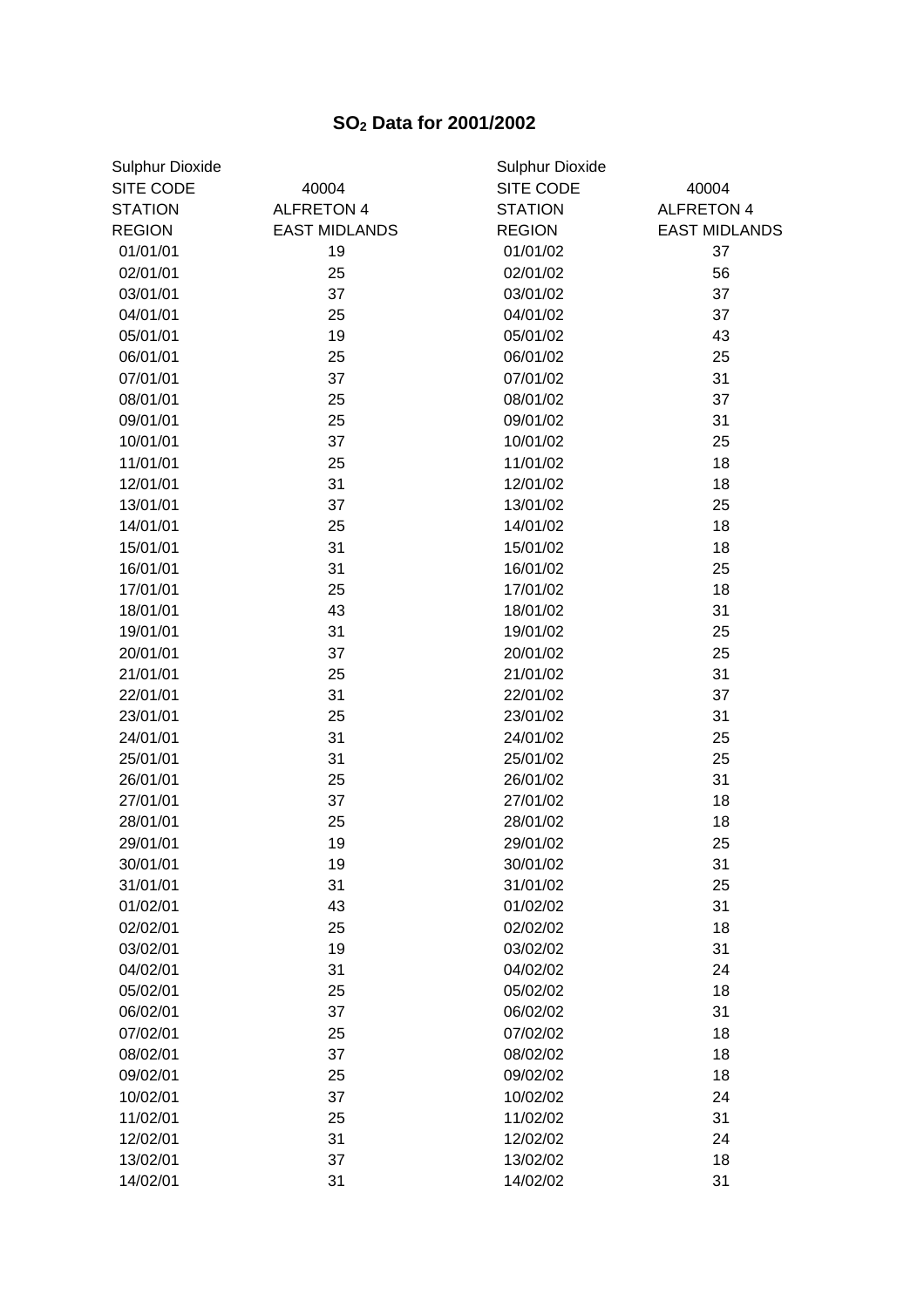| 15/02/01 | 37 | 15/02/02 | 18 |
|----------|----|----------|----|
| 16/02/01 | 31 | 16/02/02 | 18 |
| 17/02/01 | 43 | 17/02/02 | 25 |
| 18/02/01 | 37 | 18/02/02 | 12 |
| 19/02/01 | 43 | 19/02/02 | 18 |
| 20/02/01 | 37 | 20/02/02 | 18 |
| 21/02/01 | 37 | 21/02/02 | 25 |
| 22/02/01 | 25 | 22/02/02 | 31 |
| 23/02/01 | 25 | 23/02/02 | 31 |
| 24/02/01 | 31 | 24/02/02 | 37 |
| 25/02/01 | 31 | 25/02/02 | 25 |
| 26/02/01 | 25 | 26/02/02 | 37 |
| 27/02/01 | 43 | 27/02/02 | 31 |
| 28/02/01 | 37 |          | 18 |
|          |    | 28/02/02 |    |
| 01/03/01 | 31 | 01/03/02 | 25 |
| 02/03/01 | 37 | 02/03/02 | 25 |
| 03/03/01 | 31 | 03/03/02 | 18 |
| 04/03/01 | 37 | 04/03/02 | 25 |
| 05/03/01 | 31 | 05/03/02 | 18 |
| 06/03/01 | 19 | 06/03/02 | 31 |
| 07/03/01 | 25 | 07/03/02 | 25 |
| 08/03/01 | 25 | 08/03/02 | 31 |
| 09/03/01 | 18 | 09/03/02 | 25 |
| 10/03/01 | 31 | 10/03/02 | 18 |
| 11/03/01 | 31 | 11/03/02 | 18 |
| 12/03/01 | 25 | 12/03/02 | 31 |
| 13/03/01 | 37 | 13/03/02 | 18 |
| 14/03/01 | 18 | 14/03/02 | 25 |
| 15/03/01 | 31 | 15/03/02 | 18 |
| 16/03/01 | 25 | 16/03/02 | 24 |
| 17/03/01 | 19 | 17/03/02 | 24 |
| 18/03/01 | 25 | 18/03/02 | 31 |
| 19/03/01 | 31 | 19/03/02 | 24 |
| 20/03/01 | 25 | 20/03/02 | 31 |
| 21/03/01 | 19 | 21/03/02 | 24 |
| 22/03/01 | 19 | 22/03/02 | 18 |
| 23/03/01 | 25 | 23/03/02 | 25 |
| 24/03/01 | 37 | 24/03/02 | 18 |
| 25/03/01 | 31 | 25/03/02 | 25 |
| 26/03/01 | 19 | 26/03/02 | 31 |
| 27/03/01 | 25 | 27/03/02 | 25 |
| 28/03/01 | 31 | 28/03/02 | 18 |
| 29/03/01 | 19 | 29/03/02 | 31 |
| 30/03/01 | 19 | 30/03/02 | 25 |
| 31/03/01 | 25 | 31/03/02 | 19 |
| 01/04/01 | 25 | 01/04/02 | 19 |
| 02/04/01 | 31 | 02/04/02 | 31 |
| 03/04/01 | 25 | 03/04/02 | 25 |
| 04/04/01 | 31 | 04/04/02 | 19 |
| 05/04/01 | 25 | 05/04/02 | 24 |
| 06/04/01 | 31 | 06/04/02 | 30 |
|          |    |          |    |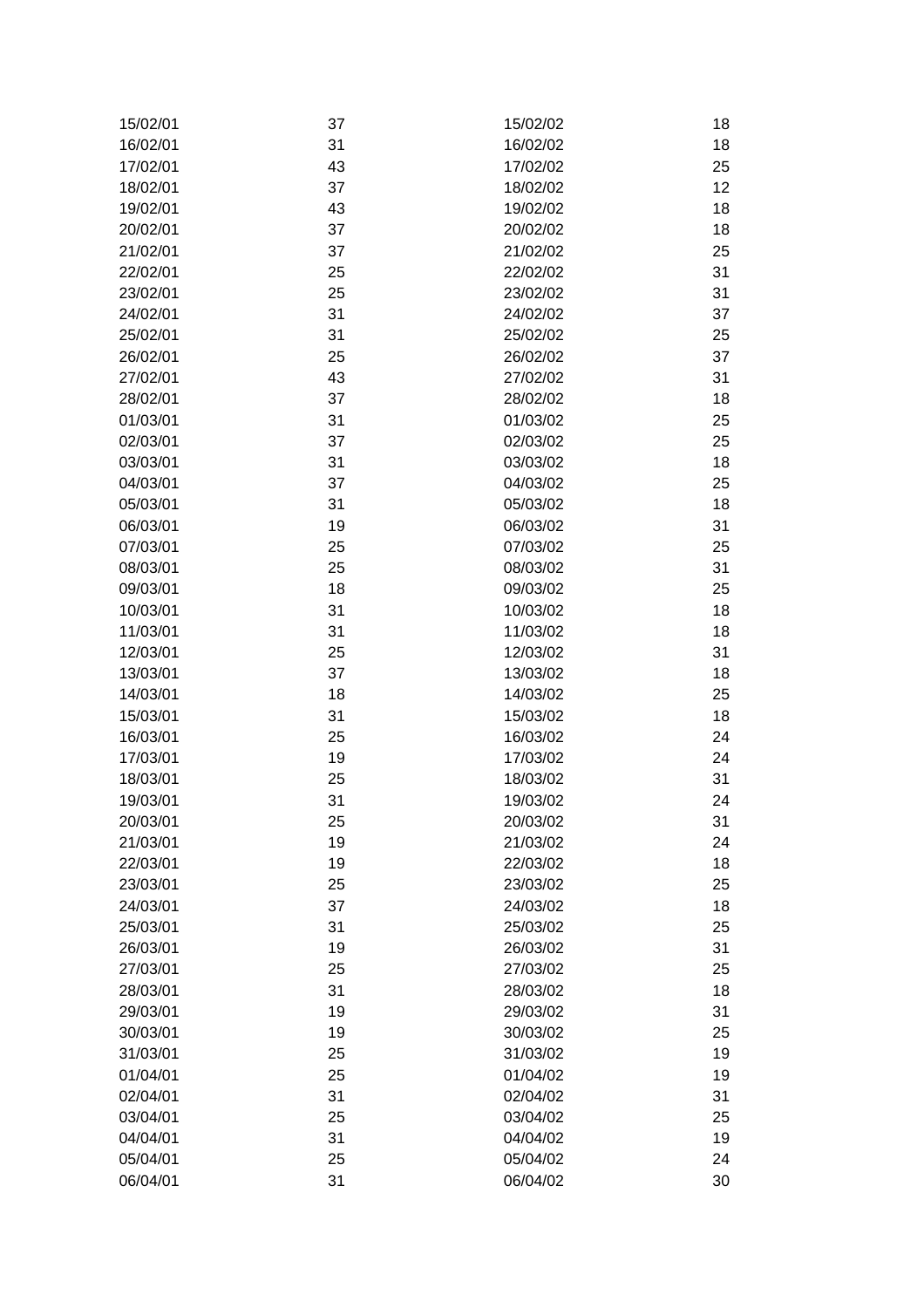| 07/04/01 | 25 | 07/04/02 | 24 |
|----------|----|----------|----|
| 08/04/01 | 31 | 08/04/02 | 30 |
| 09/04/01 | 31 | 09/04/02 | 36 |
| 10/04/01 | 31 | 10/04/02 | 24 |
| 11/04/01 | 37 | 11/04/02 | 30 |
| 12/04/01 | 31 | 12/04/02 | 18 |
| 13/04/01 | 19 | 13/04/02 | 36 |
| 14/04/01 | 25 | 14/04/02 | 24 |
| 15/04/01 | 31 | 15/04/02 | 36 |
| 16/04/01 | 25 | 16/04/02 | 30 |
| 17/04/01 | 25 | 17/04/02 | 18 |
| 18/04/01 | 37 | 18/04/02 | 30 |
| 19/04/01 | 37 | 19/04/02 | 24 |
| 20/04/01 | 25 | 20/04/02 | 24 |
| 21/04/01 | 37 | 21/04/02 | 24 |
| 22/04/01 | 43 | 22/04/02 | 18 |
| 23/04/01 | 31 | 23/04/02 | 24 |
| 24/04/01 | 37 | 24/04/02 | 30 |
| 25/04/01 | 25 | 25/04/02 | 30 |
| 26/04/01 |    | 26/04/02 | 37 |
| 27/04/01 | 18 | 27/04/02 | 18 |
| 28/04/01 | 18 | 28/04/02 | 25 |
| 29/04/01 | 37 | 29/04/02 | 18 |
| 30/04/01 | 24 | 30/04/02 | 25 |
| 01/05/01 | 37 | 01/05/02 | 18 |
| 02/05/01 | 37 | 02/05/02 | 31 |
| 03/05/01 | 43 | 03/05/02 | 18 |
| 04/05/01 | 37 | 04/05/02 | 24 |
| 05/05/01 | 30 | 05/05/02 | 24 |
| 06/05/01 | 24 | 06/05/02 | 30 |
| 07/05/01 | 37 | 07/05/02 | 24 |
| 08/05/01 | 43 | 08/05/02 | 24 |
| 09/05/01 | 30 | 09/05/02 | 12 |
| 10/05/01 | 30 | 10/05/02 | 18 |
| 11/05/01 | 18 | 11/05/02 | 18 |
| 12/05/01 | 24 | 12/05/02 | 24 |
| 13/05/01 | 36 | 13/05/02 | 12 |
| 14/05/01 | 30 | 14/05/02 | 18 |
| 15/05/01 | 24 | 15/05/02 | 24 |
| 16/05/01 | 12 | 16/05/02 | 42 |
| 17/05/01 | 30 | 17/05/02 | 36 |
| 18/05/01 | 24 | 18/05/02 | 24 |
| 19/05/01 | 18 | 19/05/02 | 18 |
| 20/05/01 | 30 | 20/05/02 | 36 |
| 21/05/01 | 18 | 21/05/02 | 30 |
| 22/05/01 | 18 | 22/05/02 | 24 |
| 23/05/01 | 24 | 23/05/02 | 36 |
| 24/05/01 | 36 | 24/05/02 | 24 |
| 25/05/01 | 24 | 25/05/02 | 24 |
| 26/05/01 | 24 | 26/05/02 | 18 |
| 27/05/01 | 18 | 27/05/02 | 36 |
|          |    |          |    |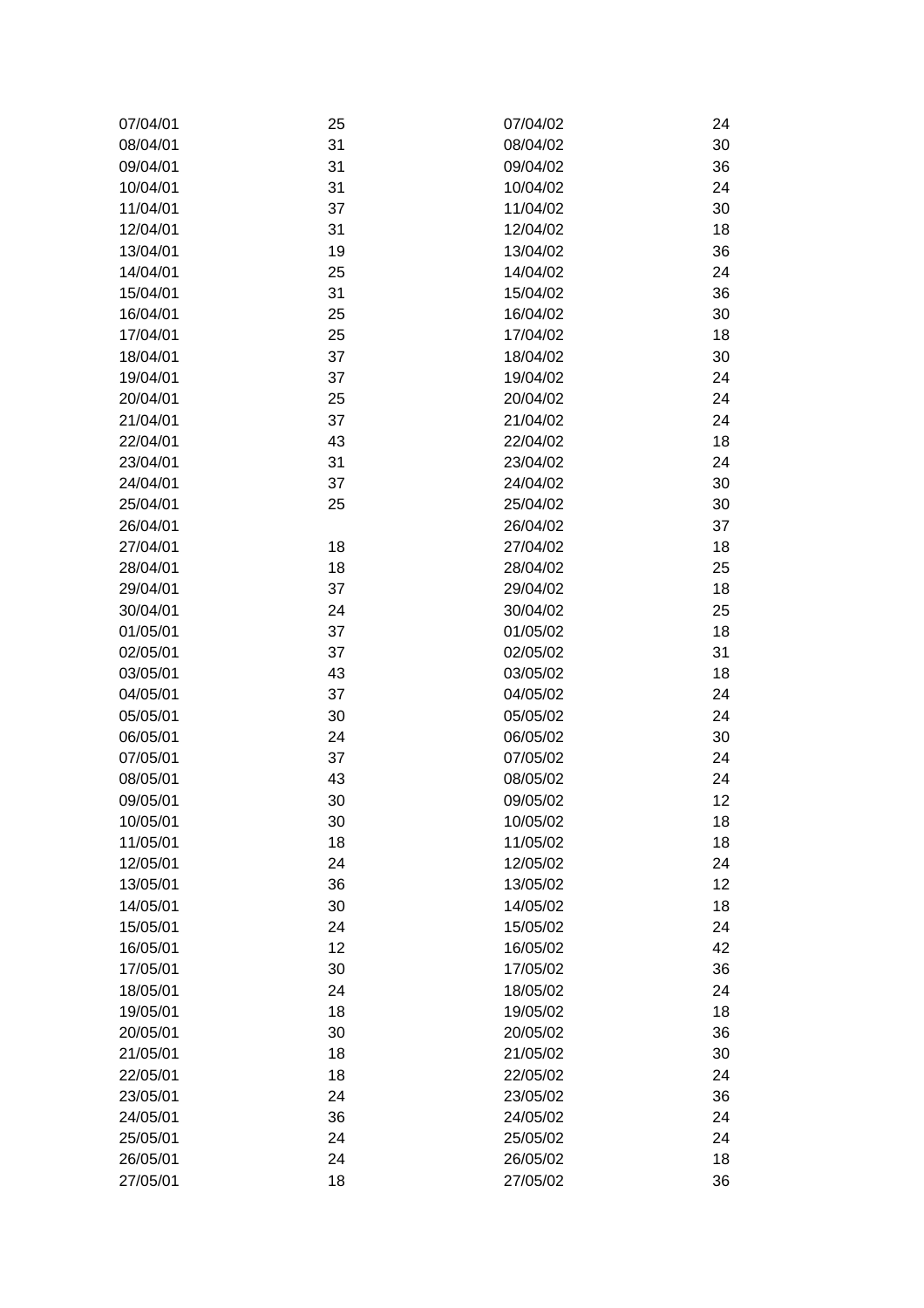| 28/05/01 | 24 | 28/05/02 | 24 |
|----------|----|----------|----|
| 29/05/01 | 30 | 29/05/02 | 18 |
| 30/05/01 | 36 | 30/05/02 | 24 |
| 31/05/01 | 24 | 31/05/02 | 18 |
| 01/06/01 | 18 | 01/06/02 | 30 |
| 02/06/01 | 30 | 02/06/02 | 36 |
| 03/06/01 | 24 | 03/06/02 | 30 |
| 04/06/01 | 24 | 04/06/02 | 24 |
| 05/06/01 | 18 | 05/06/02 | 30 |
| 06/06/01 | 30 | 06/06/02 | 36 |
| 07/06/01 | 36 | 07/06/02 | 30 |
| 08/06/01 | 36 | 08/06/02 | 24 |
| 09/06/01 | 30 | 09/06/02 | 24 |
| 10/06/01 | 30 | 10/06/02 | 24 |
| 11/06/01 | 30 | 11/06/02 | 30 |
| 12/06/01 | 36 | 12/06/02 | 24 |
| 13/06/01 | 36 | 13/06/02 | 42 |
| 14/06/01 | 30 | 14/06/02 | 42 |
| 15/06/01 | 24 | 15/06/02 | 24 |
| 16/06/01 | 24 | 16/06/02 | 24 |
| 17/06/01 | 30 | 17/06/02 | 24 |
| 18/06/01 | 36 | 18/06/02 | 30 |
| 19/06/01 | 36 | 19/06/02 | 36 |
| 20/06/01 | 24 | 20/06/02 | 42 |
| 21/06/01 | 18 | 21/06/02 | 36 |
| 22/06/01 |    | 22/06/02 | 30 |
| 23/06/01 |    | 23/06/02 | 36 |
| 24/06/01 |    | 24/06/02 | 30 |
| 25/06/01 |    | 25/06/02 | 36 |
| 26/06/01 |    | 26/06/02 | 36 |
| 27/06/01 |    | 27/06/02 | 36 |
| 28/06/01 |    | 28/06/02 | 42 |
| 29/06/01 | 24 | 29/06/02 | 36 |
| 30/06/01 | 30 | 30/06/02 | 24 |
| 01/07/01 | 24 | 01/07/02 | 30 |
| 02/07/01 | 24 | 02/07/02 | 36 |
| 03/07/01 | 18 | 03/07/02 | 30 |
| 04/07/01 | 18 | 04/07/02 | 36 |
| 05/07/01 | 30 | 05/07/02 | 42 |
| 06/07/01 | 30 | 06/07/02 | 24 |
| 07/07/01 | 30 | 07/07/02 | 30 |
| 08/07/01 | 36 | 08/07/02 | 36 |
| 09/07/01 | 18 | 09/07/02 | 36 |
| 10/07/01 | 18 | 10/07/02 | 24 |
| 11/07/01 | 24 | 11/07/02 | 24 |
| 12/07/01 | 24 | 12/07/02 | 36 |
| 13/07/01 | 30 | 13/07/02 | 36 |
| 14/07/01 | 24 | 14/07/02 | 36 |
| 15/07/01 | 30 | 15/07/02 | 30 |
| 16/07/01 | 24 | 16/07/02 | 36 |
| 17/07/01 | 24 | 17/07/02 | 42 |
|          |    |          |    |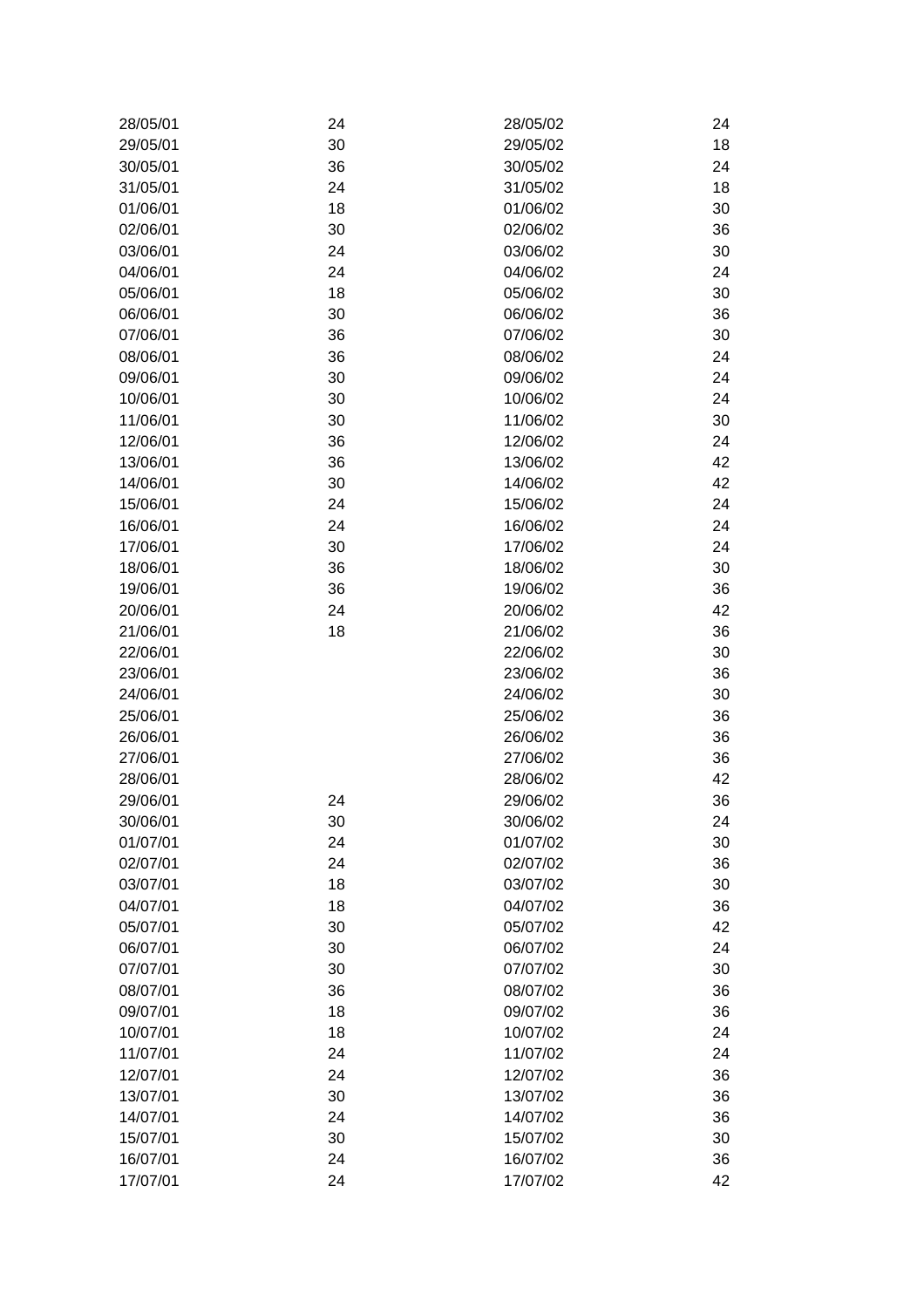| 18/07/01 | 18 | 18/07/02 | 42 |
|----------|----|----------|----|
| 19/07/01 | 18 | 19/07/02 | 48 |
| 20/07/01 | 18 | 20/07/02 | 24 |
| 21/07/01 | 30 | 21/07/02 | 42 |
| 22/07/01 | 24 | 22/07/02 | 24 |
| 23/07/01 | 30 | 23/07/02 | 36 |
| 24/07/01 | 24 | 24/07/02 | 36 |
| 25/07/01 | 18 | 25/07/02 | 30 |
| 26/07/01 | 18 | 26/07/02 | 30 |
| 27/07/01 | 24 | 27/07/02 | 36 |
| 28/07/01 | 30 | 28/07/02 | 24 |
| 29/07/01 | 35 | 29/07/02 | 30 |
| 30/07/01 | 35 | 30/07/02 | 24 |
| 31/07/01 | 35 | 31/07/02 | 42 |
| 01/08/01 | 30 | 01/08/02 | 42 |
| 02/08/01 | 35 | 02/08/02 | 36 |
| 03/08/01 | 24 | 03/08/02 | 36 |
|          |    |          |    |
| 04/08/01 | 24 | 04/08/02 | 42 |
| 05/08/01 | 36 | 05/08/02 | 30 |
| 06/08/01 | 18 | 06/08/02 | 36 |
| 07/08/01 | 30 | 07/08/02 | 30 |
| 08/08/01 | 24 | 08/08/02 | 42 |
| 09/08/01 | 24 | 09/08/02 | 24 |
| 10/08/01 | 36 | 10/08/02 | 30 |
| 11/08/01 | 24 | 11/08/02 | 24 |
| 12/08/01 | 18 | 12/08/02 | 18 |
| 13/08/01 | 24 | 13/08/02 | 42 |
| 14/08/01 | 30 | 14/08/02 | 36 |
| 15/08/01 | 30 | 15/08/02 | 42 |
| 16/08/01 | 36 | 16/08/02 | 36 |
| 17/08/01 | 24 | 17/08/02 | 30 |
| 18/08/01 | 12 | 18/08/02 | 24 |
| 19/08/01 | 18 | 19/08/02 | 30 |
| 20/08/01 | 30 | 20/08/02 | 42 |
| 21/08/01 | 30 | 21/08/02 | 30 |
| 22/08/01 | 36 | 22/08/02 | 36 |
| 23/08/01 | 36 | 23/08/02 | 30 |
| 24/08/01 | 36 | 24/08/02 | 36 |
| 25/08/01 | 30 | 25/08/02 | 30 |
| 26/08/01 | 30 | 26/08/02 | 24 |
| 27/08/01 | 36 | 27/08/02 | 42 |
| 28/08/01 | 36 | 28/08/02 | 36 |
| 29/08/01 | 36 | 29/08/02 | 36 |
| 30/08/01 | 30 | 30/08/02 | 36 |
| 31/08/01 | 30 | 31/08/02 | 36 |
| 01/09/01 | 24 | 01/09/02 | 48 |
| 02/09/01 | 36 | 02/09/02 | 42 |
| 03/09/01 | 30 | 03/09/02 | 42 |
| 04/09/01 | 30 | 04/09/02 | 54 |
| 05/09/01 | 30 | 05/09/02 | 42 |
| 06/09/01 | 36 | 06/09/02 | 48 |
|          |    |          |    |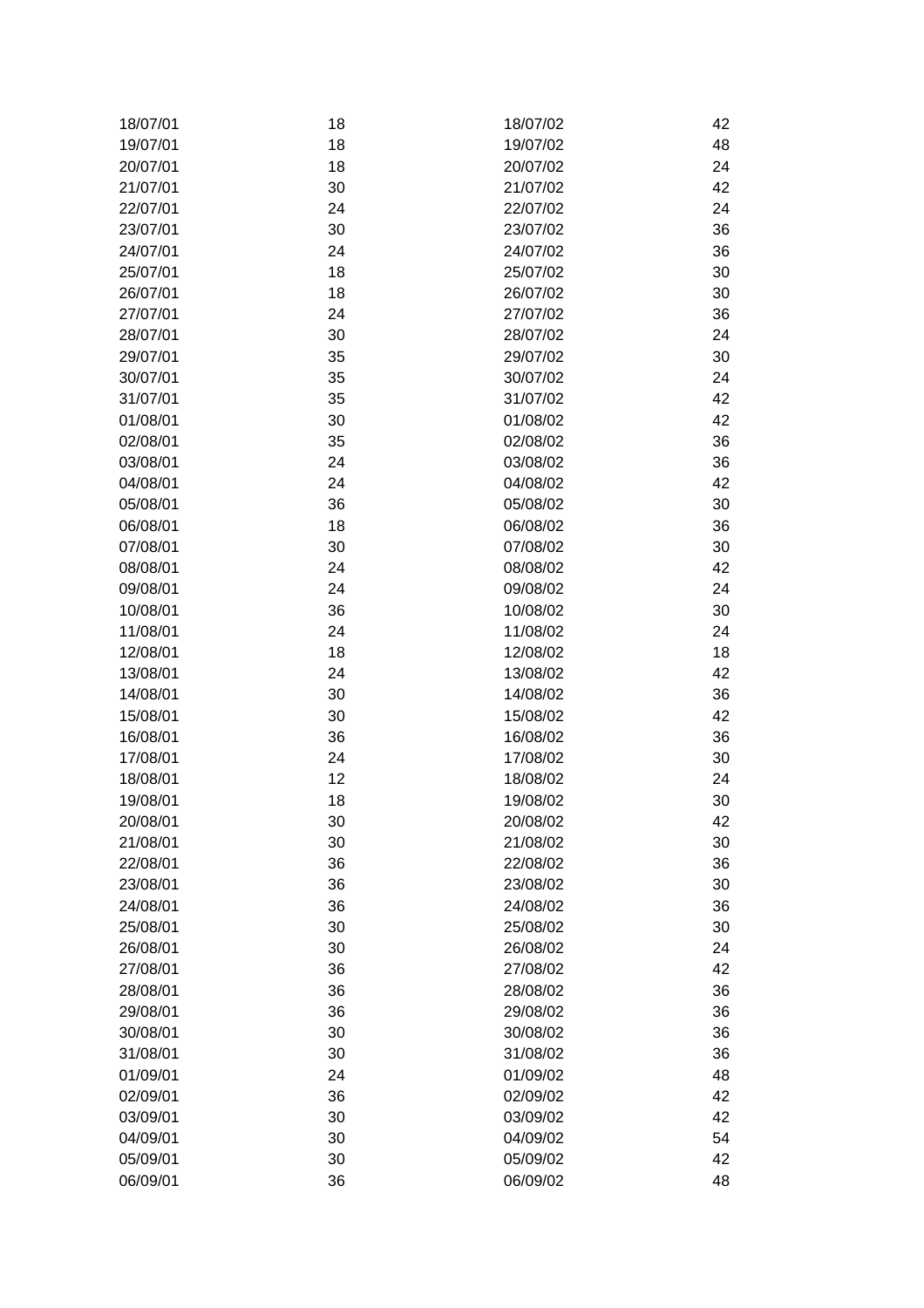| 07/09/01 | 24 | 07/09/02 | 36 |
|----------|----|----------|----|
| 08/09/01 | 24 | 08/09/02 | 30 |
| 09/09/01 | 30 | 09/09/02 | 24 |
| 10/09/01 | 36 | 10/09/02 | 42 |
| 11/09/01 | 18 | 11/09/02 | 36 |
| 12/09/01 | 24 | 12/09/02 | 42 |
| 13/09/01 | 18 | 13/09/02 | 48 |
| 14/09/01 | 30 | 14/09/02 | 42 |
| 15/09/01 | 36 | 15/09/02 | 30 |
| 16/09/01 | 18 | 16/09/02 | 48 |
| 17/09/01 | 18 | 17/09/02 | 42 |
| 18/09/01 | 12 | 18/09/02 | 42 |
| 19/09/01 | 18 | 19/09/02 | 42 |
| 20/09/01 | 24 | 20/09/02 | 48 |
| 21/09/01 | 18 | 21/09/02 | 42 |
| 22/09/01 | 30 | 22/09/02 | 42 |
| 23/09/01 | 24 | 23/09/02 | 42 |
| 24/09/01 | 24 | 24/09/02 | 24 |
| 25/09/01 | 18 | 25/09/02 | 18 |
| 26/09/01 | 24 | 26/09/02 | 30 |
| 27/09/01 | 18 | 27/09/02 | 36 |
| 28/09/01 | 24 | 28/09/02 | 48 |
| 29/09/01 | 24 | 29/09/02 | 42 |
| 30/09/01 | 30 | 30/09/02 | 48 |
| 01/10/01 | 30 | 01/10/02 | 36 |
|          |    |          |    |
| 02/10/01 | 24 | 02/10/02 | 30 |
| 03/10/01 | 36 | 03/10/02 | 42 |
| 04/10/01 | 30 | 04/10/02 | 43 |
| 05/10/01 | 24 | 05/10/02 | 36 |
| 06/10/01 | 24 | 06/10/02 | 30 |
| 07/10/01 | 18 | 07/10/02 | 49 |
| 08/10/01 | 24 | 08/10/02 | 43 |
| 09/10/01 | 18 | 09/10/02 | 36 |
| 10/10/01 | 24 | 10/10/02 | 36 |
| 11/10/01 | 30 | 11/10/02 | 31 |
| 12/10/01 | 36 | 12/10/02 | 43 |
| 13/10/01 | 24 | 13/10/02 | 49 |
| 14/10/01 | 24 | 14/10/02 | 31 |
| 15/10/01 | 18 | 15/10/02 | 31 |
| 16/10/01 | 36 | 16/10/02 | 31 |
| 17/10/01 | 30 | 17/10/02 | 37 |
| 18/10/01 | 18 | 18/10/02 | 49 |
| 19/10/01 | 18 | 19/10/02 | 43 |
| 20/10/01 | 30 | 20/10/02 | 43 |
| 21/10/01 | 18 | 21/10/02 | 37 |
| 22/10/01 | 18 | 22/10/02 | 49 |
| 23/10/01 | 18 | 23/10/02 | 43 |
| 24/10/01 | 36 | 24/10/02 | 31 |
| 25/10/01 | 24 | 25/10/02 | 31 |
| 26/10/01 | 24 | 26/10/02 | 37 |
| 27/10/01 | 30 | 27/10/02 | 24 |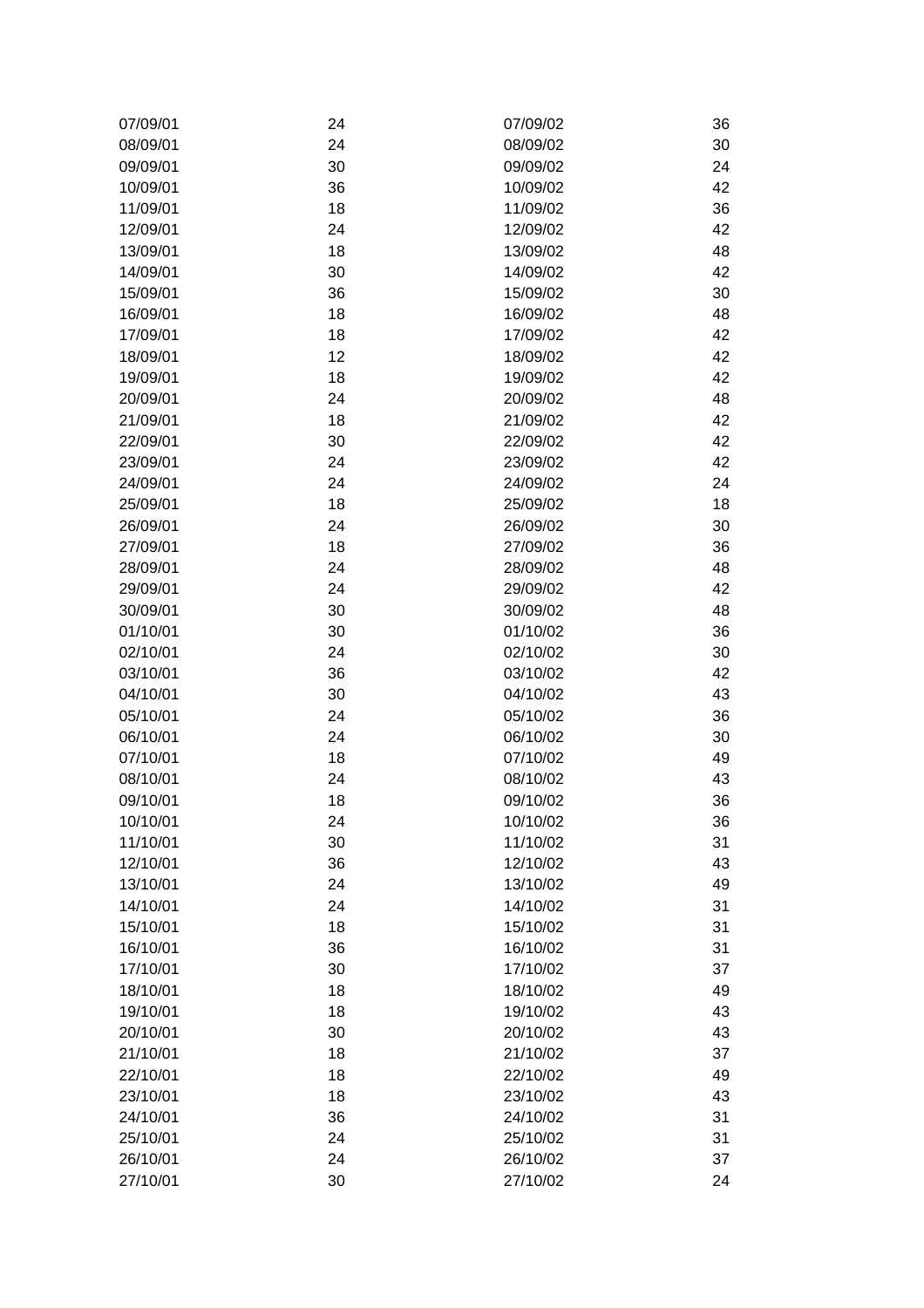| 28/10/01 | 24 | 28/10/02 | 37          |
|----------|----|----------|-------------|
| 29/10/01 | 36 | 29/10/02 | 49          |
| 30/10/01 | 24 | 30/10/02 | 37          |
| 31/10/01 | 24 | 31/10/02 | 43          |
| 01/11/01 | 24 | 01/11/02 | 37          |
| 02/11/01 | 24 | 02/11/02 | 31          |
| 03/11/01 | 30 | 03/11/02 | 31          |
| 04/11/01 | 30 | 04/11/02 | 37          |
| 05/11/01 | 24 | 05/11/02 | 31          |
| 06/11/01 | 30 | 06/11/02 | 43          |
| 07/11/01 | 30 | 07/11/02 | 31          |
| 08/11/01 | 18 | 08/11/02 | 37          |
| 09/11/01 | 24 | 09/11/02 | 31          |
| 10/11/01 | 18 | 10/11/02 | 31          |
| 11/11/01 | 30 | 11/11/02 | 25          |
| 12/11/01 | 18 | 12/11/02 | 37          |
| 13/11/01 | 24 | 13/11/02 | 37          |
| 14/11/01 | 30 | 14/11/02 | $\mathbf 0$ |
| 15/11/01 | 18 | 15/11/02 | $\mathbf 0$ |
| 16/11/01 | 24 | 16/11/02 | 0           |
| 17/11/01 | 24 | 17/11/02 | $\mathbf 0$ |
| 18/11/01 | 37 | 18/11/02 | 0           |
| 19/11/01 | 18 | 19/11/02 | 0           |
| 20/11/01 | 24 | 20/11/02 | 0           |
| 21/11/01 | 24 | 21/11/02 | $\mathbf 0$ |
|          |    |          |             |
| 22/11/01 | 18 | 22/11/02 | 0           |
| 23/11/01 | 18 | 23/11/02 | 0           |
| 24/11/01 | 18 | 24/11/02 | 0           |
| 25/11/01 | 24 | 25/11/02 | 0           |
| 26/11/01 | 24 | 26/11/02 | 0           |
| 27/11/01 | 37 | 27/11/02 | 0           |
| 28/11/01 | 30 | 28/11/02 | 0           |
| 29/11/01 | 18 | 29/11/02 | 31          |
| 30/11/01 | 18 | 30/11/02 | 25          |
| 01/12/01 | 24 | 01/12/02 | 25          |
| 02/12/01 | 31 | 02/12/02 | 37          |
| 03/12/01 | 24 | 03/12/02 | 31          |
| 04/12/01 | 18 | 04/12/02 | 37          |
| 05/12/01 | 18 | 05/12/02 | 31          |
| 06/12/01 | 24 | 06/12/02 | 43          |
| 07/12/01 | 37 | 07/12/02 | 37          |
| 08/12/01 | 37 | 08/12/02 | 43          |
| 09/12/01 | 37 | 09/12/02 | 37          |
| 10/12/01 | 31 | 10/12/02 | 25          |
| 11/12/01 | 37 | 11/12/02 | 31          |
| 12/12/01 | 43 | 12/12/02 | 37          |
| 13/12/01 | 37 | 13/12/02 | 25          |
| 14/12/01 | 31 | 14/12/02 | 37          |
| 15/12/01 | 31 | 15/12/02 | 31          |
| 16/12/01 | 31 | 16/12/02 | 25          |
| 17/12/01 | 37 | 17/12/02 | 43          |